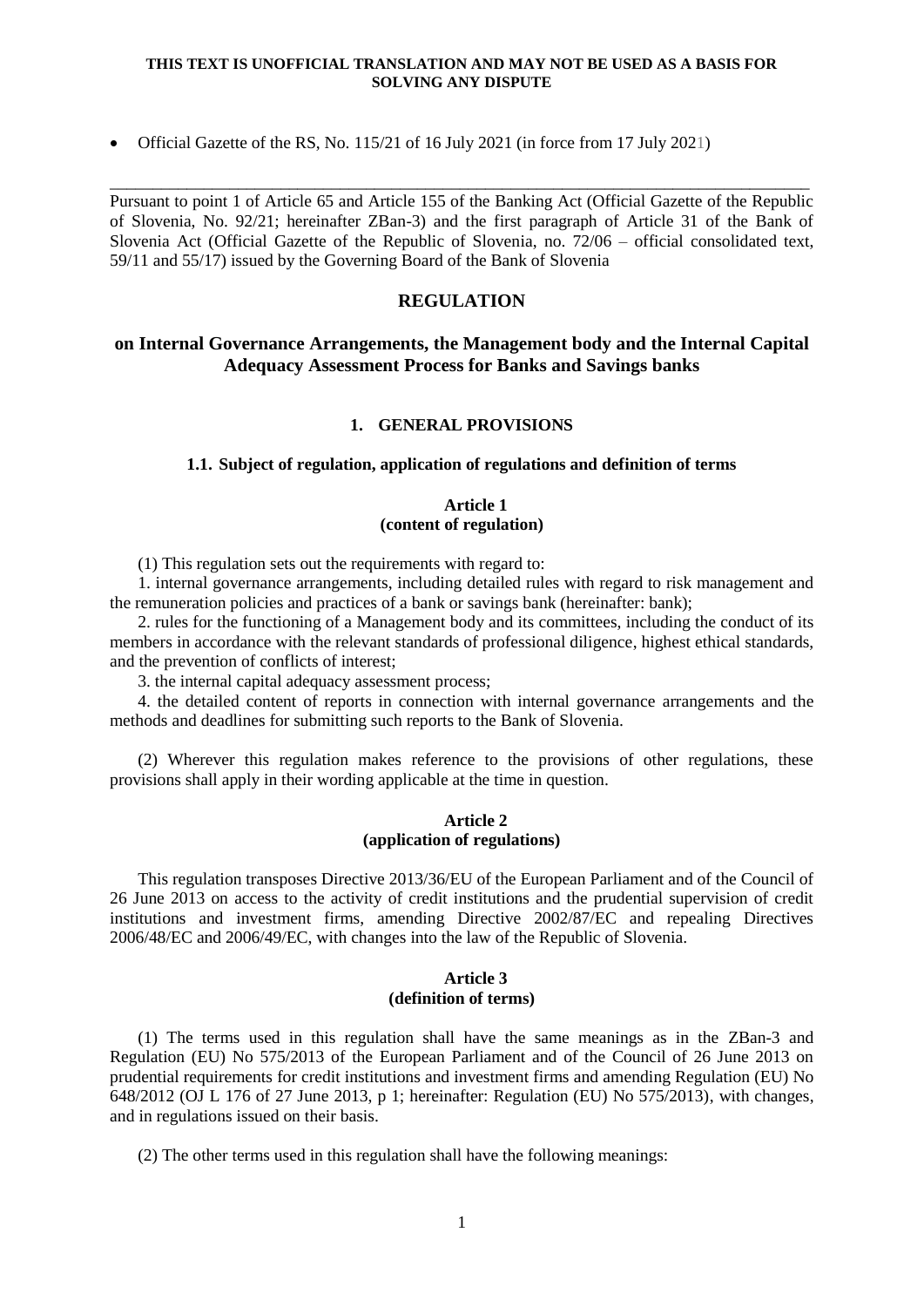1. "corporate governance arrangements" are the set of relationships and relations established and realised between a bank, its Management body and its owners that are based on the powers and responsibilities of these entities and considering the interests of the bank's other stakeholders and the *de facto* consistency between the short-term and long-term interests of these stakeholders, which to the greatest possible extent have an impact on the determination and realisation of the bank's business objectives, strategies and policies and on the bank's internal governance arrangements referred to in Article 148 of the ZBan-3;

2. "standards of professional diligence and ethical standards" are rules, recommendations and good business practices that *inter alia* contribute to the realisation of high standards of corporate culture at a bank, and consequently to the mitigation of the bank's various risks, including the mitigation of operational risk and reputation risk;

3. a "conflict of interest at the level of the bank" is a situation in which there is or could be a threat to the interest of a bank as set out by the bank's adopted objectives, strategies and policies referred to in the first paragraph of Article 4 of this regulation, in particular owing to circumstances deriving from the bank's relationships, products and activities, including relationships between:

- various clients of the bank,
- the bank and its clients, shareholders, employees, significant suppliers, business partners and other entities in the group;

4. a "conflict of interest at the level of members of the Management body" is a situation in which the private interest of a member of the Management body has or could have an impact on the impartial and objective execution of tasks or decision-making by the member in question in relation to the bank's interests. The private interest of a member of the Management body means his/her interest in an undue material or non-material advantage for himself/herself, for an immediate family member or for a person who has interests in common with the member in question that are evidenced in action in concert between the member in question and the aforementioned person. A conflict of interest at the level of members of the Management body also includes any significant business contact;

5. a "significant business contact" is any contractual or other business relationship that meets the following criteria:

- an agreement has been concluded between a member of the Management body or a member of his/her immediate family and the bank or its subsidiary on the supply or goods or the provision of services, including financial and consulting services, on the basis of which the member of the Management body or his/her immediate family member is subject to special treatment that is not in accordance with the adopted business policy or customary practice of the bank or its subsidiary,
- a member of the Management body or a member of his/her immediate family is, as the user of banking or other services provided by the bank or its subsidiary, subject to treatment that is not in accordance with the adopted business policy or customary practice of the bank or its subsidiary,
- a member of the Management body or a member of his/her immediate family transacts privately with or is a member of an organisation that receives contributions in the form of donations, sponsorships or other assistance from the bank, when the aggregate amount of the contributions exceeds EUR 1,000 on an annual basis,
- a member of the senior management or a member of his/her immediate family is, as the user of banking or other services provided by the bank or its subsidiary, subject to treatment that is not in accordance with the adopted business policy or customary practice of the bank or its subsidiary;

6. an "indirect significant business contact" is a situation involving a significant business contact set out in the previous point in which the member of the Management body or a member of his/her immediate family is simultaneously a business partner of, a holder of a qualifying holding in, or a person authorised to manage the operations and act as the statutory representative of an entity, including a sole trader or the procurator of the entity, that has a business relationship with the bank;

7. the "risk profile" is the assessment of the overall exposure to risks to which a bank is or could be exposed in its operations at a specific moment, including interactions and concentration risk (hereinafter: the bank's risks). This assessment may take account of exposure to risks before or after the application of risk management measures;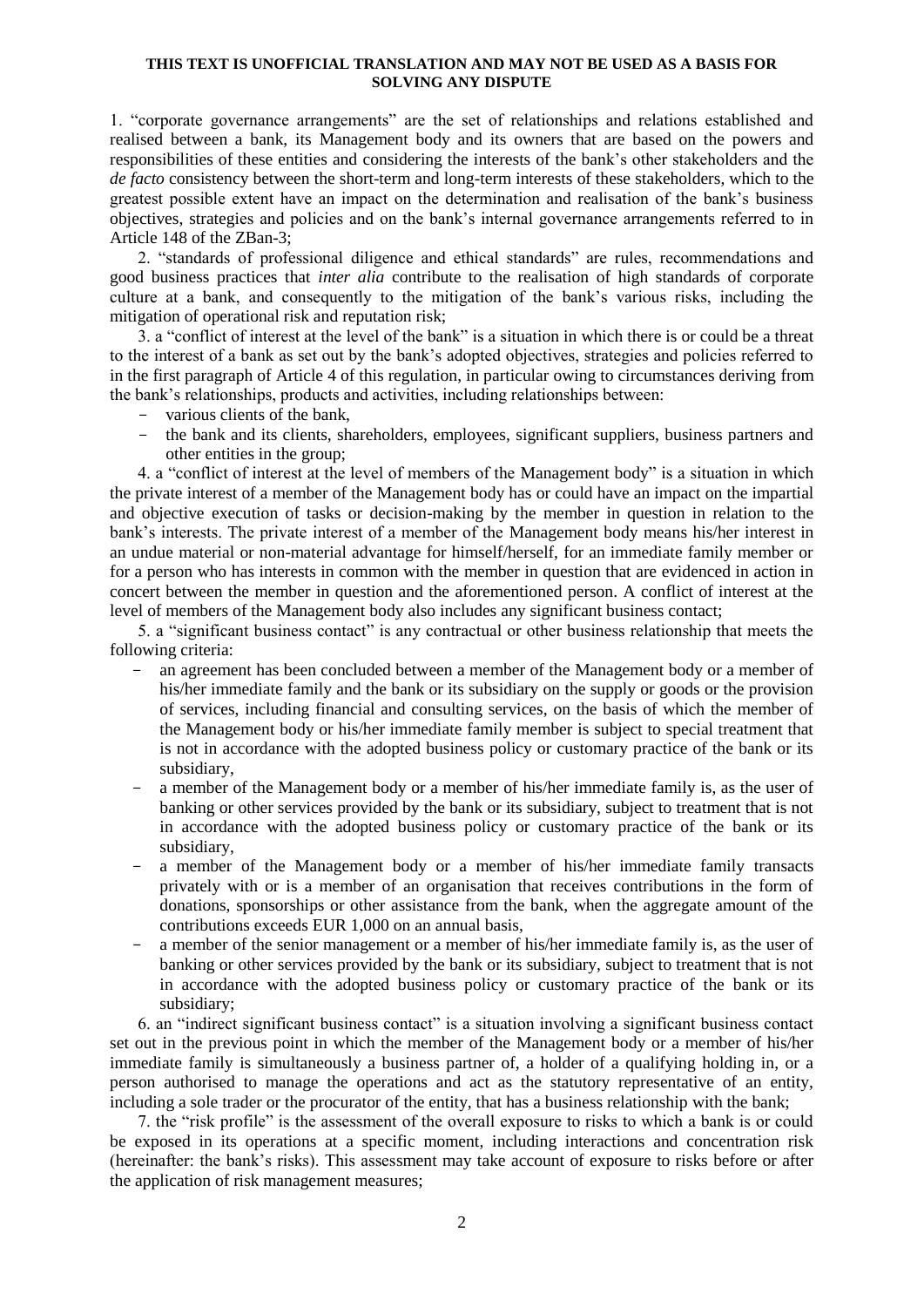8. the "risk appetite" is the overall level of risk accepted in advance, including the levels of individual types of risk, that the bank is willing to take up for the purpose of realising its business objectives, strategies, policies and plans, having regard for the bank's risk bearing capacity, its strategies and policies for the take-up and management of risks, and its capital, liquidity and remuneration policies;

9. "risk limits" are the adopted quantitative restrictions and measures based on which a bank manages the take-up of risks and their concentration across products, investments, business lines, entities in the group or other risk management criteria, and that allow the bank to allocate risks across business lines and types of risk and that the bank sets with regard to its risk appetite, various stress scenarios and other criteria;

10. "risk bearing capacity" is the largest overall risk level that a bank is able to take up, having regard for its available capital, liquidity, risk management and control measures, stress test results and other restrictions on the take-up of risks;

11. the "risk management culture" is a bank's level of standards and values implemented, considering the risk awareness of the members of the Management body and other employees that via their actions and attitudes to the bank's risk and the proposals for internal control functions is reflected in their decision with regard to the take-up and management of risks at the level of the bank's daily activities and has an impact on the implementation of the adopted risk appetite;

12, "credit risk" is the risk of a loss as a result of a counterparty's inability to settle contractual liabilities by the originally agreed deadline, excluding the realisation of credit protection;

13. "concentration risk" is the risk of excessive direct and/or indirect exposure arising from the credit risk of a bank or banking group vis-à-vis an individual client, a group of connected clients or clients linked by common risk factors;

14. "compliance risk" is the risk of legal or regulatory sanctions, significant financial losses or a loss of reputation as a result of a bank's operations failing to comply with the relevant regulations and standards of good practice;

15. "market risks" are the risk of a loss as a result of adverse movements in market prices;

16. "liquidity risk" is the risk of a loss including:

- the risk of providing sources of liquidity, as the risk of a loss occurring when a bank is unable to settle all of its maturing liabilities, or when a bank must obtain sources of liquidity at costs significantly higher than average market costs due to its inability to provide sufficient funds to settle its liabilities at maturity,
- market liquidity risk, where positions (in an instrument) cannot be sold or replaced in a short time without significantly affecting market price, either because of inadequate market depth or because of market imbalances;

17. "strategic risk" is the risk of loss as a result of incorrect business decisions by the Management body, a failure to implement the decisions taken, and weak responsiveness on the part of the Management body to changes in the business environment;

18. "capital risk" is the risk of a loss as a result of the inadequate composition of capital with regard to the nature and scope of a bank's operations or to the difficulties that the bank faces in obtaining fresh capital, particularly in the event of the need for a rapid increase in capital or in the event of adverse business conditions;

19. "profitability risk" is the risk of a loss as a result of the inadequate composition or diversification of income or a bank's inability to ensure a sufficient and sustainable level of profitability;

20. the "internal capital requirements" is an estimate of the capital, needed for covering the bank's risks;

21. the "internal capital assessment" is the capital calculated on the basis of the internal definition of a bank's capital components;

22. a "stress test" entails the use of various quantitative and qualitative techniques for testing a bank's robustness to severe but plausible developments set out by the bank on the basis of various combinations of changes in risk factors (stress test scenarios);

23. "sensitivity analysis" is a technique that is less complicated technique of a stress test and that merely includes an assessment of the impact of a change in a single precisely determined risk factor on a bank's financial position, whereby the cause of the shock is not defined.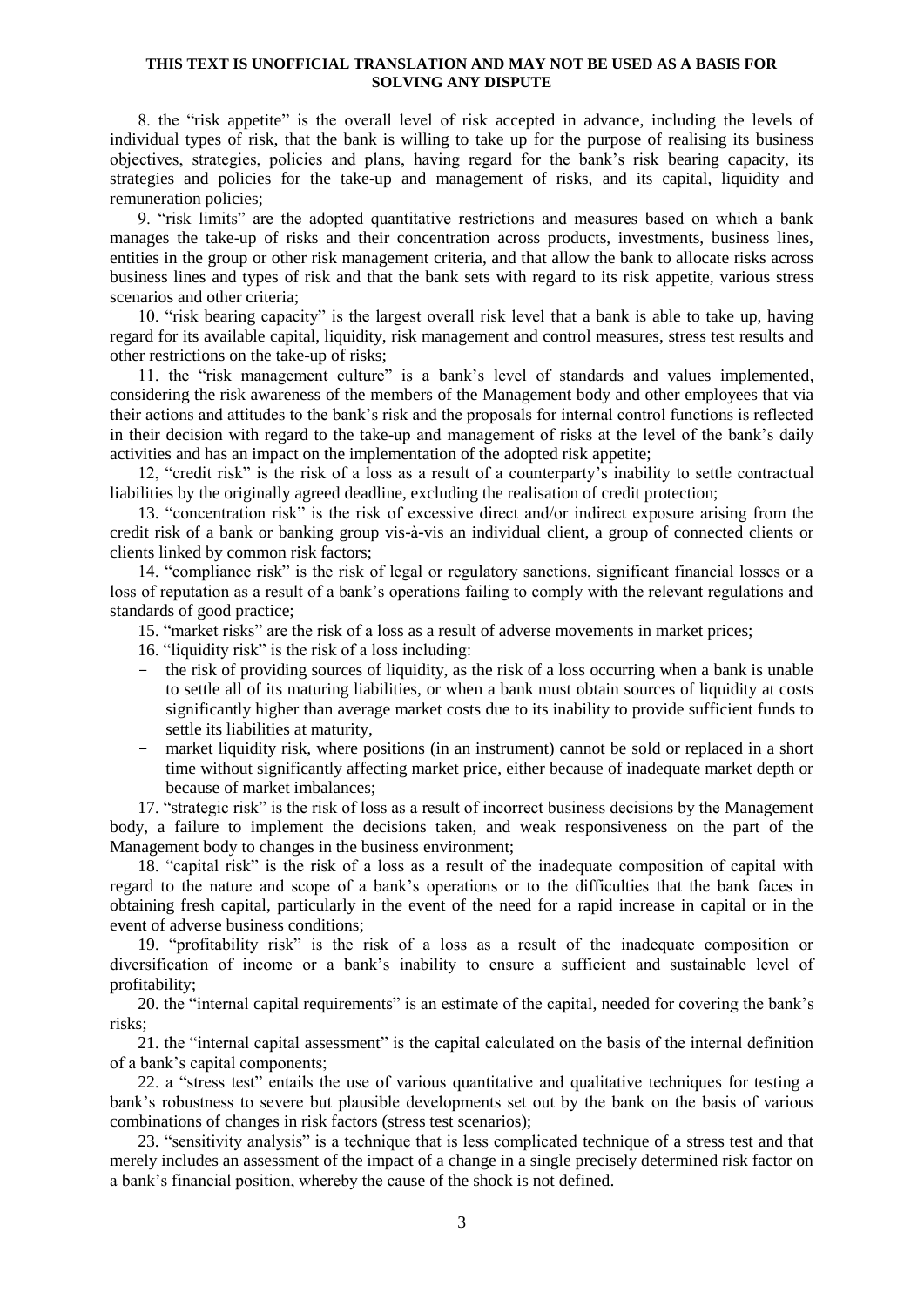#### **1.2.Bank measures to comply with requirements of this regulation**

### **Article 4 (relationship between bank's business strategy and risk strategy)**

(1) For the purpose of implementing effective corporate governance arrangements referred to in point 1 of the second paragraph of Article 3 of this regulation, the Management body shall ensure that a bank's business objectives, strategies and policies are appropriately connected with the risk strategies and policies referred to in Articles 5 and 6 of this regulation.

(2) When the business objectives, strategies and policies referred to in the first paragraph of this article pursue a strategy of high risk appetite, the Management body shall, having regard for the nature, scale and complexity of the risks inherent in the bank's business model and the activities pursued by the bank, ensure effective internal governance arrangements commensurate therewith.

(3) A risk strategy that is not based on commensurately effective internal governance arrangements may be reflected in the bank's strategic risk, and in the excessive take-up of risks.

## **Article 5 (risk strategies)**

A bank shall put in place and implement effective and comprehensive strategies for taking up and managing risks set out in the first and second paragraphs of Article 19 of this regulation (hereinafter: risk strategies) that take account of the bank's business strategy and its long-term interests, including the protection of the interests of the bank's unsecured creditors. The risk strategies shall define the bank's objectives and general approach to taking up and managing risks, including a definition of the risk appetite, taking account of factors in the bank's internal and external environment and the bank's risk attributes.

## **Article 6 (risk policies)**

(1) A bank shall put in place and implement policies for taking up and managing risks set out in the first and second paragraphs of Article 19 of this regulation (hereinafter: risk policies) that set out the implementation of the risk strategies referred to in Article 5 of this regulation.

(2) The risk policies referred to in the first paragraph of this article shall provide a detailed definition of the functions, systems, processes, procedures, methodologies and rules of the bank's internal governance arrangements, including the corresponding powers and responsibilities, and the reporting flows at all levels of the bank's hierarchical and organisational structure.

### **Article 7**

### **(responsibilities of Management body and senior management with regard to risk strategies and policies)**

(1) On the basis of its knowledge and understanding of a bank's risks, in respect of the strategies and policies referred to in Articles 5 and 6 of this regulation the Management body shall:

1. define and adopt them;

2. regularly (at least once a year) review their adequacy, including ensuring that they are updated in relation to the impact of factors in the bank's internal and external environment;

3. conduct supervision of their proper implementation in accordance with regulations, standards and the bank's bylaws, and the requirements of the Bank of Slovenia and other competent supervisory authorities.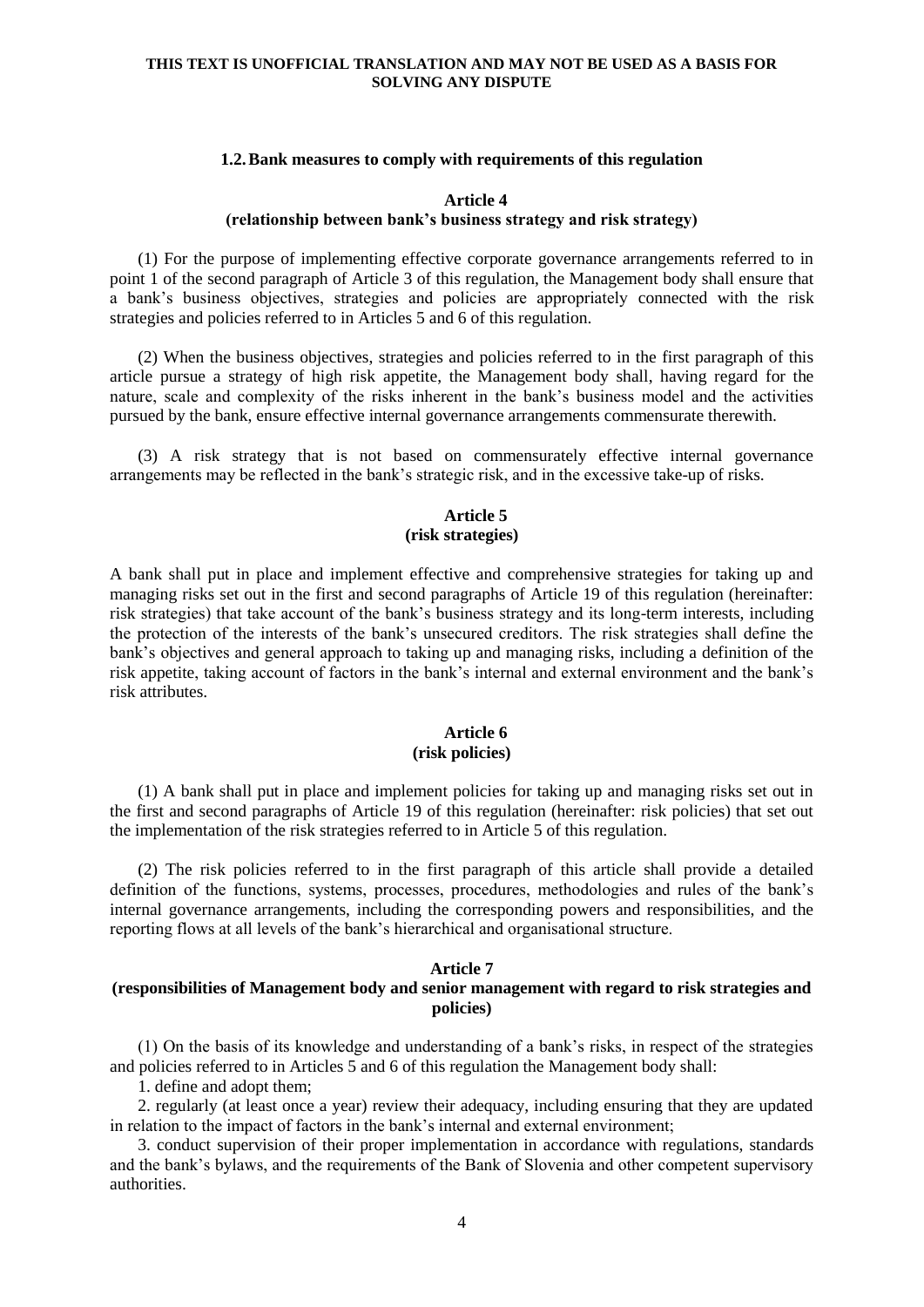(2) The senior management shall formulate and update the risk strategies and policies on the basis of guidance from the management board, and shall ensure their proper implementation at the level of the bank's daily activities, regularly briefing the management board with regard to the adequacy of their implementation.

### **2. BANK'S INTERNAL GOVERNANCE ARRANGEMENTS, INCLUDING DETAILED RISK MANAGEMENT RULES AND REMUNERATION POLICY AND PRACTICES**

## **2.1 General requirements with regard to bank's internal governance arrangements**

## **Article 8 (corporate culture and code of practice and ethics)**

(1) The Management body shall, for the purpose of implementing the stable internal governance arrangements referred to in Article 148 of the ZBan-3 and on the basis of its own example, set a standard for the bank's corporate culture that:

1. is based on the bank's corporate values, based on which the conduct expected of members of the Management body and other employees is in accordance with due professional diligence and ethics, the rules for the prevention of conflicts of interest, and regulations, standards and the bank's bylaws;

2. promotes a risk management culture that is in accordance with the adopted risk appetite, risk limits and risk bearing capacity;

3. sets out measures for cases of a failure to uphold or a breach of the bank's corporate values and the established standards of the risk management culture.

(2) The bank shall, for the purpose of attaining a high corporate culture, put in place and implement a code of conduct for members of the Management body and other employees (hereinafter: code of conduct). The code of conduct shall define acceptable and unacceptable behaviour of employees at all of the bank's hierarchical and organisational levels, including the bank's committees, commissions and advisory bodies, and shall set out a policy of zero tolerance on the part of the bank to actions by individuals that could have an adverse impact on the bank's reputation, or that are inadmissible from a legal, moral or ethical perspective.

(3) The bank shall provide for regular reviews of the implementation of the code of conduct by the persons referred to in the first paragraph of this article, and shall set out a function or a commission that takes a position on suspected breaches of the code of conduct. The Management body shall be informed of the findings of these reviews.

## **2.2 Organisational structure**

## **2.2.1 Attributes of organisational structure**

## **Article 9 (general requirements)**

(1) The organisational structure referred to in point 1 of the first paragraph of Article 148 of the ZBan-3 is deemed clear if it ensures:

1. precisely defined, transparent, consistent and established internal relationships between powers and responsibilities at all hierarchical and organisational levels that uphold the rules for the prevention of conflicts of interest at the level of the bank or at the level of the members of the Management body;

2. established transparent reporting flows between hierarchical and organisational levels;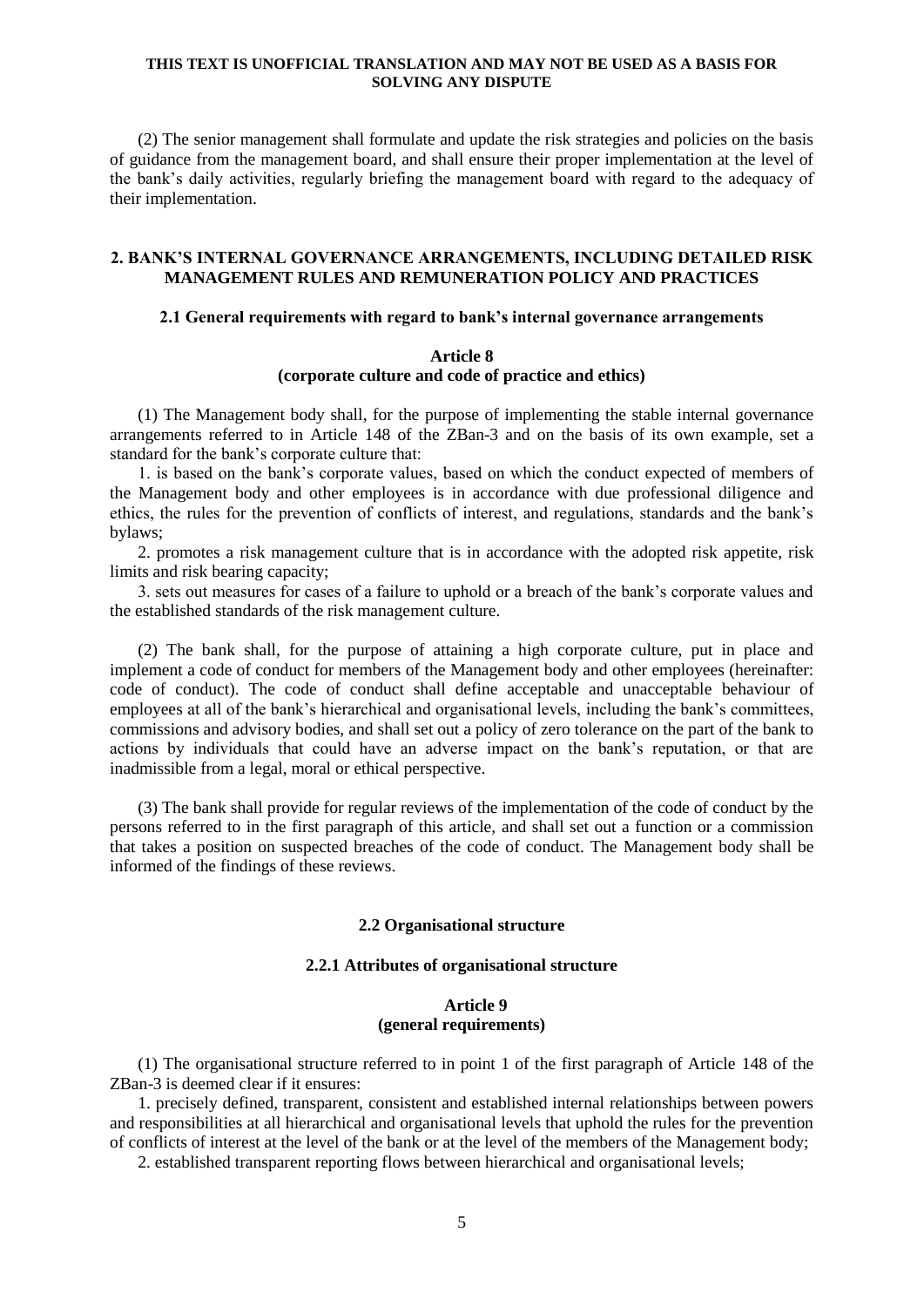3. effective communication and involvement at and between all hierarchical and organisational levels for the purposes of:

- an effective, transparent and documented process of taking business decisions and decisions with regard to the bank's risk management, and
- access on the part of the bank's employees to information that is material to the proper exercise of their powers and responsibilities.

(2) In the event of any changes to the organisational structure, the Management body shall provide for an assessment of the impact of the changes on the stability of the internal governance arrangements, and on the bank's capital and liquidity. The risk committee shall be informed of the assessment of the impact of the changes on the stability of the internal governance arrangements, and on the bank's capital and liquidity.

### **Article 10 (prevention of conflicts of interest)**

(1) A bank shall ensure that the risk policies referred to in Article 6 of this regulation include policies for identifying and preventing or managing conflicts of interest at the level of the bank or at the level of members of the Management body (hereinafter: conflicts of interest policy).

(2) The conflicts of interest policy shall define the manner in which conflicts of interest are identified and managed, including practical examples of conflicts of interest and measures in the event of the failure to uphold the policy.

(3) The conflicts of interest policy at the level of the group shall include the bank's approach to identifying and preventing or managing conflicts of interest in the group, including those deriving from intra-group transactions.

## **2.2.2 Senior management and other employees**

### **Article 11 (responsibility of senior management)**

The senior management shall exercise its responsibilities in relation to the bank's day to day operations in a manner commensurate with the objectives, strategies and policies referred to in Article 4 of this regulation, considering the accepted risk appetite and risk limits, the risk bearing capacity and the incentives deriving from the remuneration policies and practices for this category of the bank's employees. The senior management's internal organisation and procedures of acting and decisionmaking shall be transparent and based on the precisely defined, consistent and established powers and responsibilities of individual functions of the senior management, including the requisite reporting to the management board on matters that are necessary to the exercise of the management board's responsibility for the bank's operations and risk management referred to in the second paragraph of Article 156 of the ZBan-3.

## **Article 12 (supervision of senior management)**

The management board shall ensure the effective supervision on the basis of:

1. defined performance criteria for the actions of the senior management;

2. appropriate measures in the event of the failure to meet the performance criteria for the actions of the senior management or the failure considering of the bank's corporate values and the risk management culture.

## **Article 13**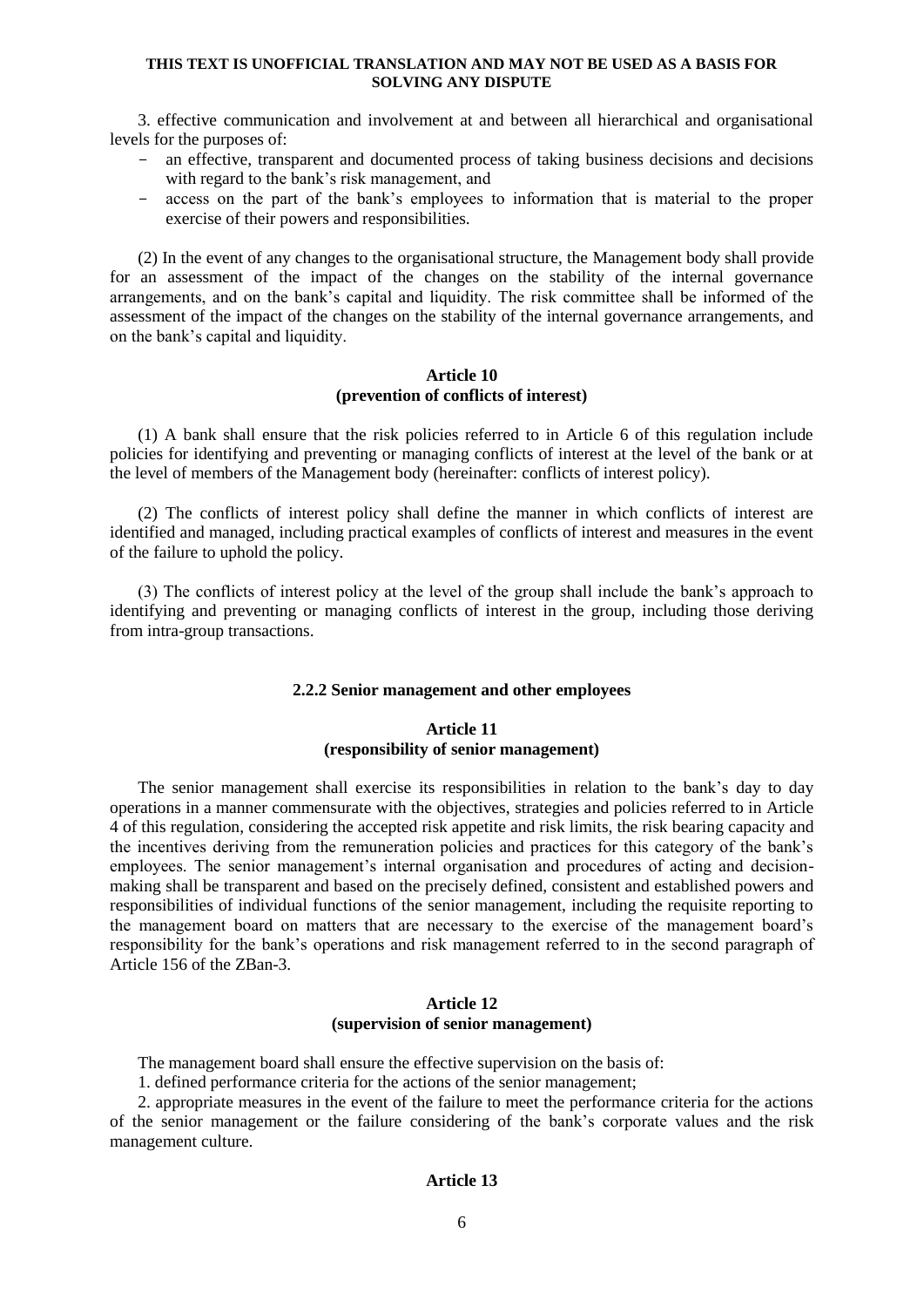## **(employees and HR policy)**

(1) A bank shall ensure that the risk policies referred to in the first paragraph of Article 6 of this regulation include an appropriate HR policy, *inter alia* for the purpose of ensuring a sufficient number of qualified employees with regard to the bank's operational needs, the scale and complexity of the risks inherent in the bank's business model, and the bank's risk profile.

(2) In the event of major changes being planned in the number of employees (e.g. a long-term reduction in the number of employees for reason of austerity measures or other measures) in individual key business lines, functions, processes, products or models (hereinafter: work area), the bank shall provide for analysis of the impact of these changes on the bank's operations. In the impact analysis, in addition to the staffing reduction in terms of actual number, the bank shall take account of the significance of their knowledge, experience and skills to the individual work area or to the bank. Before any decision on such a reduction in the number of employees, the management board shall be briefed on the impact analysis and, where appropriate, shall provide for appropriate risk management measures referred to in Article 23 of this regulation, including the requisite adjustments to the risk strategies and policies referred to in the first paragraph of Article 4 of this regulation.

#### **Article 14**

## **(key function holders and process of assessing their suitability)**

(1) A bank shall ensure that key function holders have suitable replacements and a succession plan for the purpose of managing operational risk deriving from a lengthy absence or the possibility of the unexpected termination of the employment relationship by a key function holder.

(2) For the purpose of assessing the suitability of key function holders, the bank shall define its key function holders.

### **2.2.2 Group level**

### **Article 15 (risk objectives, strategies and policies of parent bank)**

(1) A bank that has the position of a parent bank shall, for the purpose of effectively exercising the responsibilities of the Management body in connection with the operations and supervision of the group, put in place and implement the objectives, strategies and policies referred to in the first paragraph of Article 4 of this regulation at group level and the group's corporate values. These objectives, strategies and policies shall take account of the regulations and requirements of the competent and supervisory bodies of subsidiaries and the independence of the governing bodies of subsidiaries in taking decisions that are in accordance with the interests of the subsidiaries.

(2) The group's risk policies shall include the explicit obligation of the bank's subsidiaries to uphold all the relevant instructions of the parent bank with regard to the implementation of the objectives, strategies and policies of the group referred to in the first paragraph of this article, having regard for the nature, scale and complexity of the risks inherent in the subsidiary's business model and the activities that it pursues.

## **Article 16 (risk objectives, strategies and policies of subsidiary bank)**

In implementing the group's business objectives, strategies and policies and the instructions of the parent bank, a bank that has the position of a subsidiary shall ensure that its operations comply with regulations, standards and bylaws and with the requirements of the Bank of Slovenia and other competent supervisory authorities. To this end the bank that has the position of a subsidiary shall put in place and implement risk strategies and policies that *inter alia* set out: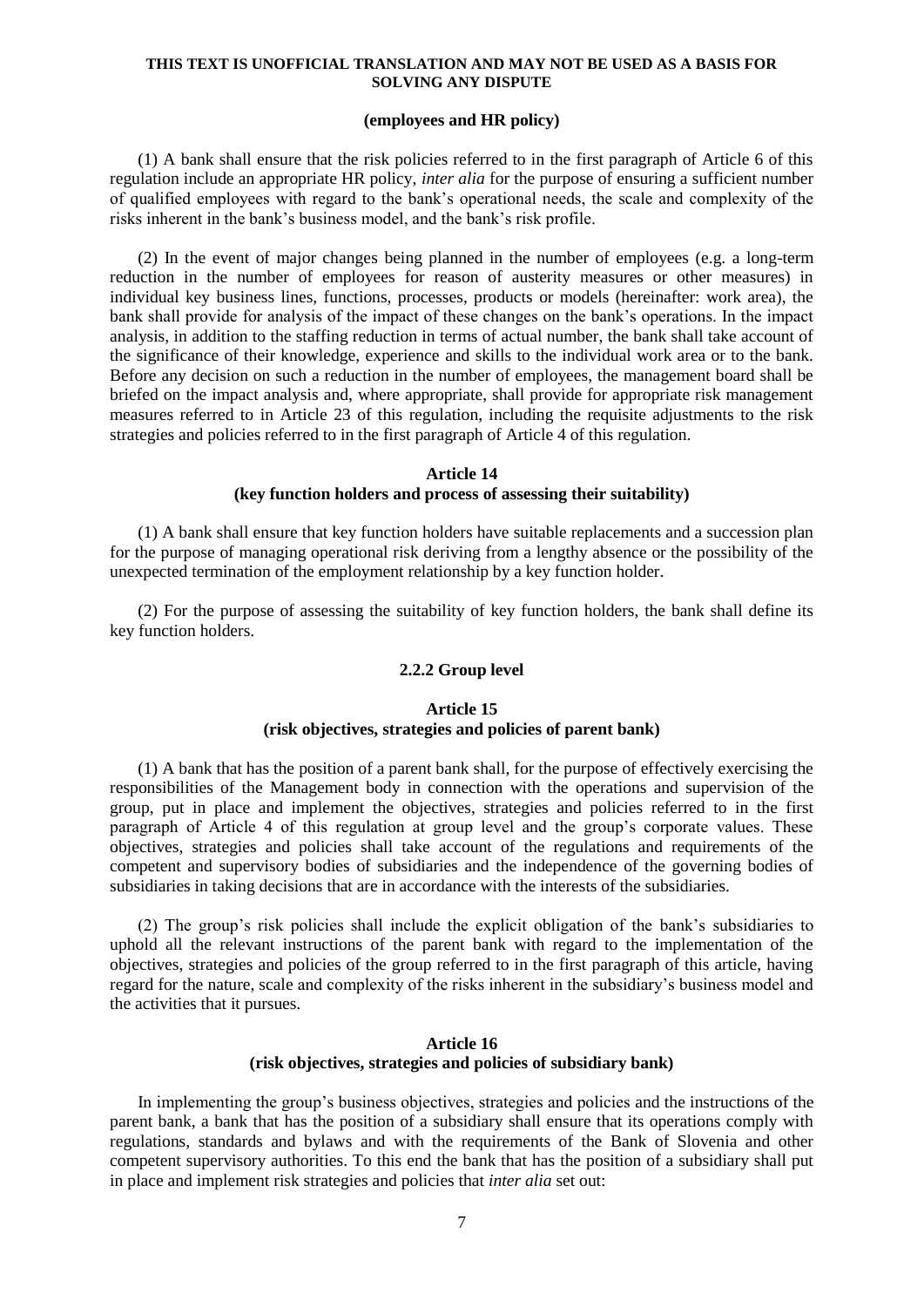1. the extent to which the Management body is responsible for the appropriate observance of the group's business objectives, strategies and policies, and the parent bank's instructions;

2. the Management body's responsibility for ensuring that the group's business objectives, strategies and policies and the instructions of the parent bank do not contravene the applicable regulations, standards and the bank's bylaws or the requirements of the Bank of Slovenia and other competent supervisory authorities.

### **2.3 Risk management**

### **2.3.1 Risk take-up**

## **Article 17 (risk appetite and Management body's concise risk statement)**

(1) A bank shall ensure that its take-up of risks at any moment is in accordance with the adopted risk appetite referred to point 8 of the second paragraph of Article 3 of this regulation. The bank's approach to the realisation of the risk appetite shall be integral, shall take account of the interests of the bank's owners and other stakeholders, and shall be based on the bank's policies, processes and internal controls and the corresponding responsibilities of the risk management function and the compliance function.

(2) The Management body shall explain the bank's approach to the realisation of the risk appetite referred to in the first paragraph of this article on the basis of the concise risk statement referred to in point (f) of the first paragraph of Article 435 of Regulation (EU) No 575/2013. This statement shall include:

1. a definition of the highest overall level of risk and the levels and types of individual significant risks referred to in the first and second paragraphs of Article 19 of this regulation that the bank, for the purpose of implementing its business objectives, strategies and policies, and having regard for its risk bearing capacity, is ready to take up or is to avoid, both in normal operating conditions and in stress conditions;

2. a definition of quantitative risk management criteria, including risk limits and other risk management measures, and an explanation with regard to the impact of these criteria on the bank's earnings, capital, liquidity and other performance indicators;

3. the bank's descriptive views with regard to its readiness and incentives for the take-up or management of hard-to-measure risks, including the approach to the management of operational risk, reputation risk, prevention of money laundering and other unethical business practices (qualitative risk management measures);

4. an explanation with regard to the constraints and other aspects of operations that the bank takes into account in the implementation of its business objectives, strategies and policies.

(3) The bank shall, for the purpose of the consistent application of the Management body's concise risk statement in the bank's everyday operations, provide the requisite information to the bank's employees with regard to the definitions and the importance of the consistent realisation of the adopted risk appetite and the methods for taking it into account in the bank's daily business decisions.

### **Article 18 (risk bearing capacity)**

(1) A bank shall ensure that its take-up of significant risks at any moment is within the framework of the risk bearing capacity referred to in point 10 of the second paragraph of Article 3 of this regulation.

(2) The bank shall put in place a methodology for assessing the risk bearing capacity at any moment, which takes account of: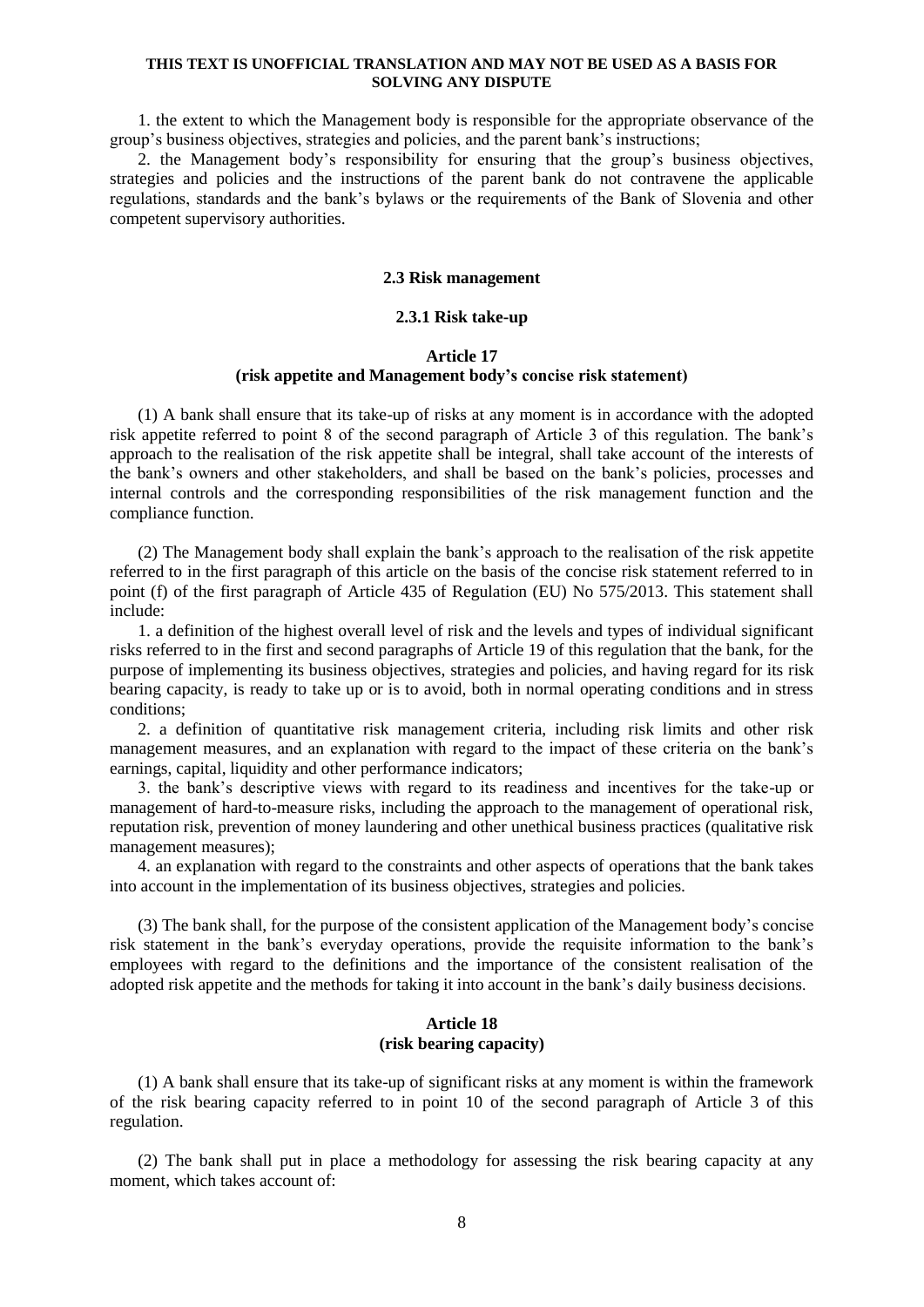1. all significant risks that the bank takes up within the framework of its operations, including interactions and risk concentrations;

2. the available measures for managing the identified and assessed risks;

e. the bank's capital and liquidity;

4. other restrictions, including any restrictions deriving from the bank's bylaws, regulations and standards, or the requirements of the Bank of Slovenia and other competent and supervisory authorities.

Where specific risks or other factors are not taken into account in the assessment of the risk bearing capacity, the bank shall explain what the risks and factors are, citing the reasons why they have not been taken into account.

(3) The bank shall regularly asses the risk bearing capacity, including during any significant change in exposure to taken-up risks. The assessment of risk bearing capacity shall be documented. The bank shall review the adequacy of the methodology for assessing risk bearing capacity at least once a year, including the proposals for its potential updating.

# **Article 19**

## **(bank's risk)**

(1) The risks that a bank takes up within the framework of its operations may include credit risk and counterparty risk, concentration risk within the framework of credit risk, market risks, interest rate risk, liquidity risk, operational risk (including legal risk), compliance risk, model risk, reputation risk, strategic risk, capital risk, profitability risk, risk of excessive leverage, and securitisation risk.

(2) The bank shall ensure that at any moment it is capable of managing all of its other significant risks on a consolidated, sub-consolidated and individual basis. Significant risks shall be identified early, treated comprehensively, monitored within the framework of the bank's daily activities and presented in timely fashion to the Management body, the senior management, the internal audit department and, if any, the compliance department. Effective risk management reduces the probability of unexpected losses, and consequently prevents reputation risk deriving from such losses.

(3) In addition to the general requirements in connection with risk management set out by this regulation, the bank shall additionally meet the requirements with regard to the treatment of the following risks:

- 1. credit risk;
- 2. liquidity risk:
- 3. operational risk;
- 4. market risks and
- 5. interest rate risk from non-trading book activities.

The requirements referred to in points 1 to 4 of the first subparagraph of this paragraph are discussed in detail in Appendices 1 to 4 of this regulation.

### **2.3.2 Risk management**

### **Article 20**

## **(general provisions on risk management processes)**

(1) The risk management processes referred to in point 2 of the first paragraph of Article 148 of the ZBan-3 are deemed effective if they facilitate the production of high-quality assessments, analysis, reports, proposals of measures and other results of these processes, including an internal assessment of risk-based capital requirements and an internal capital assessment, based on which the management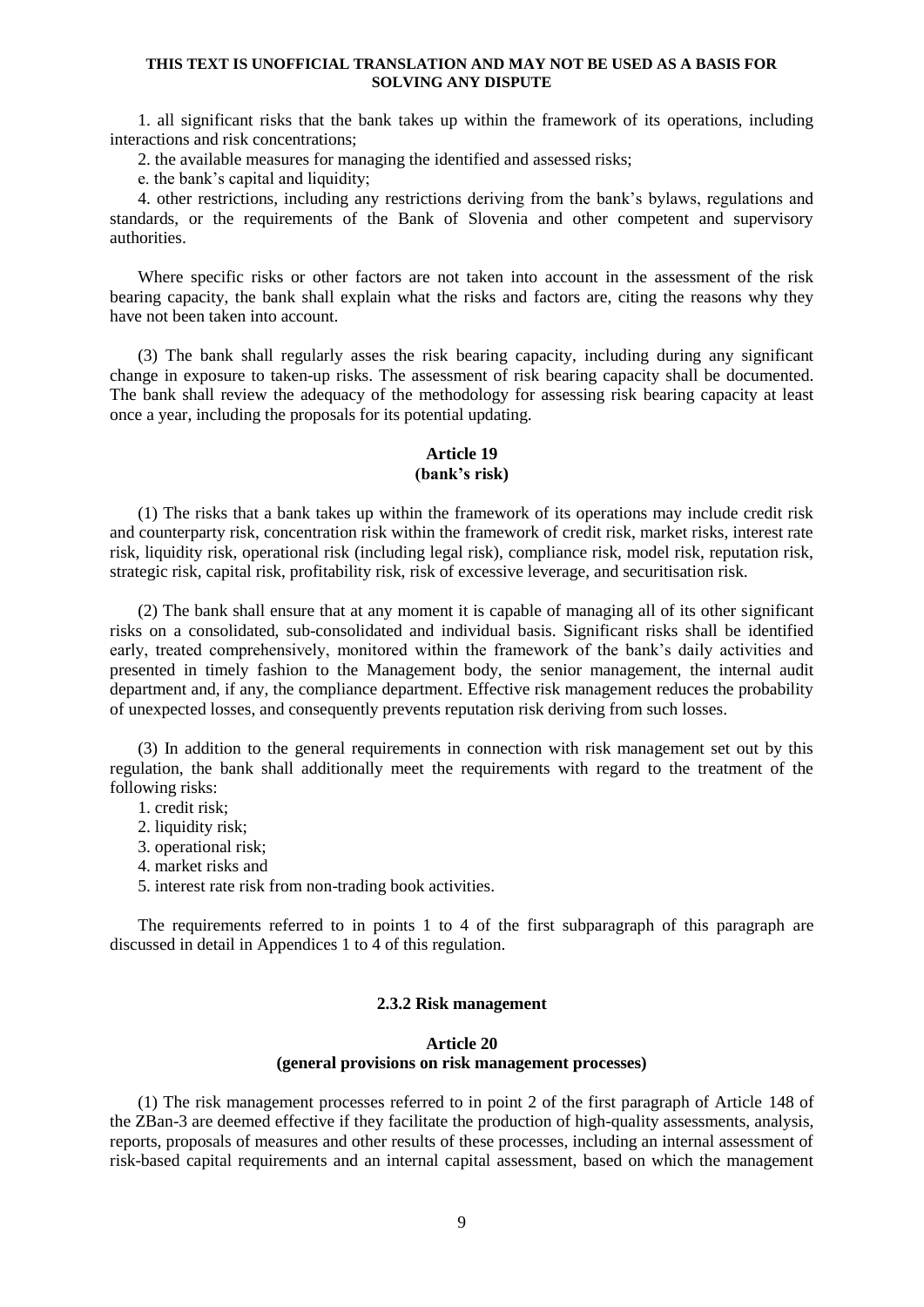board is able to take business decisions that are in accordance with the adopted risk appetite, and other measures in connection with the realisation of stable internal governance arrangements at the bank.

(2) The bank shall provide for systematic planning of the development of the risk management processes referred to in the first paragraph of this article, for the purpose of their effective tailoring to any changes in the bank's risk profile, the risks of the external environment and best risk management practice.

#### **Article 21**

## **(identification and assessment or measurement of risks)**

(1) The process of identifying risks shall ensure that all the significant risks referred to in the first and second paragraphs of Article 19 of this regulation are taken into account. The identification of significant risks shall include:

1. comprehensive risk analysis, including risks that could have an adverse impact on the bank's earnings, liquidity and share value;

2. consideration of risk concentrations and the potential risks inherent in the complexity of the bank's legal and organisational structure;

3. analysis of trends for the purpose of identifying new or emerging risks as a result of changes in the bank's business conditions.

(2) The process of the ordinary and, where appropriate, extraordinary assessment or measurement of the identified risks referred to in the first paragraph of this article shall be based on:

1. established and documented processes for the assessment or measurement of losses that are in accordance with the bank's methodologies for the calculation of minimum own funds requirements;

2. the use of an appropriate toolkit of scenarios with regard to causes of risk and risk interactions;

3. the use of appropriate and reliable databases.

(3) In the process of the identification and assessment of significant risks, a bank shall ensure the involvement of all relevant organisational units, including the bank's commercial divisions.

## **Article 22 (stress tests)**

(1) A bank shall provide for a comprehensive approach to the implementation of stress tests and sensitivity analysis (hereinafter: stress tests) that includes:

1. the identification of the most significant causes of risk, and the preparation of appropriate stress scenarios;

2. the application of the results of stress tests for the purpose of:

- identifying risks and the development of the bank's exposure to these risks,
- reviewing the adequacy of assessments or measurements of risks;

3. compiling a toolkit of potential risk management measures referred to in the first paragraph of Article 23 of this regulation in the event of adverse operating conditions for the bank (e.g. the preparation of business continuity plans).

(2) The bank shall take account of the results of stress tests in the process of reviewing and planning the bank's risk appetite, risk limits and risk bearing capacity, planning the bank's capital and liquidity, and making an internal assessment of capital adequacy and sustainable liquidity. The Management body, the risk committee, the relevant senior management and the internal audit department shall be briefed on the results of stress tests. The management board shall confirm the results of stress tests on each occasion.

(3) The management board shall review and approve the stress scenarios referred to in the first paragraph of this article on each occasion, and shall brief the risk committee accordingly.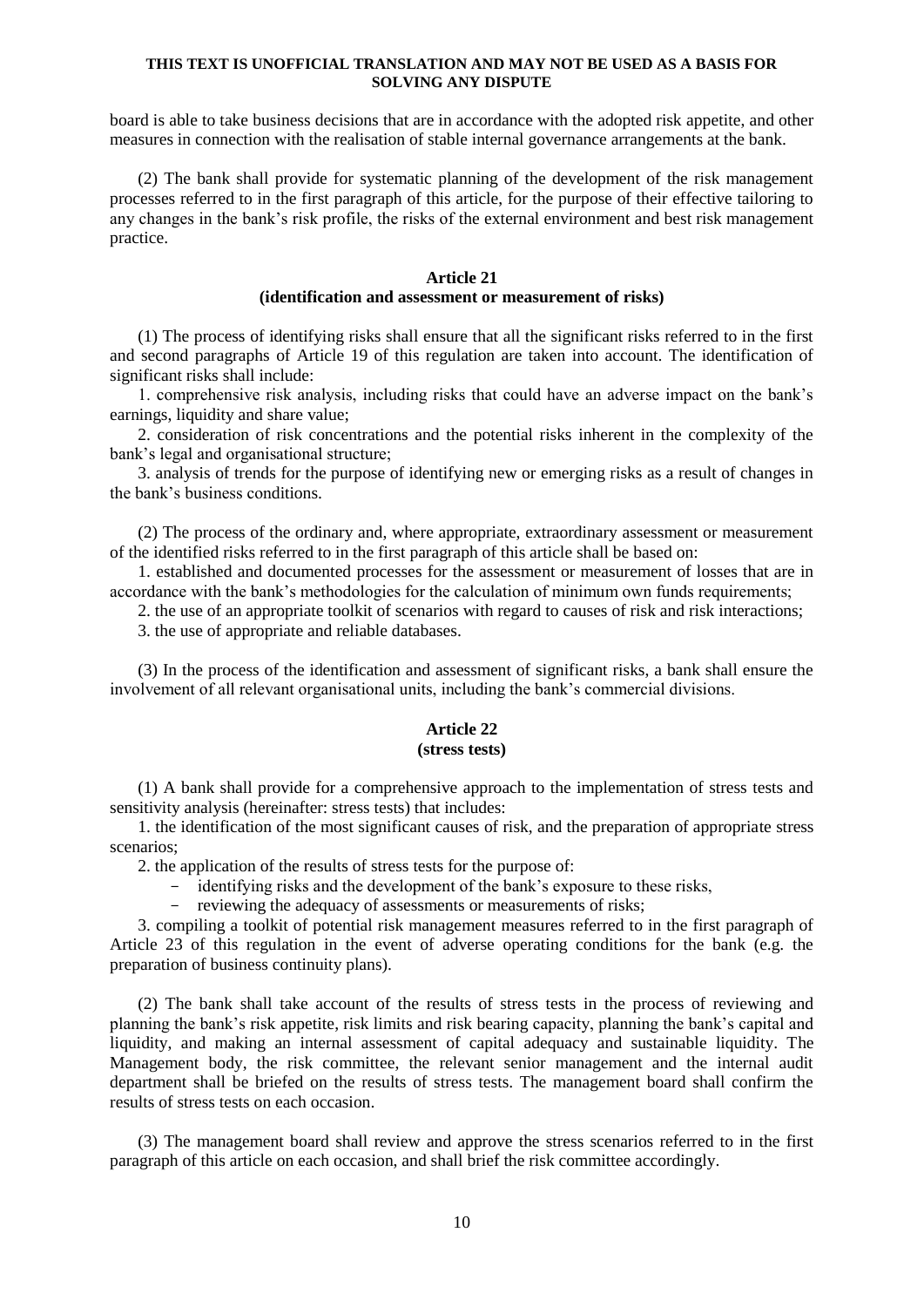## **Article 23 (risk management)**

(1) The process of managing taken-up risks shall ensure the definition and implementation of potential risk management measures including:

1. the transfer or diversification of risks (e.g. via insurance) or the avoidance of risks (e.g. via the withdrawal of a product or business line);

2. risk limitation (e.g. via risk limits);

3. the temporary acceptance or take-up of risks that exceed the adopted risk limits, because their mitigation over the relevant period is not possible;

4. the acceptance or take-up of risks that cannot be mitigated to the level of the adopted risk limits or cannot be adequately insured against.

(2) The bank shall ensure that the measures referred to in point 3 of the first paragraph of this article are applied in exceptional cases only, and on the basis of an appropriate approval by the management board, which shall be briefed on the effects of such measures regularly.

(3) The risk management function shall propose the measures referred to in the first paragraph of this article for identified and assessed or measured risks, and shall guide and monitor their implementation. In the event of a decision by the management board with regard to the acceptance of significant risks referred to in points 3 and 4 of the first paragraph of this article, in conjunction with the organisational units that are taking up the risks the risk management function shall provide for the regular monitoring and reporting of the risks for the purpose of managing these risks within the agreed risk limits or in accordance with the management board's decisions.

## **Article 24 (risk monitoring and communication about risks)**

(1) The process of monitoring risks shall ensure systematic communication about risks at all of the bank's hierarchical and organisational levels, including reporting on risks to the Management body, the senior management and the internal control functions.

(2) Effective risk monitoring ensures that the take-up of risks is in accordance with the risk limits put in place. To this end the bank shall put in place:

1. a system that facilitates the identification of breaches of risk limits in an appropriate time with regard to the nature and type of the risks;

2. procedures for handling breaches of risk limits and for determining the causes of the breaches, including the corresponding measures;

3. procedures for informing the Management body, the risk committee, the senior management and the risk management function with regard to breaches of risk limits.

## **Article 25 (regular and** *ad hoc* **reports on risks)**

(1) The reporting on risks referred to in the first paragraph of Article 24 of this regulation shall be based on a transparent reporting system that includes regular and *ad hoc* reports on risks.

(2) The regular reports on risks referred to in the first paragraph of this article shall facilitate the monitoring of effective decisions with regard to measures to manage and control risks, and the monitoring of the results of such measures. These reports shall provide for a clear overview of the risk profile, particularly on the basis of information about:

1. the consideration of risk appetite across different business lines, and breaches of risk limits;

2. the bank's significant risks and the assessments thereof;

3. the results of stress tests.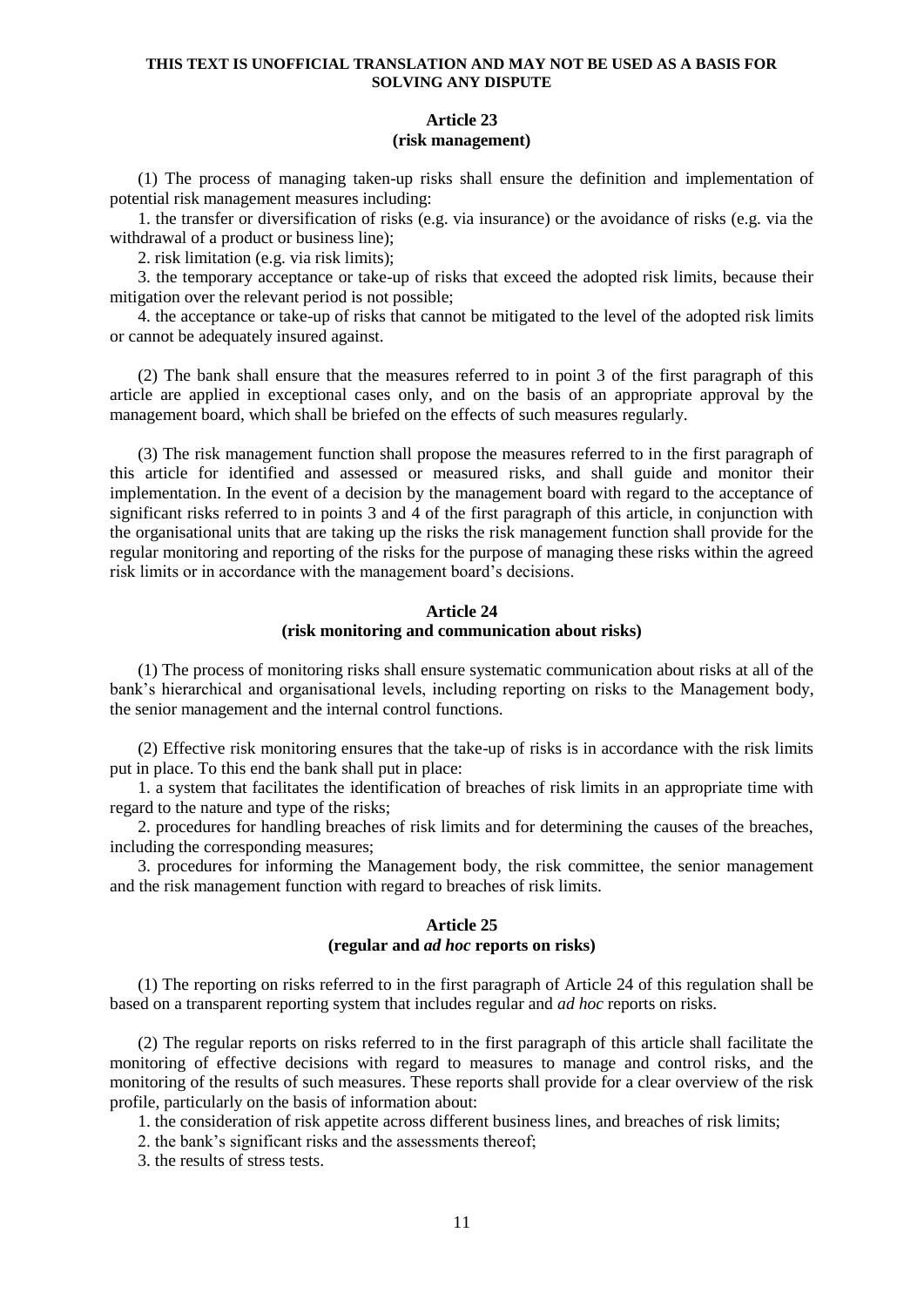(3) The *ad hoc* reports on risks referred to in the first paragraph of this article shall facilitate the earliest possible reporting of extraordinary information on the occurrence of a significant risk that requires immediate attention or action on the part of the management board or the senior management. The management board shall brief the supervisory board on such risks without delay.

(4) In connection with the compilation of reports on risks the bank shall provide for an appropriate level of automation in the process of preparing individual reports that ensures their compliance with the actual situation. In the event of manual interventions in the content of a report, the bank shall provide for appropriate internal controls (e.g. an audit trail, the four eyes principle).

## **Article 26 (adequacy of reports on risks)**

(1) The scope and detail of reports on risks shall take account of the needs of the target users of the reports, as follows:

1. the bank's Management body and senior management shall receive comprehensive information about all significant issues in connection with the bank's operations and its risks;

2. the internal audit department, the risk management function and the bank's other managers shall receive relevant information about key issues in connection with the bank's operations and its risks. Information is deemed relevant if is presented in a manner that transparently summarises the significant content of an issue with regard to its priority.

(2) Reports on risks shall be:

1. understandable; reports are deemed understandable if they contain clear and accurate information about risks;

2. sufficient; reports are deemed sufficient if they include all significant risks and together provide for a comprehensive overview of the bank's risk profile;

3. useful; reports are deemed useful if they constitute a basis for the adoption of appropriate measures;

4. comparable and compatible; reports are deemed comparable and compatible if their form is as standardised as possible with regard to the information that they contain;

5. timely; reports are deemed timely if they facilitate the taking of decisions in an appropriate time with regard to the nature and type of the risks.

## **2.3.3 Management of risks inherent in new products and use of external contractors**

## **Article 27 (risks of new products and external contractors)**

(1) A bank shall ensure that the risks inherent in the introduction of new products are also included in the risk management processes referred to in Article 20 of this regulation.

(2) Should the bank use external contractors in the pursuit of its processes, services or activities, the risk management processes referred to in the first paragraph of this article shall also include the risks inherent in the use of external contractors. For the purposes of this regulation, the term "external contractor" shall apply to persons that, on the basis of an outsourcing agreement between the bank and the external contractor, performs, in whole or in part, a process, service or activity that would otherwise be undertaken by the bank itself.

### **Article 28 (policy for approval of new products)**

For the purpose of managing the risks inherent in the introduction of new products, a bank shall put in place and implement a policy for the approval of new products. This policy shall include: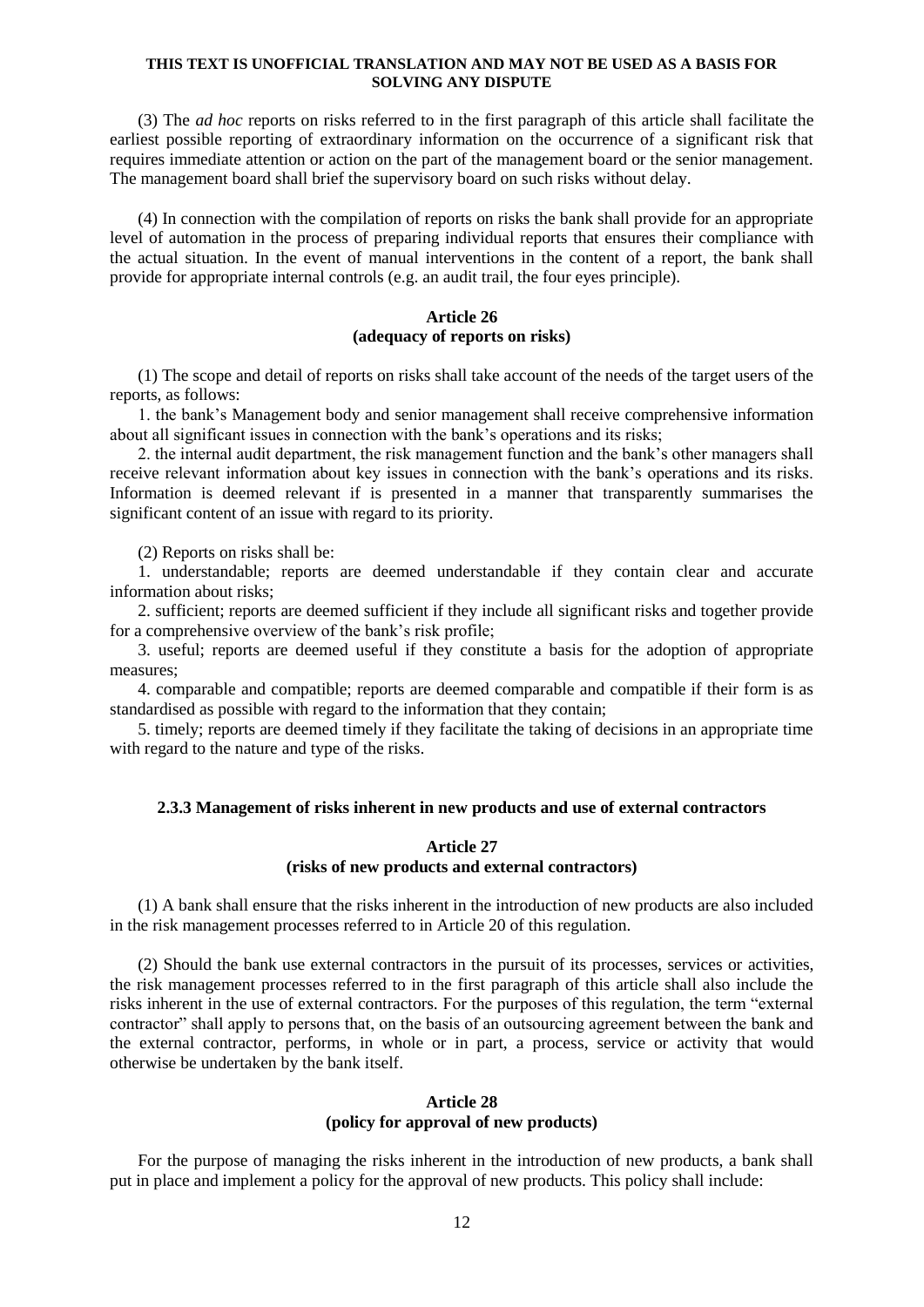1. a definition of what the bank deems a new product and of other circumstances that have a material impact on the bank's risks (e.g. significant changes in existing products, new services, new systems and models, new business lines, entry into new markets, new large-scale and complex transactions or transactions requiring the use of a larger number of employees);

2. the factors and principal issues that the bank must take into account or discuss before the introduction of a new product, including:

- whether the new product complies with regulations, standards and the bank's bylaws,
- the impact of the introduction of the new product on the bank's risk profile, capital and earnings,
- whether the availability of the bank's human and financial resources is sufficient for the purpose of the introduction and implementation of the new product;

3. the powers and responsibilities in the testing, introduction and implementation of the new product.

### **Article 29 (policy for use of external contractors)**

(1) For the purpose of managing the risks inherent in the use of external contractors, a bank shall put in place and implement a policy for the use of external contractors. This policy shall include:

1. a definition of what is deemed an external contractor by the bank;

2. details of the bank's approach to the use of external contractors and to quality assurance in their services;

3. the basic principles and guidelines with regard to the management of the risks inherent in the use of external contractors;

4. details of the approach to ensuring business continuity in connection with the activities outsourced to external contractors;

5. the toolkit of measures in the event of the unexpected termination of the contractual relationship with external contractors.

(2) The bank shall ensure that the use of external contractors does not prejudice:

1. the pursuit of its business activities;

2. the risk management referred to in the first paragraph of Article 23 of this regulation, and

3. the internal control mechanisms referred to in the first paragraph of Article 31 of this regulation.

(3) The bank shall put in place a documented plan for the use of external contractors, including a detailed definition of:

1. the manner of the management of the risks inherent in the use of external contractors;

2. reports on the risks inherent in the use of external contractors;

3. the responsibility for monitoring the compliance of external contractors' actions with regulations, standards and the bank's bylaws.

(4) The bank shall ensure that the contractual rights and obligations of the bank and the external contractors are precisely defined and understandable. The bank's contractual rights shall include the possibility of the early termination of the contractual relationship with external contractors at the bank's request. The contractual obligations of external contractors shall include:

1. protection of the bank's data;

2. compliance of external contractors' actions with regulations and standards;

3. full access on the part of authorised persons or functions of the bank to all the premises and data of external contractors related to the provision of the services in question, and the right to view the premises and data.

(5) An external contractor shall provide the agreed level of service on the basis of a service level agreement. The service level agreement shall contain quantitative and/or qualitative criteria based on which the bank and the external contractor can assess the level of service. Should the level of service fail to comply with the service level agreement, the bank shall take appropriate measures.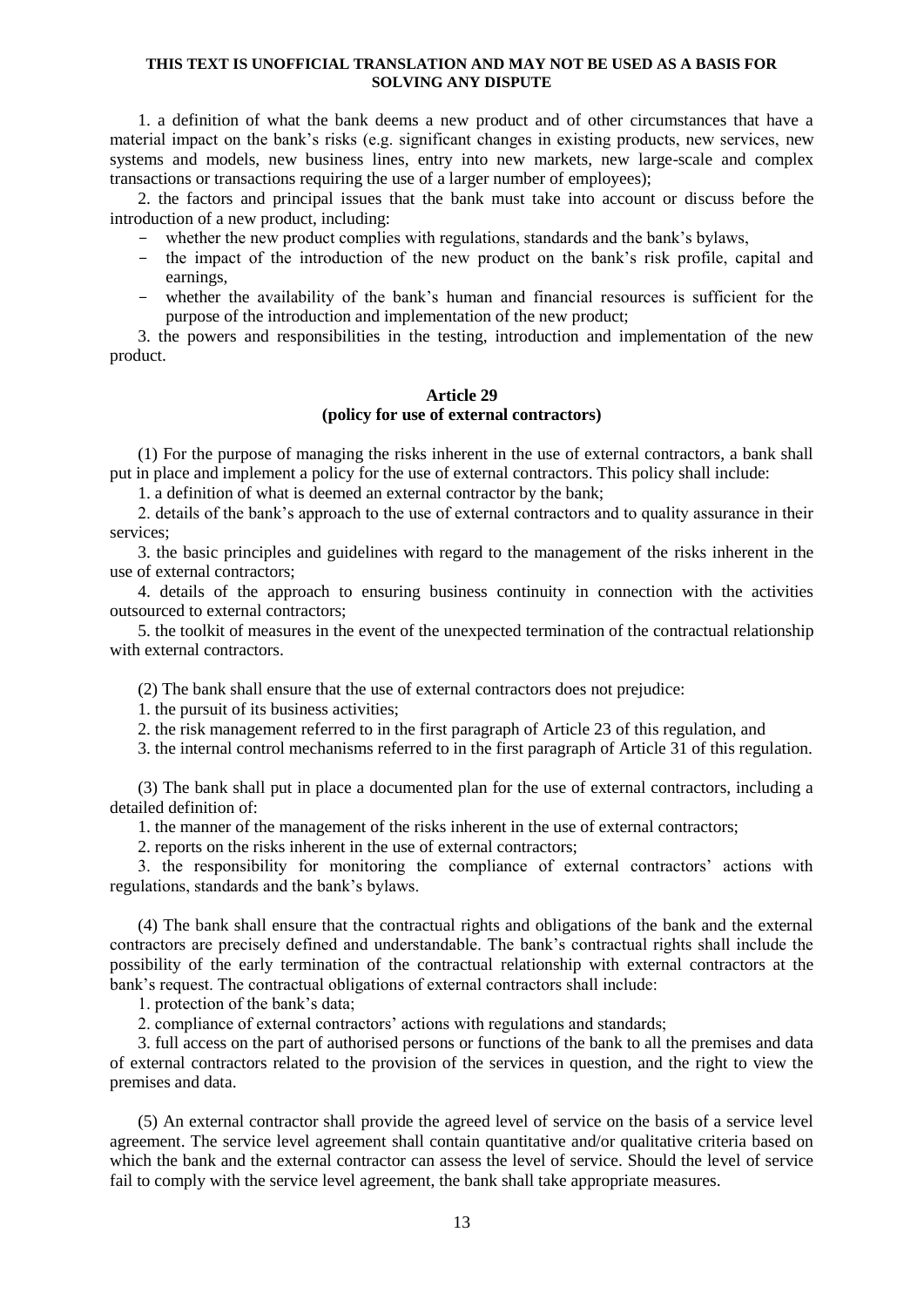## **Article 30 (approval of new product and use of external contractor)**

(1) The introduction of any new product or the use of an external contractor shall be subject to the bank's approval, having regard for a risk assessment drawn up by the relevant organisational unit in conjunction with the risk management function, or another internal control function where appropriate. In the event that the risk assessment makes it evident that the impact of the new product or the use of the external contractor would be material, the introduction or use shall be subject to the approval of the management board.

(2) The risk assessment referred to in the first paragraph of this article shall be comprehensive and impartial, and shall be based on relevant risk scenarios, having regard for:

1. any deficiencies in the risk management process and in internal controls in respect of the effective management of the corresponding risks;

2. the adequacy of the methodologies and skills of the risk management function, the compliance department if any, the information technology function and the business lines in respect of the appropriate assessment and management of the corresponding risks;

3. the impact of the introduction of the new product or the use of the external contractor on the risk bearing capacity.

(3) Should it be evident from the assessment that adequate risk management referred to in the first paragraph of Article of 23 of this regulation is not ensured, the bank shall defer the introduction of the new product or the use of the external contractor until the establishment of adequate risk management processes, and shall inform the management board accordingly where appropriate.

#### **2.4 Internal control mechanisms**

## **Article 31 (internal controls and internal control functions)**

(1) The suitability of internal control mechanisms referred to in point 3 of the first paragraph of Article 148 of the ZBan-3 shall be determined by the independence, quality and validity of:

1. the rules for and controls of the implementation of the bank's organisational procedures, business procedures and work procedures (hereinafter: internal controls);

2. the internal control functions and departments (hereinafter: internal control functions).

(2) The internal controls referred to in point 1 of the first paragraph of this article are deemed suitable if they provide for systematic control of all of the bank's significant risks that is exercised on the basis of the bank's policies, processes and measures.

(3) The internal control functions referred to in point 2 of the first paragraph of this article are deemed suitable if they provide for an independent and objective assessment of effectiveness and compliance with regard to the bank's internal governance arrangements on the basis of the review and assessment of the adequacy of risk strategies and policies, the bank's risk management processes, procedures and methodologies, and reporting on risks.

## **2.4.1 Internal controls**

#### **Article 32 (general)**

(1) Internal controls shall be put in place at all levels of the bank's organisational structure, including the levels of commercial, control and support functions, and at the level of each of the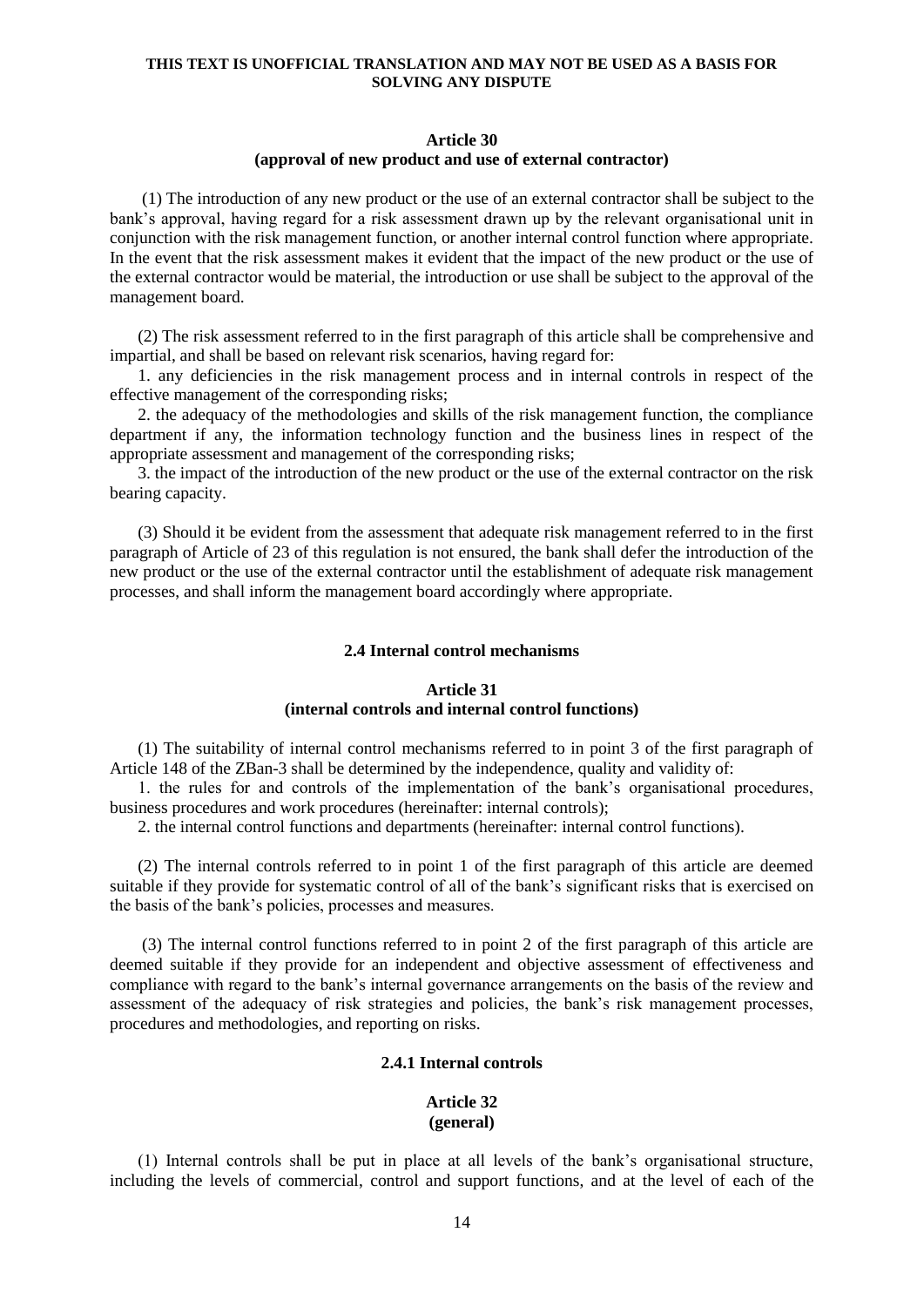bank's financial services. The bank shall ensure the implementation of internal controls within the framework of the bank's day-to-day processes, procedures and activities.

(2) Employees shall be made to understand the purpose and importance of internal controls in the bank's operations, and the importance of their contribution to the effective implementation thereof.

### **Article 33 (internal control rules and procedures)**

(1) A bank shall ensure the implementation of internal controls primarily on the basis of documented rules and procedures for:

1. ensuring the compliance of the bank's operations with regulations, standards and bylaws, and the requirements of the Bank of Slovenia and other competent supervisory authorities;

2. monitoring the compliance of business transactions and investments with the adopted risk limits;

3. supervising the proper implementation of the prescribed work procedures in connection with operational and organisational activities on the part of employees;

4. verifying the correctness of internal and external reports;

- 5. securing the bank's assets;
- 6. developing and safeguarding the security of the bank's information systems and information.

In the event of deficiencies, irregularities or breaches identified in the processes of the implementation of internal controls (e.g. breaches of risk limits or work procedures), the bank shall provide for the requisite procedures to discuss the findings, and for the corresponding measures in cases of an intentional breach of the bank's rules.

(2) The process of ensuring the compliance of the bank's operations referred to in point 1 of the first paragraph of this article shall take account of the bank's compliance policy referred to in Article 42 of this regulation. The internal controls shall ensure the proper implementation of the bank's approach to the management of compliance risk in all of its transactions and all the activities of the bank's employees.

(3) The business transactions referred to in point 2 of the first paragraph of this article shall take account of the risk appetite and the established risk limits. The internal controls shall ensure the proper implementation of business transactions, and the approval of business transactions that exceptionally transgress the risk limits on the part of the competent employees.

(4) Work procedures in connection with the implementation of procedures in operational and organisational activities on the part of employees referred to in point 3 of the first paragraph of this article shall be set out by means of appropriate instructions, rulebooks and other bylaws of the bank that include rules with regard to powers and responsibilities, the allocation of tasks, decision-making in the implementation of procedures (hereinafter: instructions) and descriptions of operational processes. For the purpose of preventing the incorrect implementation of work procedures, the internal controls shall ensure the requisite segregation of powers and responsibilities in the implementation of work procedures, including the establishment of information firewalls, functional and organisational separation between the bank's relevant functions, the implementation of the four eyes principle, and the mutual vetting and implementation of the rule of a left signatory and a right signatory for important documents.

(5) The internal and external reports referred to in point 4 of the first paragraph of this article shall contain the requisite information for the purpose of taking business decisions and decisions in connection with risk monitoring and management, including the corresponding measures. The internal controls shall, on the basis of physical and logical controls, ensure the identification of any deficiencies and errors in reports, and other irregularities in the compilation of reports.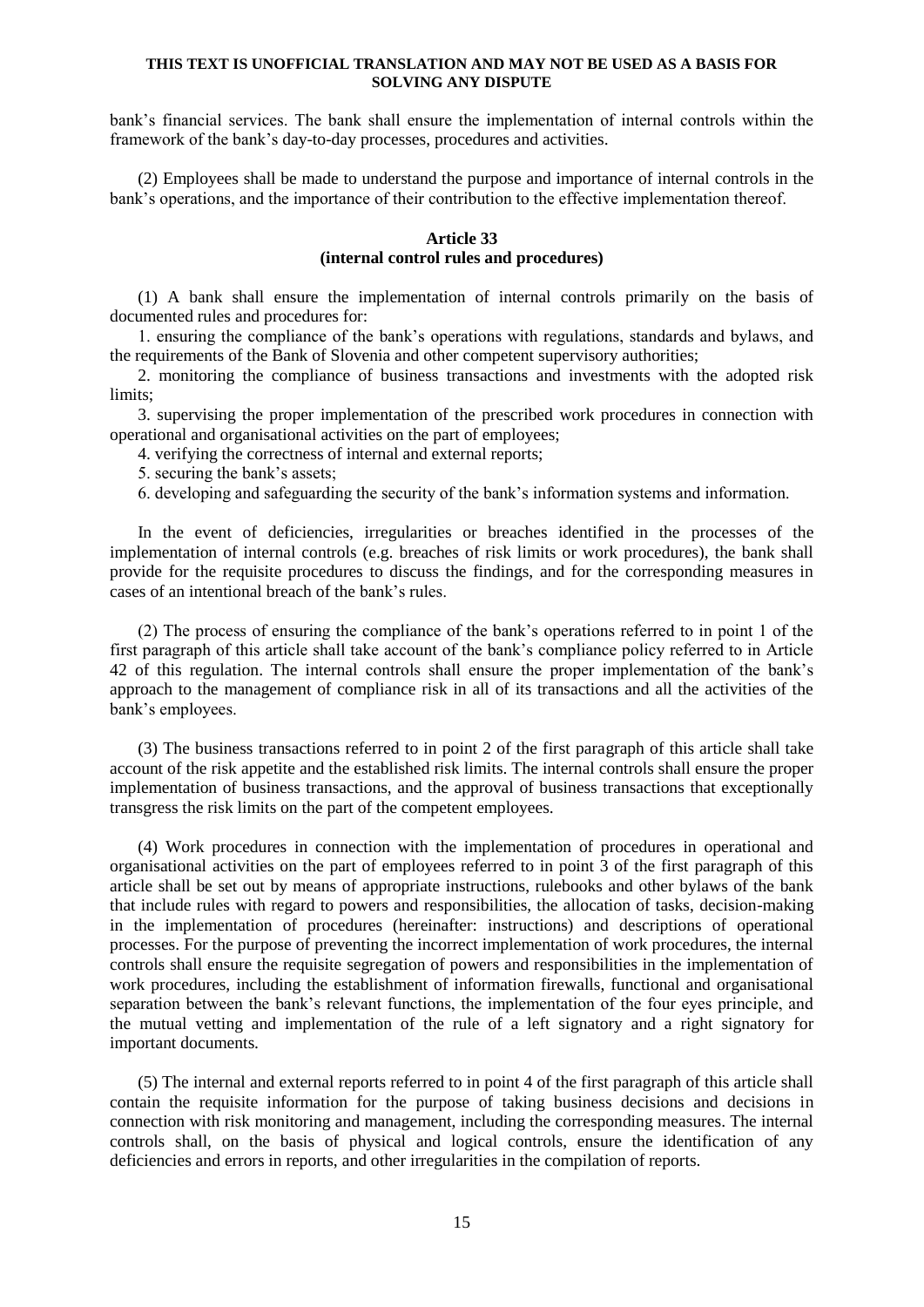(6) The securing of the bank's assets and information referred to in point 5 of the first paragraph of this article shall be based on the requisite restriction of access on the part of unauthorised persons to the bank's movable and immovable assets, including access to information systems and the protection of confidential information. To this end the internal controls shall provide for physical barriers, logical and physical controls, the use of a security service or the requisite security technology, and other measures.

(7) The internal controls in respect of information systems referred to in point 6 of the first paragraph of this article shall include:

1. in the implementation of the information systems development strategy: determination of compliance with business processes, the quality of project planning, the involvement of the requisite personnel, and awareness of the pertinent issue at various management levels;

2. in the safeguarding of the security of information systems: logical and physical controls of access to information systems;

3. with regard to hardware: determination of its adequacy with regard to the requirements of the pertinent business processes, internal and technical standards, and the regularity of its maintenance. Hardware means physical computer and communications equipment;

4. with regard to software: determination of its compliance and use in business processes in the sense of meeting users' requirements and the segregation of the functions of the development, maintenance and use of software. Software means the computer programs, procedures and rules that ensure that hardware operates as planned.

(8) The bank may also implement internal controls by means of other activities and measures that are carried out by employees at their own discretion at the level of the bank's individual business activities, processes and procedures, for the purpose of preventing actions and activities on the part of employees that are not in accordance with their powers, including actions associated with fraud.

#### **2.4.2 Internal control functions and information security management function**

### **Article 34 (general)**

(1) The internal control functions shall include:

1. the internal audit department referred to in the first paragraph of Article 161 of the ZBan-3;

2. the risk management function referred to in in the first paragraph of Article 158 of the ZBan-3;

3. the compliance function or service referred to in Article 166 of the ZBan-3.

(2) A bank shall also put in place an information security management function, and shall designate a head of this function. The information security management function shall have a position comparable to that of the functions referred to in the first paragraph of this article, particularly from the perspective of ensuring the independence, powers and responsibilities of this function.

## **2.4.2.1 Internal audit department**

## **Article 35 (effectiveness and independence of internal audit department)**

(1) The internal audit department shall provide the Management body, the audit committee and the senior management with an independent assessment with regard to the quality and effectiveness of the internal governance arrangements, including the bank's risk management systems and processes and internal controls (hereinafter: internal audit department's independent assessment). The internal audit department shall support and assist the Management body in safeguarding the bank's long-term interests and protecting its reputation.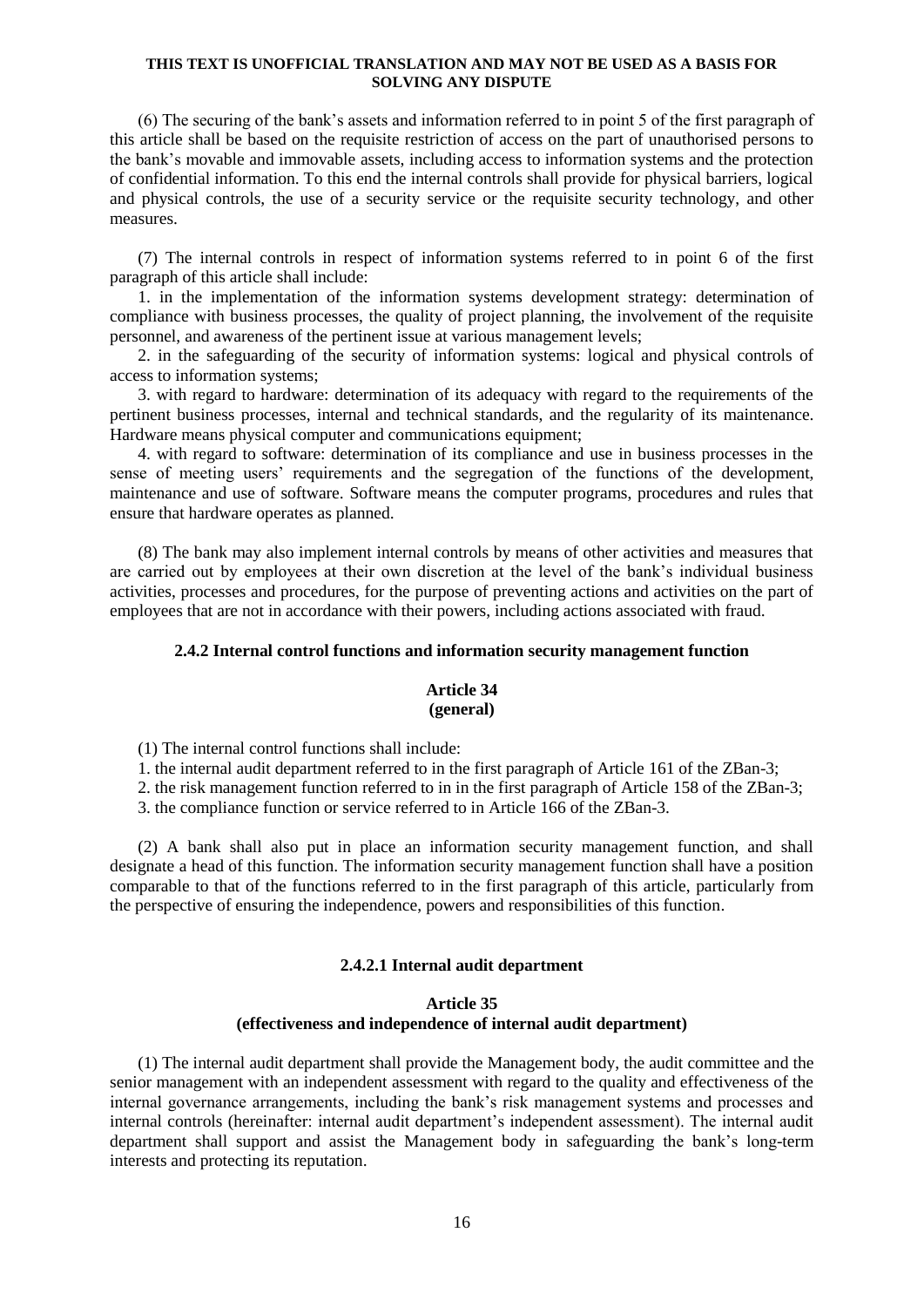(2) For the purpose of realising the independence of action of the internal audit department, the management board shall ensure that the internal audit department:

1. implements and coordinates internal auditing tasks at its own initiative, in all the bank's areas, activities, processes and functions, including the risk management function and compliance department, without the internal audit department's employees being exposed to any attempts at undue influence or pressure on the part of a member of the Management body or a member of the senior management for the purpose of prejudicing the independence of action of the internal audit department;

2. does not participate directly in the determination, development, establishment and implementation of the internal controls referred to in Article 34 of this regulation;

3. has the right of access to all of the bank's premises, employees, information and data.

(3) For the purpose of realising the effectiveness of the internal audit department, the management board shall ensure:

1. the consistent and timely treatment of all reports, findings and proposed measures submitted by the internal audit department, and shall require the senior management to arrange for the requisite rectification of the identified breaches and irregularities in accordance with the agreed deadlines. An explanation of any failure to observe the recommendations of the internal audit department and any delay in the rectification of identified irregularities relative to the agreed deadlines shall be provided in writing to the internal audit department by the recipient of the recommendations;

2. the timely briefing of the internal audit department with regard to all significant decisions (e.g. the introduction of new products, the significant use of external contractors, a change in information technology) and the bank's significant risks. The internal audit department shall take account of this information in its risk assessment for the purposes of the annual work plan.

(4) For the purpose of realising the independence of action of the internal audit department, the supervisory board shall monitor the effectiveness and efficiency of the execution of the internal auditing tasks of the internal audit department on the basis of:

1. discussion of the internal audit reports referred to in the fourth and fifth paragraphs of Article 164 of the ZBan-3;

2. regular meetings (e.g. on a quarterly basis) between the chairperson of the supervisory board or the chairperson of the audit committee and the head of the internal audit department. These meetings shall take place without the presence of members of the management board, their nominees and other members of the senior management.

(5) The bank shall grant the head of the internal audit department access to the minutes of sessions of the supervisory board.

## **Article 36 (employees at internal audit department)**

(1) A bank shall ensure that the number and qualifications of the employees of the internal audit department are commensurate with the nature, scale and complexity of the risks inherent in the bank's business model. The employees shall have the requisite knowledge, experience and skills to perform their tasks, including reviews of specific areas and activities of the bank.

(2) Internal auditors that perform internal auditing tasks at the bank shall make a written declaration at least once a year of any conflicts of interest in connection with the performance of internal auditing tasks.

(3) The bank shall put in place and implement a training programme for employees of the internal audit department with regard to the areas and complexity of their tasks.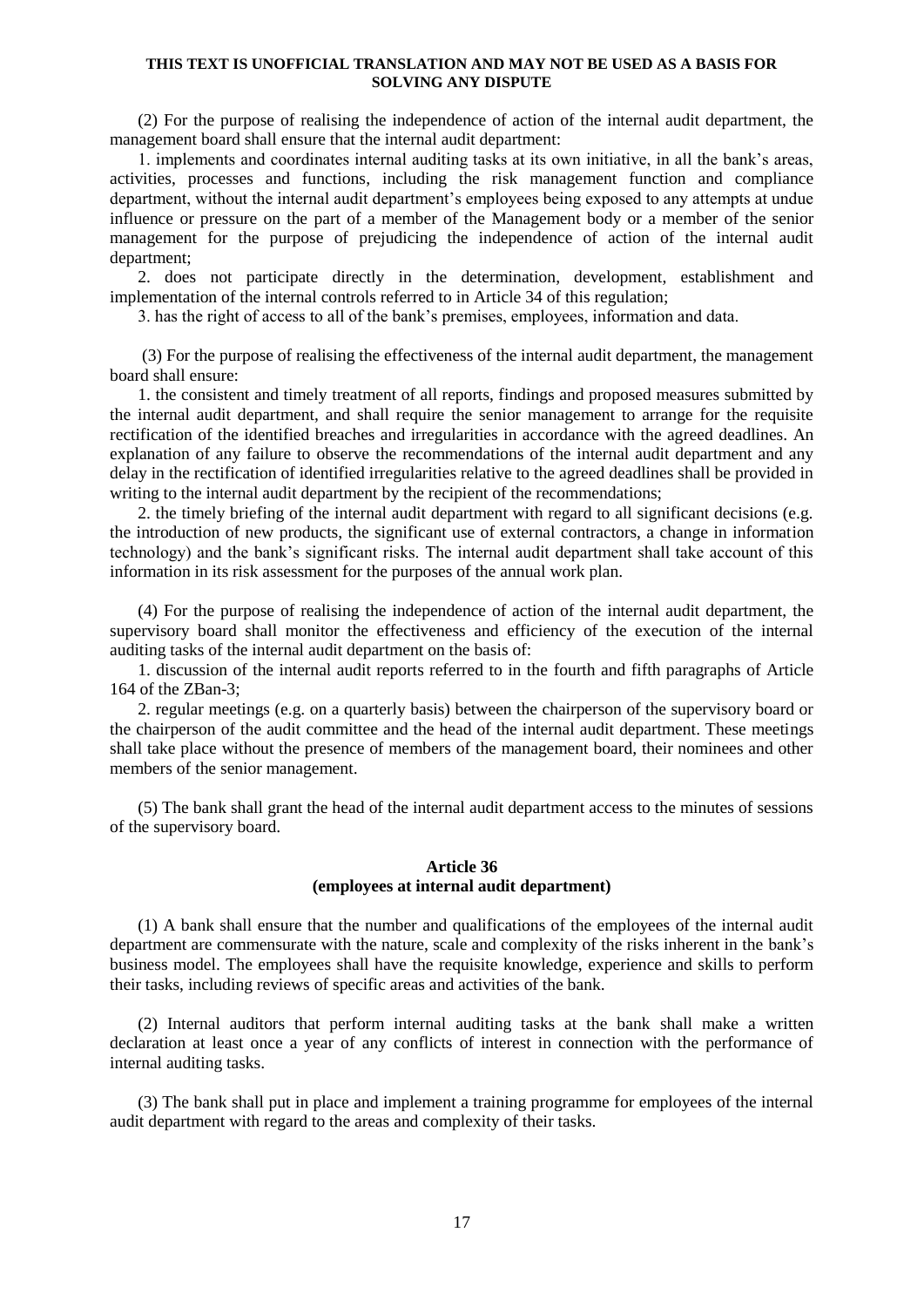## **Article 37**

#### **(notification of management board and supervisory board)**

A bank shall ensure that in the cases referred to in the first and second paragraphs of Article 165 of the ZBan-3 the internal audit department notifies the management board or the supervisory board independently and without hindrance. Without hindrance means that the internal audit department reports to the management board or the supervisory board without any requirements or pressures from a member of the Management body or the senior management for the inappropriate adjustment or omission of information. To this end the bank shall ensure that the manner of notification of the management board and the supervisory board is determined by the internal audit department, and not by the management board or the supervisory board. Independent notification means that in the cited cases the internal audit department is able to notify the supervisory board without the prior mandatory submission of information to the management board for signing or approval.

#### **2.4.2.2 Risk management function**

## **Article 38 (risk management function)**

(1) The purpose, importance and tasks of the risk management function shall be defined in a bylaw adopted by the management board, on which the supervisory board is briefed.

(2) Persons who perform tasks of the risk management function referred to in the fourth paragraph of Article 158 of the ZBan-3 may not perform any other tasks in which a conflict of interest could arise.

### **Article 39 (appointment of head of risk management function)**

A bank shall notify the supervisory board of the appointment of the head of the risk management function.

## **Article 40 (participation in drafting of strategy)**

The risk management function shall participate in the drafting of the bank's risk management strategy and in all important decisions with regard to risk management referred to in point 2 of the fourth paragraph of Article 158 of the ZBan-3 on the basis of the production of:

1. analysis of the bank's risks, which the Management body takes into account in the determination of the risk appetite;

2. an assessment of the adequacy of the proposed risk management strategy with regard to the realism and consistency of the business objectives of organisational units, including the requisite opinion for the Management body, before the adoption of its decision with regard to the risk management strategy;

3. proposals of risk limits for the bank's organisational units.

#### **Article 41 (direct access to supervisory board)**

(1) A bank shall provide for the regular participation of the head of the risk management function at sessions of the supervisory board in the parts relating to the issue of risks, and at sessions of the risk committee. At these sessions the head of the risk management function shall present impartial analysis of the bank's risks, and shall represent the positions of the risk management function that are in accordance with the risk appetite. The bank shall grant the head of the risk management function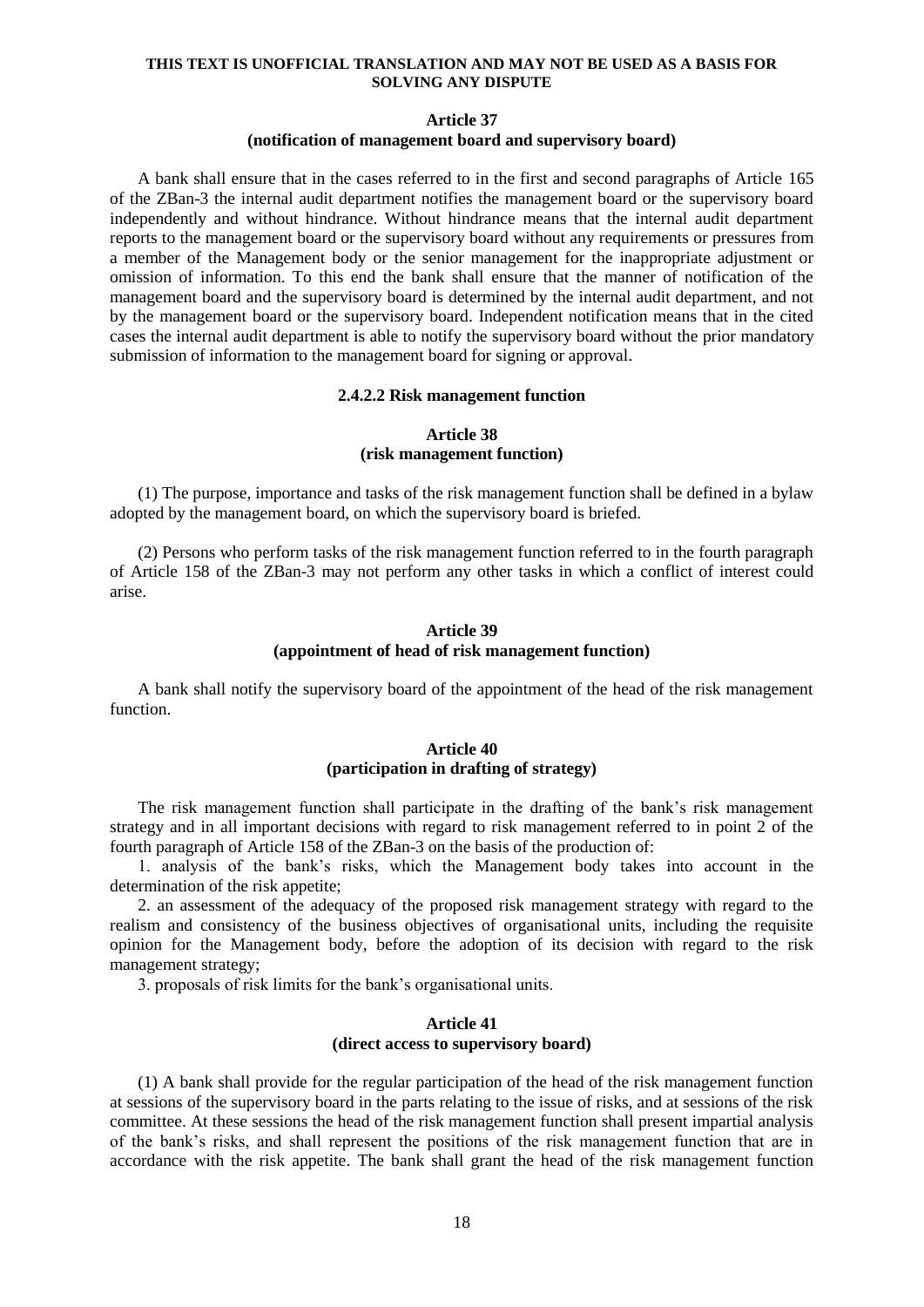access to the minutes of sessions of the supervisory board in the parts consisting of the agenda items related to the area of work of this function.

(2) The bank shall ensure that in the cases referred to in the sixth and seventh paragraphs of Article 158 of the ZBan-3 the head of the risk management function notifies the management board or the chairperson of the supervisory board (or the chairperson of the audit committee) independently and without hindrance. Without hindrance means that the head of the risk management function notifies the management board or the chairperson of the supervisory board (or the chairperson of the risk committee) without any requirements or pressures from a member of the Management body or the senior management for the inappropriate adjustment or omission of information. To this end the bank shall ensure that the manner of notification of the management board and the supervisory board is determined by the risk management function, and not by the management board or the supervisory board. Independent notification means that in the cited cases the head of the risk management function is able to notify the chairperson of the supervisory board or the chairperson of the risk committee without the prior submission of the notification in question to the management board for signing or approval.

#### **2.4.2.3 Compliance function**

## **Article 42 (compliance policy)**

A bank shall put in place and implement a compliance policy. This policy shall in particular set out:

1. the bank's approach to the management of compliance risk set out by the management board, and the basic principle for realising the bank's compliance;

2. the general standards for ensuring compliance for all employees, and detailed rules for ensuring compliance for individual groups of employees;

3. an explanation of the most important procedures for identifying and managing compliance risk at various levels of the bank's organisational structure.

## **Article 43 (compliance function or department)**

(1) The management board shall ensure that the compliance department referred to in Article 166 of the ZBan-3 has the requisite authorisations and influence to perform that function, and sufficient human and financial resources for the effective identification of compliance risk. The compliance department shall be headed by a person in an appropriate hierarchical position at the bank (e.g. a senior manager).

(2) Persons who perform tasks of the compliance department referred to in the second paragraph of Article 166 of the ZBan-3, including the head of the compliance department, may not perform any other activities or tasks at the bank that fall within the scope of activities that the compliance department is monitoring and supervising, or where a conflict of interest could arise.

(3) For the purpose of the realisation of the independent identification of compliance risk at the bank, the management board shall ensure that the compliance department implements and coordinates these tasks at its own initiative, including investigations of any breaches of the compliance policy referred to in the first paragraph of Article 42 of this regulation, without the compliance department's employees being exposed to any attempts at undue influence or pressure on the part of a member of the Management body or a member of the senior management for the purpose of prejudicing the independence of action of the compliance department.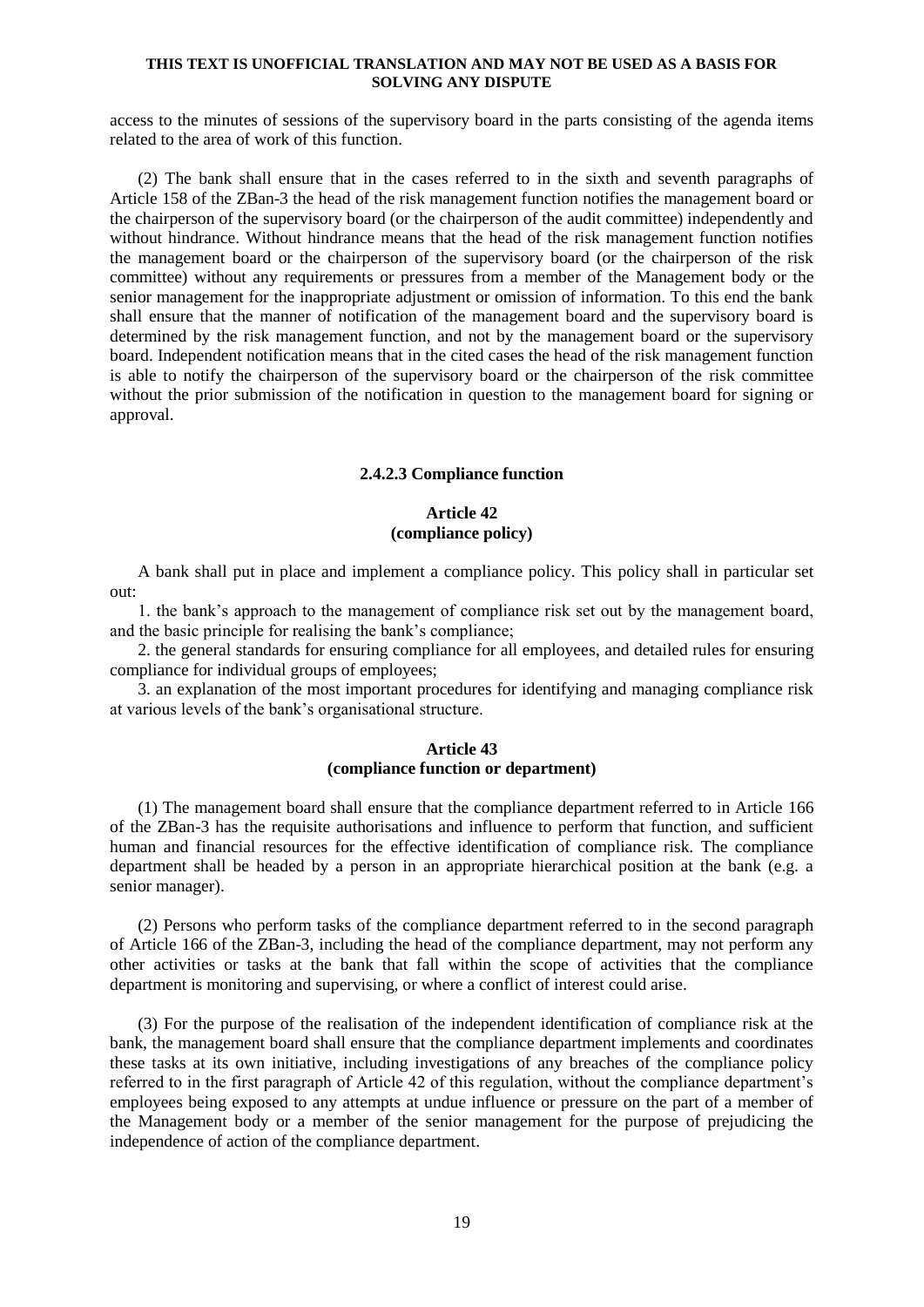(4) For the purpose of realising the effectiveness of the compliance department, the management board shall ensure the consistent and timely treatment of all reports, findings and proposed measures submitted by the compliance department, and shall require the senior management to arrange for the requisite rectification of the identified irregularities in accordance with the agreed deadlines. An explanation of any failure to observe the recommendations of the compliance department and any delay in the rectification of identified irregularities relative to the agreed deadlines shall be provided in writing by the recipient of the recommendations.

(5) For the purpose of the proper performance of the compliance function, the provisions of this regulation applying to the compliance department shall apply *mutatis mutandis* to banks where a compliance department is not independently organised.

## **Article 44 (compliance department's tasks)**

The compliance department shall primarily perform the following tasks in connection with the identification and monitoring of compliance risk:

1. conducting an independent investigation of any breaches of compliance policy, including on the basis of bilateral communications with any of the bank's employees;

2. analysing compliance risk for the purpose of active participation in the review of whether the introduction of new products complies with regulations, standards and the bank's bylaws;

3. putting in place regular and *ad hoc* reporting on compliance risk to the Management body and, where appropriate, to the risk management function and the internal audit department;

4. advising the management board and the senior management with regard to compliance, including the development of regulations and standards in this area;

5. training employees with regard to compliance risk;

6. producing guidelines for employees with regard to the requisite compliance (e.g. codes, instructions, manuals);

7. acting as a contact address for queries from employees in connection with compliance risk.

## **Article 45 (head of compliance department)**

A bank shall notify the supervisory board of the appointment or dismissal of the head of the compliance department.

### **Article 46 (direct access to supervisory board)**

(1) A bank shall provide for the regular participation of the head of the compliance department at sessions of the supervisory board in the parts relating to the compliance risk, and at sessions of the relevant supervisory board committees. At these sessions the head of the compliance department shall provide analysis, assessments and other information with regard to compliance risk, and shall represent the positions of the compliance department that are in accordance with the compliance policy. The bank shall grant the head of the compliance department access to the minutes of sessions of the supervisory board in the parts consisting of the agenda items related to the area of work of this department.

(2) The bank shall ensure that the compliance function reports its findings referred to in the third paragraph of Article 166 of the ZBan-3 to the management board, to the supervisory board and, where appropriate, to the risk management function independently and without hindrance. Without hindrance means that the compliance department reports to the aforementioned bodies and functions without any requirements or pressures from a member of the Management body or the senior management for the inappropriate adjustment or omission of information. To this end the bank shall ensure that the manner of the aforementioned reporting to the management board and the supervisory board is determined by the compliance function, and not by the management board or the supervisory board. Independent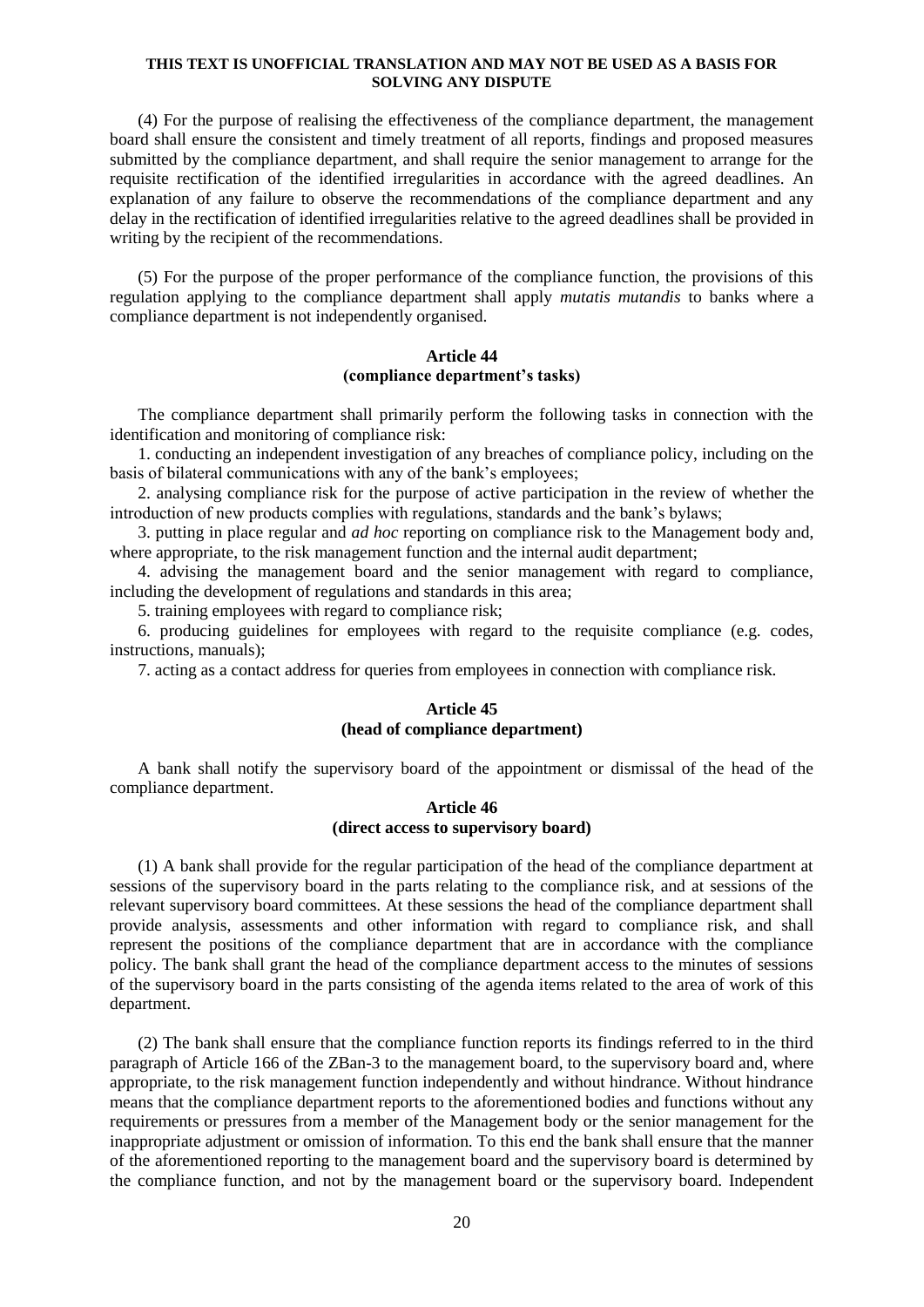notification means that the compliance department is able to report to the supervisory board without the prior submission of the notification in question to the management board for signing or approval.

## **2.4.2.4 Information security management function**

## **Article 47**

## **(information security management policy)**

A bank shall put in place and implement an appropriate information security management policy that defines the following at least:

- (a) the bank's objectives in and approach to ensuring the security of information systems and information, including the basic principles of the realisation of information security;
- (b) the principles and procedures for safeguarding the confidentiality, integrity and availability of information, and the allocation of responsibilities with regard to the security of information technology, the information stored in the bank's information systems, and the corresponding documentation. The "confidentiality" of information means that information is disclosed solely to authorised persons, the "integrity" of information means that information is flawless and complete, and the "availability" of information means that authorised users are guaranteed access to information when necessary;
- (c) the general standards of information security for all employees, and detailed rules for ensuring information security for individual groups of employees;
- (d) an explanation of the most important procedures for identifying and managing information security risks at various levels of the bank's organisational structure.

### **Article 48**

### **(purpose and powers of information security management function)**

(1) The information security management function shall monitor and control information security procedures for the purpose of preventing unauthorised access to information in storage, during processing or during transfer, and changes thereto, including the management of related risks and the production of analysis of these risks on each occasion for the purposes of the ICAAP.

(2) The management board shall ensure that the information security management function has:

- (a) the requisite powers to effectively perform its work;
- (b) sufficient human and financial resources for:
	- i. implementing the information security policy,
	- ii. effectively managing information security risks,
	- iii. training and educating the bank's employees in information security, and
	- iv. training and educating the bank's employees in information security management.

(3) For the purpose of ensuring the effectiveness of the information security management function, the management board shall ensure the consistent and timely processing of all reports, findings and proposed measures submitted by the aforementioned function, and shall require the senior management to arrange for the rectification of the identified irregularities in accordance with the agreed deadlines. An explanation of any failure to observe the recommendations of the information security management function and any delay in the rectification of identified irregularities relative to the agreed deadlines shall be provided in writing by the recipient of the recommendations.

## **Article 49**

## **(tasks of information security management function)**

(1) The tasks of the information security management function shall include:

1. regularly analysing information risks, assessing risks, and providing assessments of compliance with applicable regulations and standards;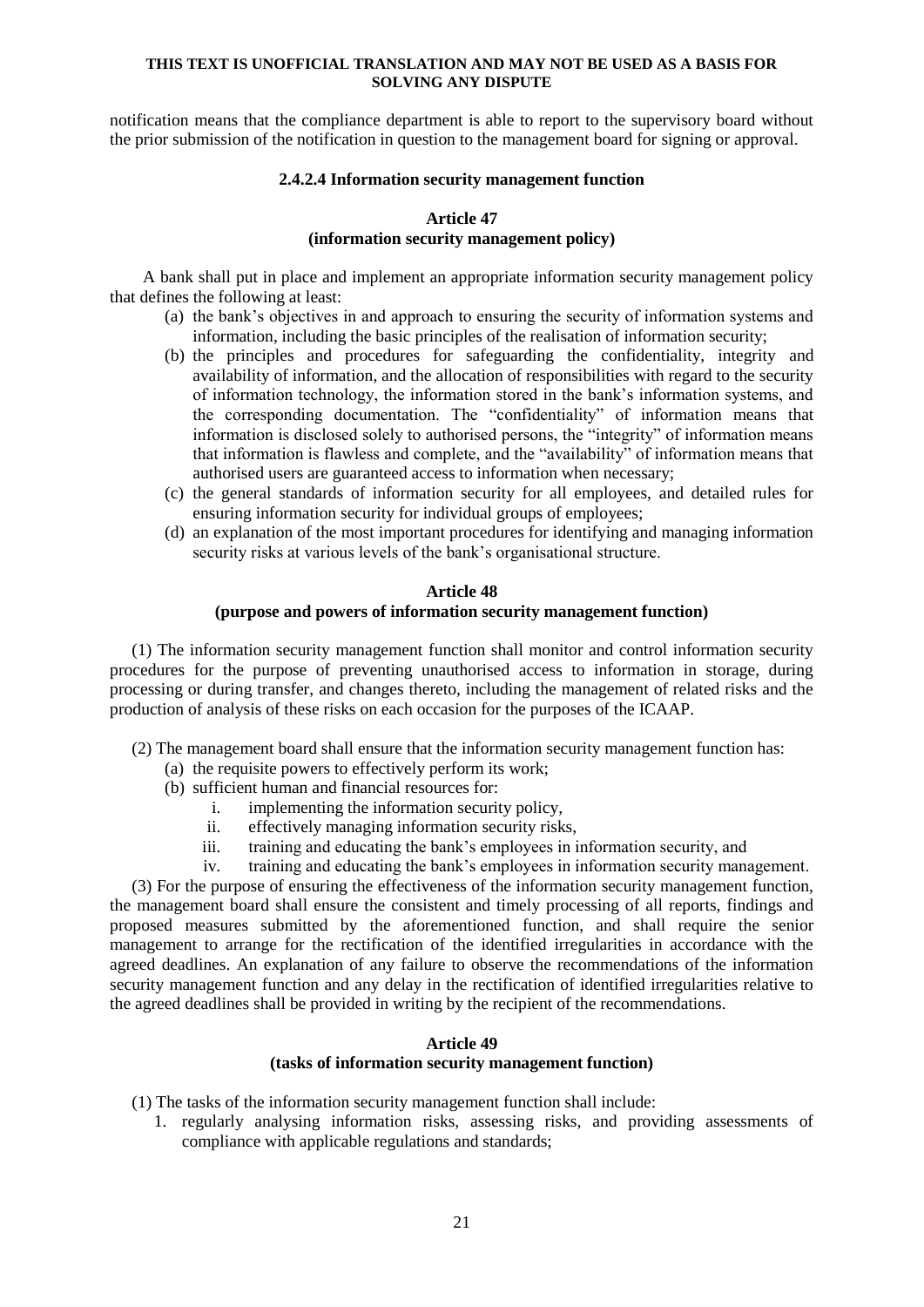- 2. managing security incidents or potential security incidents in collaboration with other functions at the bank where appropriate (e.g. identifying, assessing, monitoring and reporting security incidents);
- 3. supervising the implementation of measures to improve the state of information security;
- 4. regularly reviewing and updating the information security policy and ensuring compliance with this policy;
- 5. making regular and *ad hoc* reports to the management body on non-compliance, security incidents, risks, new threats in connection with information security, and the implementation of measures to improve information security;
- 6. advising the management board and senior management with regard to information security management, including the development of regulations and standards in this area;
- 7. training employees with regard to information security; and
- 8. producing guidelines for employees with regard to the requisite information security management (e.g. instructions, manuals).

(2) The risks identified in the area of information security shall be included in reports on operational risks. In the case of significant risks, they shall be appropriately addressed within the framework of each ICAAP.

### **Article 50 (head of information security management function)**

(1) The information security management function shall be headed by a person with the requisite knowledge, experience and authorisations.

(2) Persons who perform tasks of information security management may not perform any operational tasks that fall under activities that are to be monitored and controlled by the aforementioned function.

(3) A bank shall notify its supervisory board of the appointment or dismissal of the head of the information security management function.

### **Article 51 (direct access to supervisory board and management board)**

(1) A bank shall provide for the regular participation of the head of the information security management function at sessions of the supervisory board in the parts relating to information security risks. At these sessions the head of the information security management function shall provide analysis, assessments and other information with regard to information security risks, and shall represent the positions of the information security management function that are in accordance with the bank's information security policy.

(2) The bank shall ensure that the information security management function reports its findings to the management board and to the supervisory board independently and without hindrance. Without hindrance means that the information security management function reports to the aforementioned bodies and functions without any requirements or pressures from a member of the management body or the senior management for the inappropriate adjustment or omission of information. To this end the bank shall ensure that the manner of the aforementioned reporting to the management board and the supervisory board is determined by the information security management function, and not by the management board or the supervisory board. Independent reporting means that the information security management function is able to report to the supervisory board without the prior submission of the report in question to the management board for signing or approval.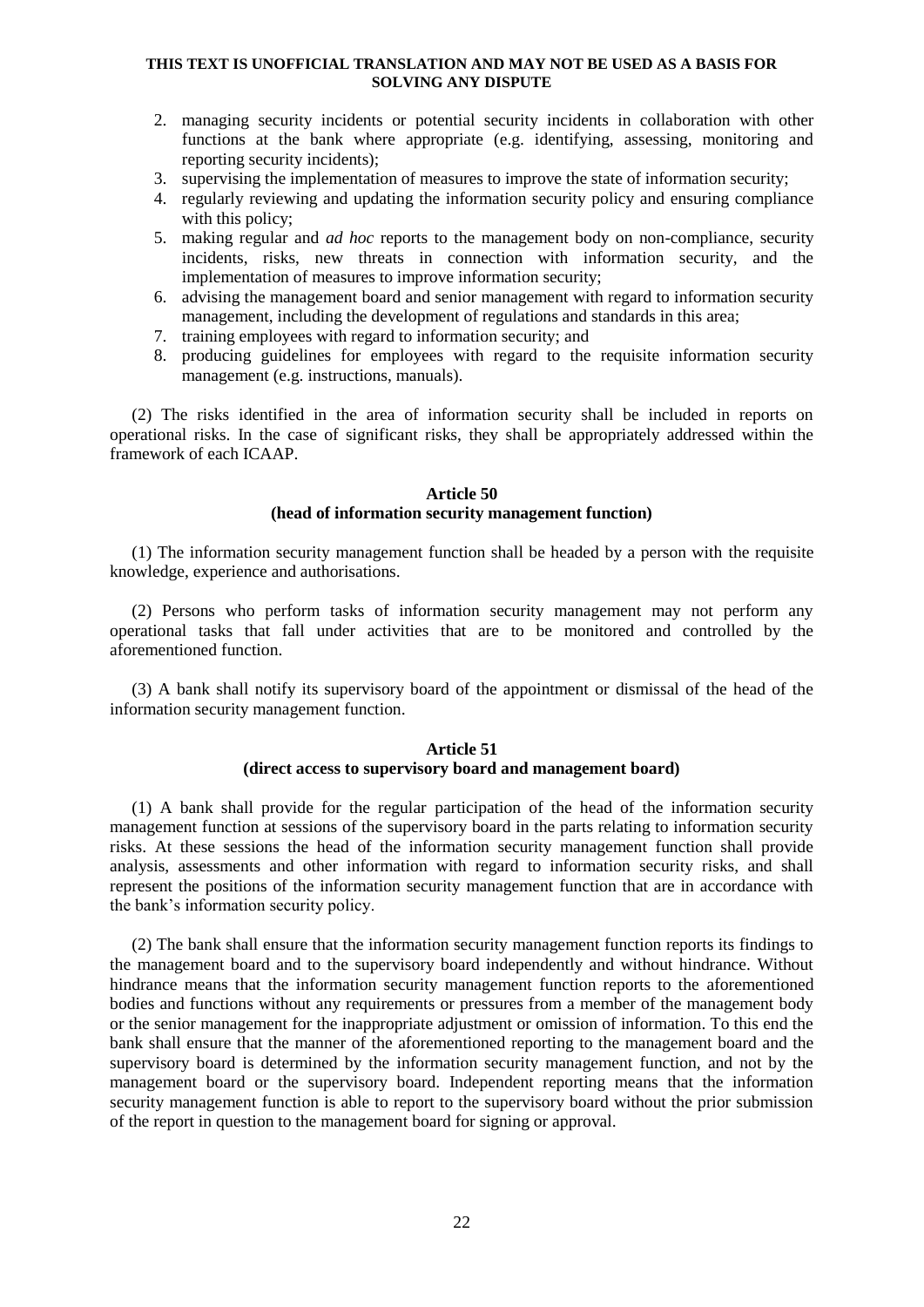## **2.5 Remuneration policy and practices**

## **Article 52 (processes and procedures)**

(1) The remuneration policy and practices referred to in point 4 of the first paragraph of Article 148 shall be deemed adequate if they take account of the importance of financial incentives for persons referred to in the second paragraph of Article 189 of the ZBan-3 (hereinafter: employees), including the following basic principles for defining remuneration policy and practices:

1. taking account of restrictions with regard to remuneration;

2. taking account of the impact of the variable component of remuneration on the bank's financial position;

3. setting an appropriate ratio between the fixed and variable components of remuneration;

4. assessing employee performance for the purpose of aligning remuneration with risks;

(2) The bank shall pay variable remuneration in a manner in accordance with the requirements set out in Articles 189 to 191 of the ZBan-3.

## **Article 53 (restrictions with regard to remuneration)**

(1) A bank shall ensure that its remuneration policy does not provide for fringe benefits arising from the predefined, contractually agreed variable component of remuneration, except under the following conditions:

1. approval of the fringe benefits is only possible for a new hire;

2. the use of the fringe benefits is restricted solely to the first year of employment.

(2) The bank shall ensure that remuneration from fees or compensation in connection with contracts from previous employment is in accordance with the bank's long-term interests, including the rules with regard to employee performance and the rules with regard to the withholding, deferral or reimbursement of funds.

## **Article 54**

## **(consideration of impact of variable component of remuneration on bank's financial position)**

A bank shall ensure that the variable remuneration policy does not reduce its ability to recapitalise as required.

## **Article 55**

## **(appropriate ratio between fixed and variable components of remuneration)**

A bank shall ensure that the ratio between the fixed and variable components of remuneration for various employee categories is appropriately balanced. The balance between the fixed and variable components of remuneration is deemed appropriate if the total amount of remuneration is not highly dependent on the variable component of remuneration which, at the same time, represents an effective way to encourage employees to achieve or exceed planned work results. The fixed component of remuneration shall represent a sufficiently high proportion of total remuneration to allow the bank to implement a fully flexible policy on the variable component of remuneration, including the possibility to pay no variable component.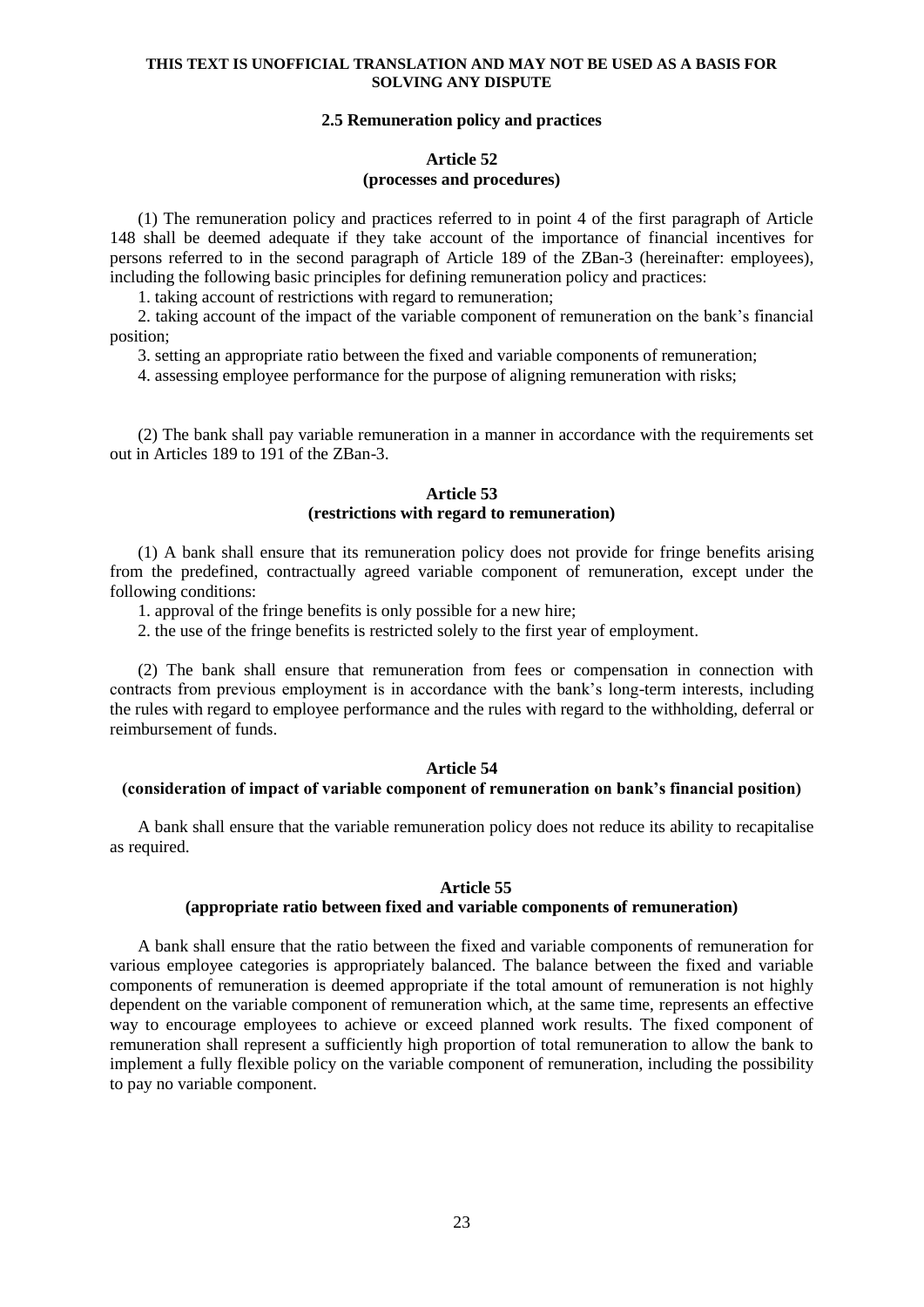#### **Article 56**

### **(assessment of employee performance for purpose of variable component of remuneration)**

(1) A bank shall assess the performance of employees over a multi-year period, and shall ensure that:

1. the assessment at any particular time takes account of the employee's long-term performance;

2. the payment of the variable component of remuneration is spread over a period that takes account of the bank's business cycle and the bank's risks.

(2) In assessing employee performance as the basis for calculating the variable component of remuneration or total variable remuneration, the bank shall take account of the following:

1. alignments for all types of the bank's risks, and

2. the costs of capital and liquidity needs.

(3) The bank shall also take account of the alignments for all types of the bank's risks in the final allocation of the variable component of remuneration across the bank's organisational units.

### **Article 57 (additional rules with regard to remuneration of members of management board and supervisory board)**

The supervisory board shall decide on the remuneration of members of the management board, taking account of the bank's remuneration policy referred to in the first paragraph of Article 189 of the ZBan-3 in so doing.

## **3. FUNCTIONING OF MANAGEMENT BODY AND ITS COMMITTEES, CONDUCT OF ITS MEMBERS IN ACCORDANCE WITH RELEVANT STANDARDS OF PROFESSIONAL DILIGENCE AND ETHICAL STANDARDS, AND PREVENTION OF CONFLICTS OF INTEREST**

### **3.1 (standards of professional diligence and ethical standards at bank level)**

### **Article 58 (realisation of corporate values)**

(1) In their conduct members of the Management body shall uphold the adopted corporate values referred to in point 1 of the first paragraph of Article 8 of this regulation, and shall meet the highest standards of professional diligence and ethical standards, including the prevention of circumstances that entail or could lead to any kind of conflict of interest.

(2) Through their everyday example members of the Management body shall promote a high culture of risk management referred to in point 2 of the first paragraph of Article 8 of this regulation that gives the highest priority to the fair, prudent and honest pursuit of the bank's business activities.

### **3.2 Fundamental rules of professional diligence and ethics**

## **Article 59 (duty of care and duty of loyalty)**

(1) For the purpose of upholding the standards of professional diligence and ethical standards, members of the Management body shall exercise their duty of care and duty of loyalty as of the moment that they assume their functions. The duty of care is the duty of a member of the Management body to act as prudently when taking decisions in connection with the bank as the responsible person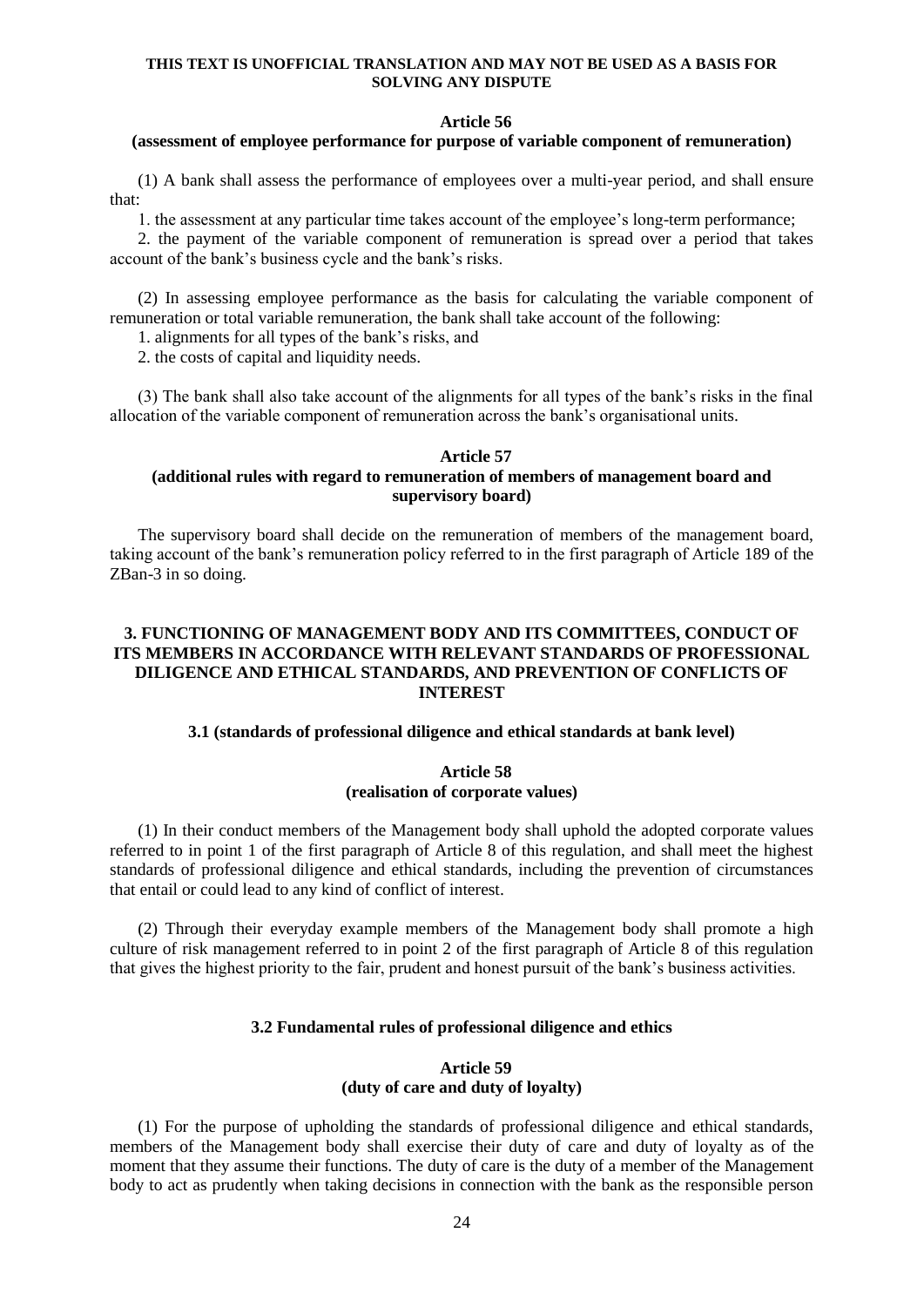would act when taking decisions in his/her own affairs, taking account of all available information in so doing. The duty of loyalty is the duty of a member of the Management body to always act in good faith and in accordance with the bank's interests when exercising his/her powers and responsibilities, and in so doing never to act in his/her private interests, the interests of a third party, or the interests of a group of other individuals to the detriment of the bank or its shareholders.

(2) The duties referred to in the first paragraph of this article shall be exercised by members of the Management body primarily by means of participation in the form of constructive criticism in the discussion of the bank's most important affairs for the purpose of ceaselessly pursuing the bank's best interests. In so doing:

1. members of the supervisory board should be actively involved in the supervision of the actions of the management board and the bank's operations, on the basis of knowledge and understanding of the bank's operations and financial data, and the bank's objectives, strategies and policies referred to in the first paragraph of Article 4 of this regulation, and having regard for the regulations, standards and requirements of the Bank of Slovenia;

2. members of the management board should be actively involved in the bank's operations and the bank's risk management, on the basis of conduct in accordance with the bank's objectives, strategies and policies.

(3) Members of the supervisory board shall appropriately demonstrate the knowledge and understanding of the areas referred to in point 1 of the second paragraph of this article at sessions of the supervisory board, sessions of the supervisory board's committees on which they sit, and at meetings with the Bank of Slovenia (hereinafter: meetings). The knowledge and understanding of these areas is deemed appropriate if the member of the supervisory board is actively involved in the meetings and participates in discussions by expressing his/her independent views and arguments. This conduct on the part of members of the supervisory board shall also be evident from the audio recordings referred to in point 2 of the fourth paragraph of Article 60 of this regulation.

(4) Any member of the supervisory board who on any grounds whatsoever is prevented from performing his/her function of supervising the actions of the management board or from exercising his/her powers (e.g. conflicts of interest on the part of the member in question, undue pressures on his/her independent decision-making, long-term passivity and inaction on the part of other members of the supervisory board) and who has exercised all mechanisms provided for by applicable regulations, shall inform the Bank of Slovenia of this situation.

## **Article 60 (responsible conduct)**

(1) A bank shall provide for the clear, documented definition of the responsibilities of individual members of the Management body in connection with the performance of their functions, including the corresponding powers, duties, expectations, tasks and work procedures.

(2) Members of the Management body shall perform their functions responsibly, cooperating closely in so doing for the purpose of realising the bank's best interest. Members of the Management body shall strive to achieve consensus when taking decisions of greatest importance to the bank that could have a material impact on its operational, financial or legal position.

(3) Responsible conduct on the part of the president of the management board and the other members of the management board shall include their duty of documented decision-making and approval of important business decisions and decisions in connection with risk management that are within the scope of the powers of the management board, without formally or informally transferring this responsibility to lower hierarchical levels.

(4) For the purpose of monitoring the realisation of responsible conduct on the part of members of the Management body, the bank shall provide for: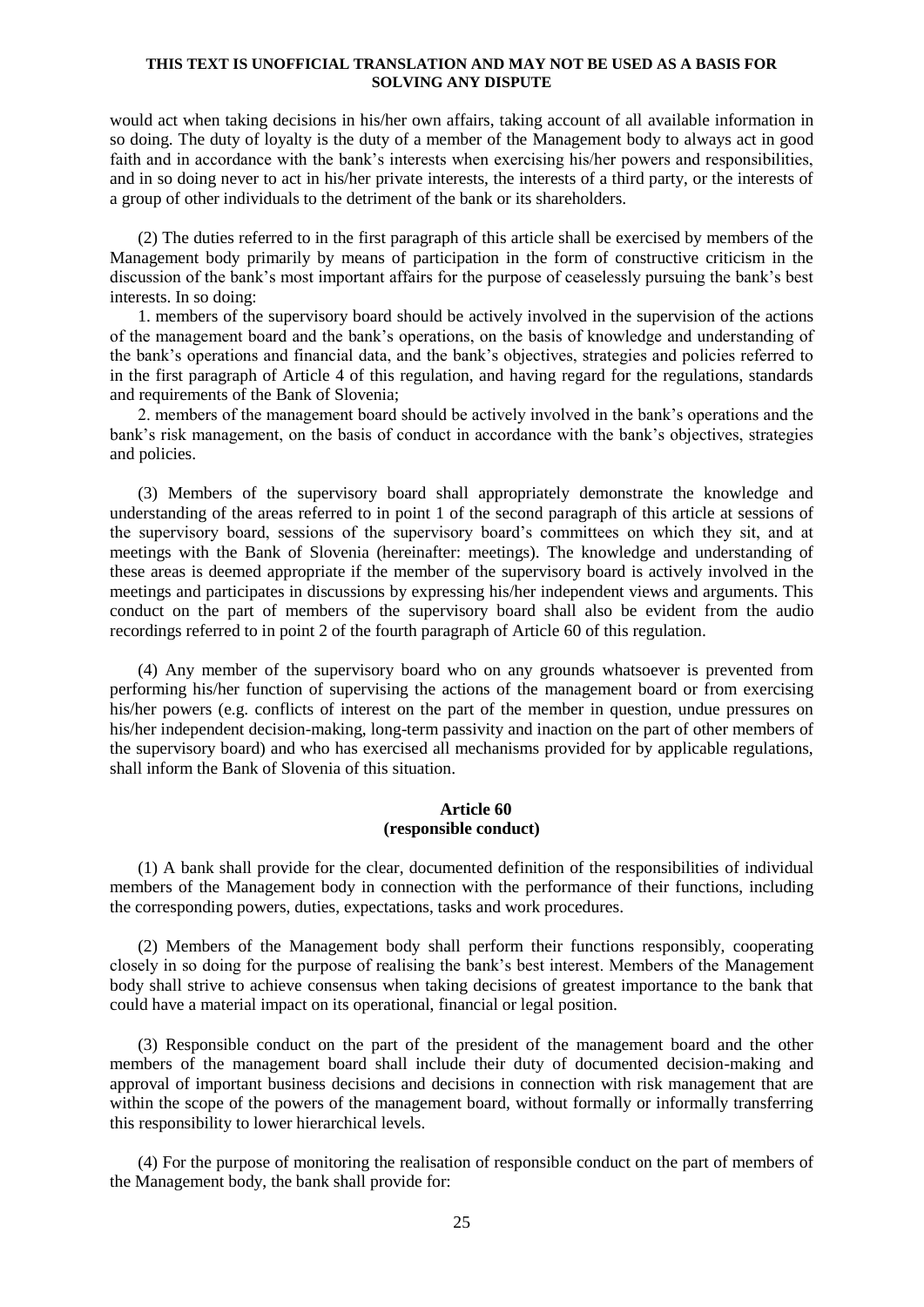1. minutes of sessions of the management board, the supervisory board and their committees;

2. an audio recording of sessions of the supervisory board;

3. minutes of sessions and meetings of other committees and commissions on which members of the Management body sit.

The documents referred to in point 2 of the previous paragraph shall be stored for 15 years.

## **Article 61**

## **(knowledge, experience and independent judgement in decision-making)**

(1) Members of the Management body shall have the requisite knowledge and experience, including personal integrity, to independently exercise their judgement on a basis of constructive criticism in taking decisions in the bank's best interest. In so doing members of the Management body shall take account of all available information and other relevant factors that could have an impact on the decisions.

(2) The knowledge and experience of a member of the Management body referred to in the first paragraph of this article is deemed requisite if it includes:

1. knowledge of the area of banking and financial services, or other relevant areas (e.g. economics, law, administration and financial regulations, mathematics, statistics);

2. experience acquired in past business-related activity, particularly in the areas of:

- financial markets,
- banking legislation and regulations,
- strategic planning, and the understanding and implementation of a bank's business strategy or business plan,
- risk management,
- assessment of the effectiveness of a bank's internal governance arrangements and establishment of effective internal control mechanisms,
- interpretation of a bank's financial data.

(3) The second paragraph of this article notwithstanding, the level and nature of the knowledge and experience required of members of the management board may differ from the level and nature of the knowledge and experience required of members of the supervisory board. Accordingly:

1. members of the management board shall above all have sufficient working experience acquired in an executive position for an appropriate period;

2. members of the supervisory board shall above all have sufficient experience for the purpose of ensuring their judgement on a basis of constructive criticism of the management board's decisions and the effective supervision of the management board, the effective realisation of their role in adopting policies and decisions within the scope of the powers of the supervisory board referred to in the first paragraph of Article 157 of the ZBan-3, and the effective participation in the supervisory board committees referred to in Article 51 of the ZBan-3.

(4) Members of the Management body shall strive in all circumstances for decisions to be taken independently and on the basis of expert arguments in the bank's best interest, and in accordance with the ethical standards of management, and on this basis shall assess any opinions or instructions of those who elected, proposed or appointed them. These circumstances shall also include any opinions or instructions of the Management body of the parent undertaking for a member of the Management body of a subsidiary with regard to the implementation of the bank's business objectives, risk profile, strategies and policies, and risk appetite.

(5) Notwithstanding the provision on independent decision-making set out in the preceding paragraph, members of the management board shall fully, exhaustively, accurately and promptly inform the president and other members of the management board of all significant developments and the progress of specific operations in the areas for which they are responsible.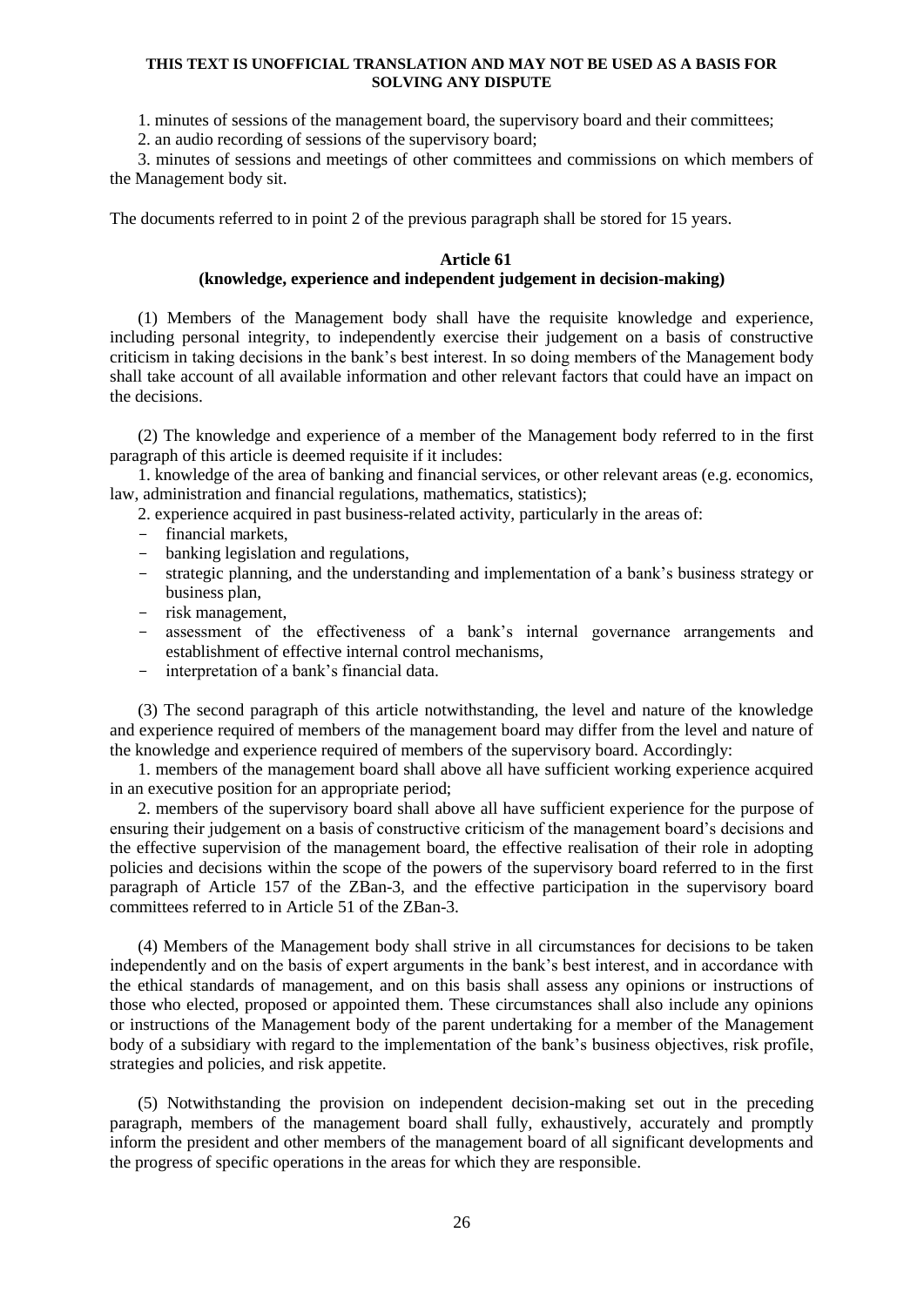(6) Should an individual member of the management board believe that a majority decision taken by the management board with regard to a specific issue contravenes the bank's objectives, strategies and policies, and that it breaches his/her duties set out in the third paragraph of Article 47 of the ZBan-3, he/she shall express this dissent via a note and explanation in the minutes of the session of the management board or the other decision-making body of which he/she is a member.

(7) The member of the supervisory board in question shall notify the other members of the supervisory board of the receipt of an opinion or instructions referred to in the fourth paragraph of this article. All members of the supervisory board shall have the same rights and obligations, irrespective of who elected, proposed or appointed them.

(8) Should an individual member of the supervisory board believe that a majority decision taken by the supervisory board contravenes the bank's business objectives or risk management objectives, he/she shall express this dissent via a note and explanation in the minutes of the session of the supervisory board.

## **Article 62 (independent conduct)**

(1) In performing their functions members of the Management body shall act and decide independently, in the bank's best interest. To this end members of the Management body may not act in a manner such that their economic, personal or other links with the bank or another entity in the group, including its governing bodies, unduly influence their impartial, professional, objective, fair and comprehensive personal judgement in performing the function of a member of the Management body.

(2) Members of the Management body shall immediately inform the supervisory board of any link between a member of the Management body and the bank or another entity in the group that could prejudice their independent decision-making in the bank's best interest.

#### **3.2 Conflict of interest at level of members of Management body**

## **Article 63 (general)**

(1) The Management body shall take account of all circumstances in the assessment of conflicts of interest at the level of members of the Management body referred to in point 4 of the second paragraph of Article 3 of this regulation, in particular personal, business or other circumstances that are directly related to a member of the Management body or to other legal and natural persons with private interests in common with those of the member of the Management body in question.

(2) In exercising their tasks and decision-making, members of the Management body shall avoid circumstances and conduct that entail or could lead to a conflict of interest referred to in points 3 and 4 of the second paragraph of Article 3 of this regulation.

In their actions and decision-making, members of the management board shall primarily consider the interests of the bank, subordinating any other personal interests to those of the bank, and may not exploit the bank's business opportunities for their own account, for the account of members of their family, or for the account of persons with whom they have private interests in common.

In their actions and decision-making, members of the supervisory board shall primarily consider the interests of the bank, subordinating any other personal interests or the individual interests of shareholders, the management board, the public or other persons to those of the bank.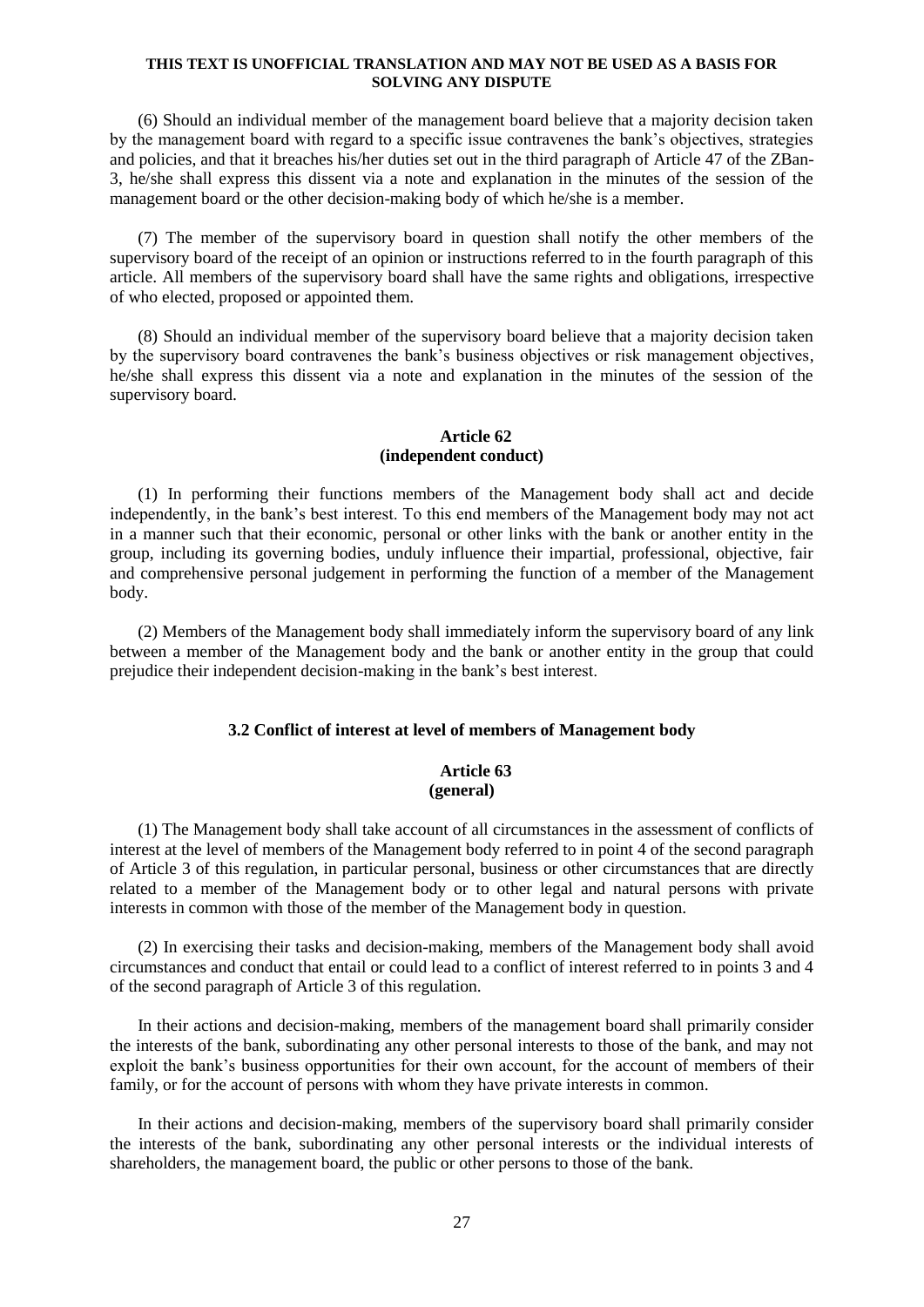#### **Article 64**

### **(rules and procedures in connection with conflicts of interest)**

(1) For the purpose of transparent decision-making at sessions of the Management body and at sessions of committees and commissions on which they sit, members of the Management body shall in particular take account of the following precautionary measures to avoid conflicts of interest:

1. for the purpose of avoiding a conflict of interest that could impact their judgement, members of the Management body shall, at their own initiative or when called upon by the president of the management board or the chairperson of the supervisory board, declare whether there is a suspected conflict of interest in a matter that is the subject of a vote, and shall provide a corresponding explanation;

2. when there is a suspected conflict of interest, the member of the Management body shall recuse himself/herself in the matter that is the subject of a vote, and shall leave the premises where the session is taking place for the duration of the voting;

3. the Management body shall ensure that the explanation and declaration of a member of the Management body recusing himself/herself on grounds of a conflict of interest referred to in point 2 of this paragraph is included in the minutes of the session of the Management body or the session of the bank's committee or commission.

(2) For the purpose of the transparent performance of their functions, members of the management board shall immediately inform the president of the management board of all circumstances that could lead to a conflict of interest in their actions (hereinafter: circumstances of a conflict of interest). For the purpose of the transparent performance of their functions, members of the supervisory board shall immediately inform the chairperson of the supervisory board of all circumstances of a conflict of interest. In the event of circumstances of a conflict of interest in respect of the president of the management board, he/she shall inform the chairperson of the supervisory board, the provisions of this article applying *mutatis mutandis*. In the event of circumstances of a conflict of interest in respect of the chairperson of the supervisory board, he/she shall inform the supervisory board, the provisions of this article applying *mutatis mutandis*.

(3) In the event of being informed of the circumstances of a conflict of interest by a member of the Management body, the president of the management board or the chairperson of the supervisory board shall, on the basis of his/her own assessment of the existence of the circumstances of a conflict of interest, take appropriate documented measures to eliminate the circumstances or to put monitoring of the circumstances in place. In cases of complex circumstances of a conflict of interest, instead of taking the aforementioned measures the president of the Management body may inform the supervisory board, which in this case shall assess the existence of the circumstances of a conflict of interest at the earliest possible juncture, and shall take appropriate measures to eliminate the circumstances or to put monitoring of the circumstances in place. These measures shall include:

1. the application of the precautionary measures referred to in the first paragraph of this article to avoid the circumstances of a conflict of interest in voting at sessions of the Management body and at sessions of committees and commissions on which the member in question sits;

2. the immediate cessation of the disputed conduct by the member of the Management body, and the transfer to the bank of any advantage gained from the specific transaction;

3. where the bank has incurred damage of any kind in the transaction, the reimbursement of the damage to the bank by the member of the Management body from his/her own funds;

4. removal from the function of a member of the Management body, if he/she fails to or refuses to eliminate the circumstances of a conflict of interest on any grounds.

(4) Should it be proven that the member of the Management body failed to inform the president of the management board or the chairperson of the supervisory board of the circumstances of a conflict of interest that he/she knew of, and at the same time failed to immediately rectify the consequences of such conduct, or should the member of the Management body fail to uphold the precautionary measures referred to in the first paragraph of this article, the supervisory board shall be informed accordingly. In this event the supervisory board shall dismiss the member of the management board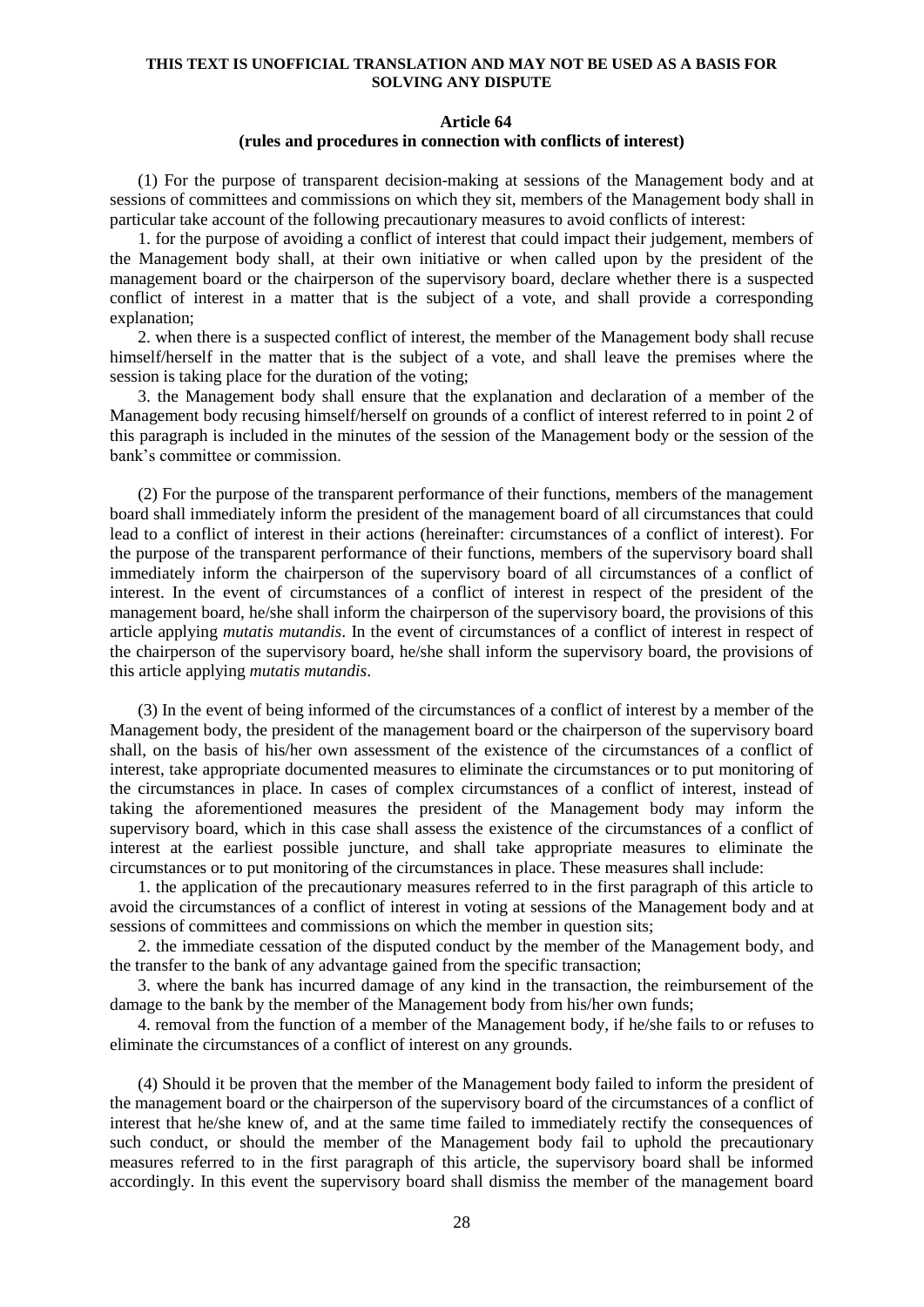from his/her function, or propose the dismissal of the member of the supervisory board to the general meeting immediately upon the disputed position being established.

### **3.3 Process of assessing suitability of members of Management body**

## **Article 65 (general)**

(1) The process of assessing the suitability of members of the Management body referred to in the first paragraph of Article 37 of the ZBan-3 (hereinafter: suitability assessment process) shall include the circumstances of the re-appointment of a member of the Management body (re-election) and the circumstances when a member of the Management body takes over another area of management or supervision within the framework of an existing term of office. In these cases the bank shall solely verify whether the member in question is still suitable for performing his/her function (a partial assessment of suitability), having regard for the aforementioned circumstances.

(2) The suitability assessment process shall take account of the difference between the complexity of performing the function of the president of the management board or the chairperson of the supervisory board, including a member of the supervisory board who performs the function of the chairperson of a supervisory board committee, and the complexity of performing the function of a member of the management board or the supervisory board.

(3) The bank shall document each assessment of the suitability of an individual member of the Management body, including the initial assessment of suitability as a member of the Management body.

## **Article 66 (employee contribution to suitability assessment)**

(1) Having regard for the second paragraph of Article 37 of the ZBan-3, for the purpose of enforcing and demonstrating good practice in corporate governance, a bank may make it possible for other employees designated by the bank or the body responsible for the selection and appointment of employee representatives to the bank's supervisory board, to formulate the bank's position with regard to suitability as a member of the Management body. Such employees may for example be from the banking group, the risk management function, the compliance function, the HR department or other expert departments and functions.

(2) The bank shall ensure that employees referred to in the first paragraph of this article have timely access to all the relevant information of significance to the formulation of the bank's position with regard to suitability as a member of the Management body. This information shall in particular include:

1. the person's CV according to a relevant standard (e.g. a Europass standard CV);

2. documents and other evidence, including documentary proof of the person's formal qualifications, for the purpose of assessing the fulfilment of criteria in connection with the knowledge, skills and experience for managing a bank's operations referred to in point 1 of the second paragraph of Article 61 of this regulation;

3. documents and other evidence of the fulfilment of the criteria in connection with reputation;

4. other relevant documents and evidence.

## **Article 67 (adequacy of suitability assessment)**

(1) A bank shall ensure that its assessment at any particular moment of the suitability of a candidate of the Management body (hereinafter: suitability assessment) contains a review of the circumstances taken into account by the bank or the body responsible for the selection and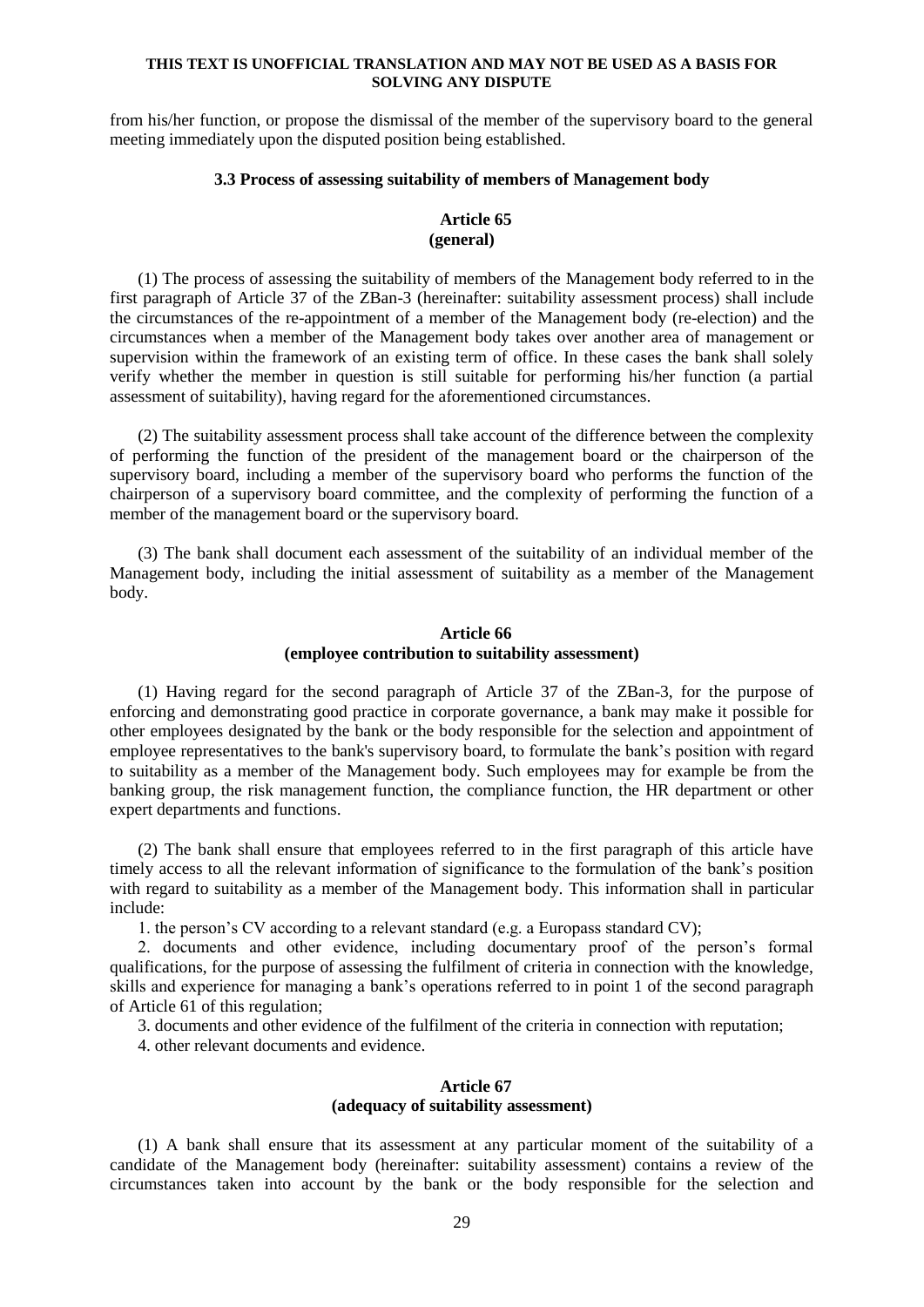appointment of employee representatives to the bank's supervisory board, in its assessment of the person's suitability (the bank's own findings and the facts submitted by the person in question) and the bank's or the body responsible for the selection and appointment of employee representatives to the bank's supervisory board assessment of the fulfilment of the bank's requirements with regard to the function that is the subject of the candidacy or appointment.

(2) Should the suitability assessment submitted to the Bank of Slovenia by the bank for the purpose of conducting the process of assessing suitability as a member of the Management body by the Bank of Slovenia be deficient or sparse, and as such should it not allow for a proper assessment of the suitability of the person in question, the Bank of Slovenia may require its supplementation on the basis of appropriate arguments.

#### **3.4 Functioning of supervisory board committees**

### **Article 68 (use of external advisors)**

Having regard for the knowledge, skills and experience that a member of the supervisory board should have, for the purposes of performing the tasks of the individual supervisory board committees referred to in Articles 52, 53 and 54 of the ZBan-3 and other regulations, the supervisory board shall ensure that the use of external advisors referred to in the sixth paragraph of Article 51 of the ZBan-3 or external experts referred to in the third paragraph of Article 157 of the ZBan-3 is justified solely for the purpose of accessing additional, particularly specific, knowledge for the purpose of the functioning of the committees. The possibility of using external advisors shall not relieve the members of the supervisory board of their duties in respect of the expert knowledge, experience and independent judgement referred to in Article 61 of this regulation, or the knowledge and independent judgement that members of the supervisory board should have for the purpose of acting on supervisory board committees.

## **3.5 Functioning of supervisory board**

### **Article 69 (convening of sessions of supervisory board)**

(1) The chairperson of the supervisory board shall ensure that the supervisory board meets in session at least once a quarter. Should this not be ensured by the chairperson of the supervisory board, other members of the supervisory board shall convene the session in accordance with the law governing companies.

(2) The chairperson of the supervisory board shall maintain regular contact with the president of the management board, shall request explanations from him/her of significant business events of which he/she has knowledge, and of the bank's risks inherent in these events, and shall as necessary convene an extraordinary session of the supervisory board.

## **Article 70 (effectiveness of supervisory board's work)**

(1) The effectiveness of the supervisory board's work is to a great extent dependent on how well it is informed and its access to significant information. Members of the management board shall be responsible for ensuring that the supervisory board has timely and comprehensive information. The management board shall regularly, comprehensively and in a timely fashion inform the supervisory board of significant matters relating to the bank's operations, risk profile, strategies and policies, and any deviations from the adopted objectives. The supervisory board is entitled and obliged to request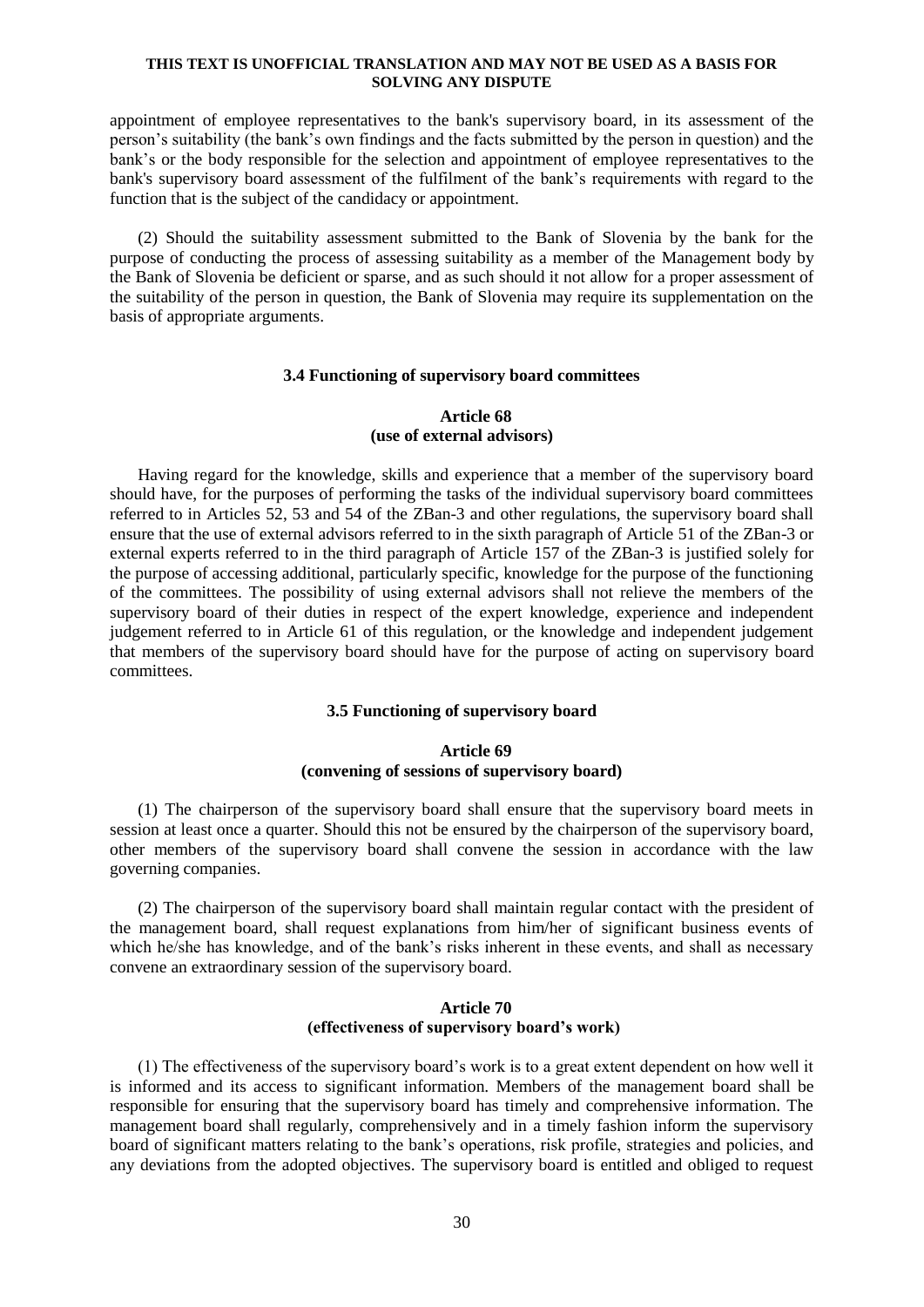from the management board additional explanations and reports with regard to any ambiguities in connection with the operations of the bank and its subsidiaries.

(2) The chairperson of the supervisory board shall coordinate the work of the supervisory board and shall chair its sessions. The chairperson shall encourage the other members of the supervisory board to effectively and actively perform their functions. The other members of the supervisory board shall ensure that they have enough time to carry out their tasks, and are obliged to further educate and improve themselves as necessary throughout their term of office in areas of importance to the efficient, high-quality execution of their duties. The chairperson of the supervisory board shall adopt a plan in conjunction with the president of the management board for the training of members of the supervisory board and for the introduction of new members.

### **Article 71 (appointment and dismissal of members of management board)**

(1) When appointing and dismissing members of the management board, having regard for the policy for selecting and appointing suitable candidates for membership of the Management body referred to in the second paragraph of Article 35 of the ZBan-3, the supervisory board shall strive to carefully select candidates in a timely fashion to ensure the continuity of the management board's work.

(2) The management board shall also participate in the selection of its members. The chairperson of the supervisory board shall call on the management board or its president to propose suitable candidates in timely fashion prior to the end of their term of office.

## **Article 72 (selection of new members of supervisory board)**

(1) Prior to a decision on the election of members of the supervisory board, the proposer shall present the candidates to the general meeting as appropriate, including:

1. argumentation that the candidate selection process took account of the bank's policy with regard to the selection of suitable candidates referred to in the second paragraph of Article 35 of the ZBan-3;

2. an assessment of suitability as a member of the supervisory board, and any proposed measures by the bank;

3. any conflicts of interest that exist or could arise in relation to the bank as the result of their appointment.

(2) The preceding paragraph shall not apply in the event that the proposer is the body responsible for the selection and appointment of employee representatives to the bank's supervisory board.

### **3.6 Diligence of members of supervisory board in implementation of Article 50 of ZBan-3**

### **Article 73**

### **(consent for management board with regard to definition of bank's business policy)**

(1) The supervisory board shall grant the management board its consent with regard to the definition of the bank's business policy referred to in point 1 of Article 50 of the ZBan-3, primarily on the basis of an assessment of whether the business policy provides for the implementation of the objectives, strategies and policies referred to in the first paragraph of Article 4 of this regulation, and the bank's best long-term financial interests, having regard for:

- 1. the adopted risk appetite;
- 2. the risk bearing capacity;
- 3. the bank's business model and the activities pursued by the bank;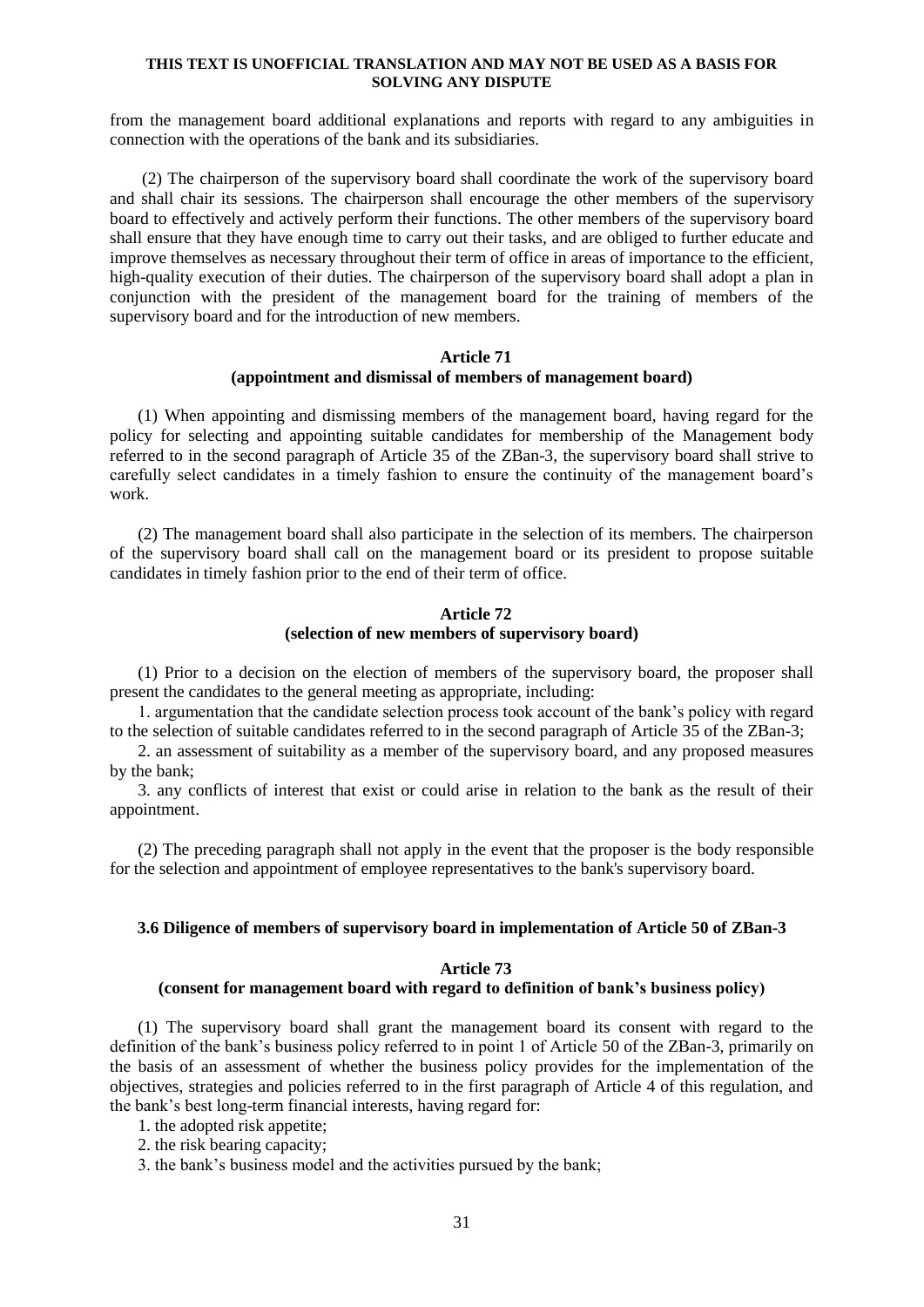4. zero tolerance on the part of the supervisory board for a business policy that encourages and realises unfair business practices, including conduct risk and reputation risk;

5. other relevant factors.

(2) For the purpose of granting its consent to the management board with regard to the definition of the bank's business policy, in the assessment of the adequacy of the business policy the supervisory board shall primarily take account of its own importance and role in promoting a high culture of risk management.

### **Article 74**

## **(consent for management board with regard to definition of bank's financial plan)**

The supervisory board shall grant the management board its consent with regard to the definition of the bank's financial plan referred to in point 2 of Article 50 of the ZBan-3, primarily on the basis of an assessment of whether the bank's financial plan is acceptable and feasible with regard to the bank's business objectives, strategy and policy, the adopted risk appetite, and the bank's risk bearing capacity.

#### **Article 75**

## **(consent for management board with regard to definition of organisation of internal control system)**

The supervisory board shall grant the management board its consent with regard to the definition of the organisation of the internal control system referred to in point 3 of Article 50 of the ZBan-3, primarily on the basis of an assessment of:

1. whether the internal controls referred to in point 1 of the first paragraph of Article 31 of this regulation provide for the systematic supervision of all of the bank's significant risks on the basis of their implementation at all levels of the bank's organisational structure, and their execution within the framework of the bank's everyday processes, procedures and activities;

2. whether the internal control functions referred to in point 2 of the first paragraph of Article 31 of this regulation provide for an independent and objective assessment for the proper compliant implementation of the bank's internal governance arrangements.

### **Article 76**

## **(consent for the management board with regard to definition of internal audit department's framework annual work programme)**

The supervisory board shall grant the management board its consent with regard to the definition of the internal audit department's framework annual work programme referred to in point 4 of Article 50 of the ZBan-3, primarily on the basis of an assessment of whether the internal audit department's annual work plan has been designed to take account of the bank's risks.

### **Article 77**

## **(supervision of suitability of procedures and effectiveness of work of internal audit department)**

(1) The supervisory board shall realise the supervision of the suitability of the procedures and the effectiveness of the work of the internal audit department referred to in point 5 of Article 50 of the ZBan-3 primarily on the basis of an assessment of whether the internal audit department is providing an independent assessment to the supervisory board with regard to the quality and effectiveness of the internal governance arrangements, including the bank's risk management systems and processes and internal controls.

(2) In the assessment referred to in the first paragraph of this article, the supervisory board shall in particular consider whether:

1. the internal audit department is independent in exercising its internal auditing tasks;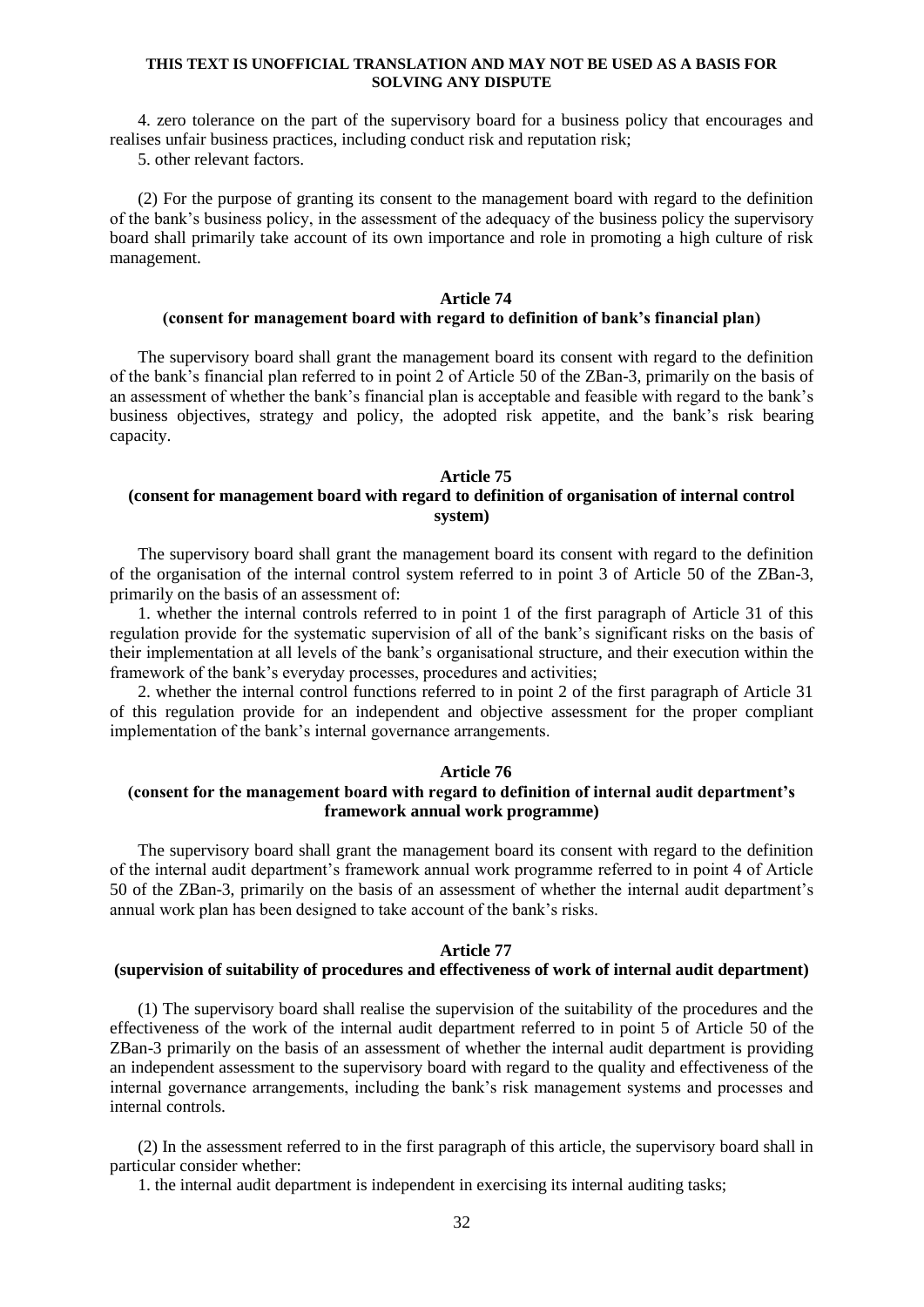2. the internal audit department is exercising its internal auditing tasks at its own initiative;

3. the internal audit department has unfettered access to all of the bank's premises, employees, information and data;

4. the internal audit department is realising its annual work programme, including the provision of the requisite analysis, reports, opinions and information with regard to audit findings;

5. the frequency of internal audits is appropriate with regard to the importance of the area in question, having regard for the corresponding risks and their impact on the bank's profit or loss;

6. in exercising their internal auditing tasks the internal audit department's employees do not enter into a position of a potential conflict of interest;

7. the bank is providing the internal audit department with the requisite human and financial resources for exercising its tasks and for engaging and training the internal audit department's employees, with regard to the areas and complexity of their tasks.

### **Article 78**

#### **(consent for appointment and dismissal of head of internal audit department)**

(1) The supervisory board shall grant the management board its consent for the appointment, including re-appointment and dismissal, of the head of the internal audit department referred to in point 6 of Article 50 of the ZBan-3, primarily on the basis of an assessment of:

1. the adequacy of the candidate for head of the internal audit department, and

2. whether the grounds for dismissal of the head of internal audit department are justifiable.

(2) In the assessment of the adequacy of the candidate for head of the internal audit department referred to in point 1 of the previous paragraph, the supervisory board shall consider the following in particular:

1. the knowledge, skills and experience required for the effective performance of internal auditing tasks;

2. the personal attributes and integrity of the candidate for head of the internal audit department that allow him/her to uphold the mission of the internal audit department to the greatest extent;

3. an assessment of the suitability of the candidate for head of the internal audit department drawn up by the bank.

(3) In the assessment of whether the grounds for dismissal of the candidate for head of the internal audit department referred to in point 2 of the first paragraph of this article are justifiable, the supervisory board shall consider the following in particular:

1. the written clarifications of the management board and the written clarifications of the head of the internal audit department with regard to the cited grounds for dismissal;

2. the submitted material evidence constituting the grounds for dismissal of the head of the internal audit department;

3. regulations and the bank's HR policy governing the termination of the employment contract and the dismissal of employees;

4. other relevant evidence and clarifications.

#### **Article 79**

### **(adoption and supervision of basic principles of remuneration policy)**

(1) The supervisory board shall adopt and monitor the implementation of the basic principles of remuneration policy referred to in point 7 of Article 50 of the ZBan-3, primarily on the basis of an assessment of whether the bank's remuneration policy complies with:

1. regulations governing the area of remuneration at banks, in particular the requirements set out in:

- Articles 189 to 191 of the ZBan-3 and the requirements set out in Section 2.5 of this regulation;
- Commission Delegated Regulation (EU) 2021/923 of 25 March 2021 supplementing Directive 2013/36/EU of the European Parliament and of the Council with regard to regulatory technical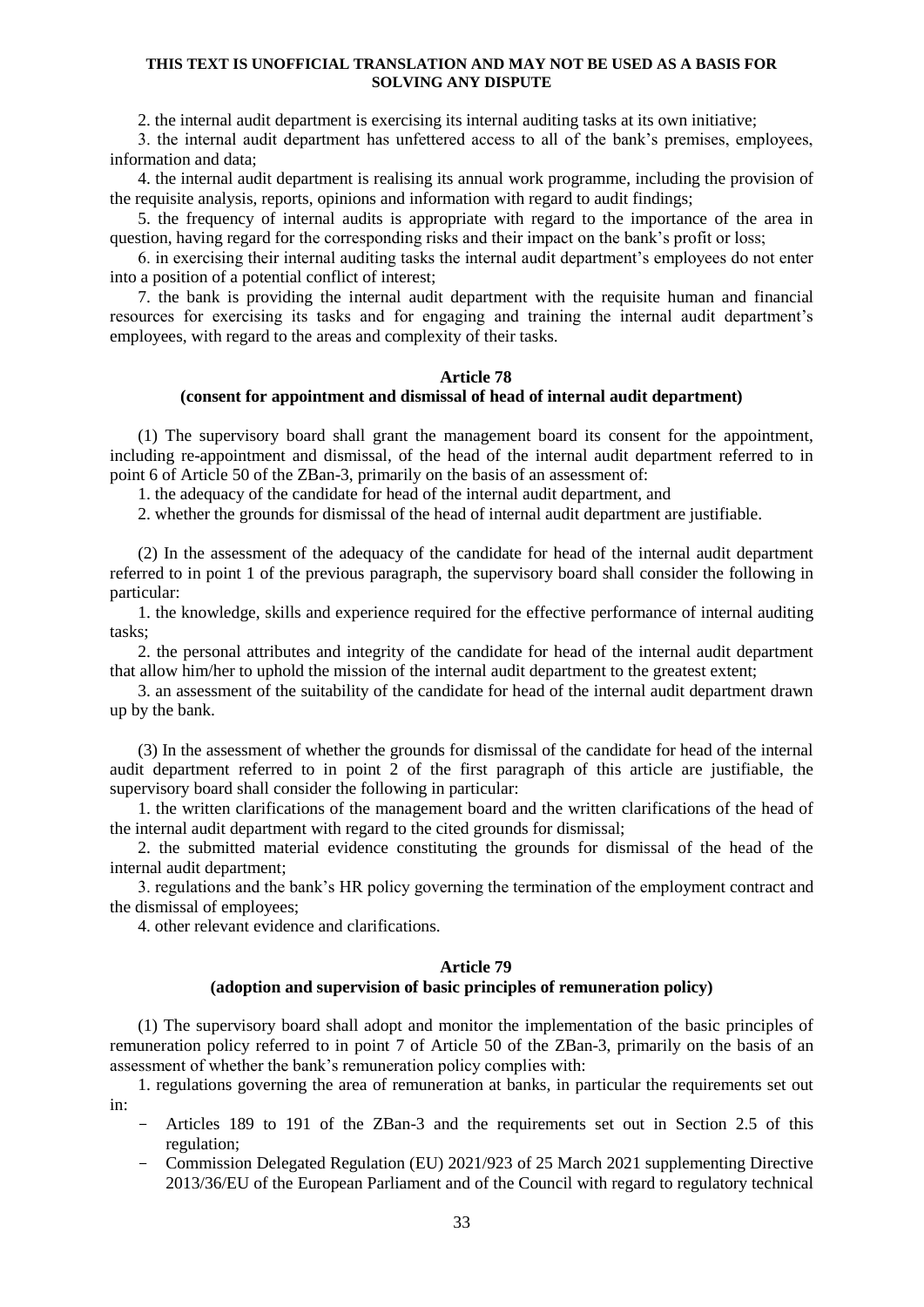standards setting out the criteria to define managerial responsibility, control functions, material business units and a significant impact on a material business unit's risk profile, and setting out criteria for identifying staff members or categories of staff whose professional activities have an impact on the institution's risk profile that is comparably as material as that of staff members or categories of staff referred to in Article 92(3) of that Directive (OJ L 203, 9.6.2021, p. 1);

- Commission Delegated Regulation (EU) No 527/2014 of 12 March 2014 supplementing Directive (EU) No 2013/36/EU of the European Parliament and of the Council with regard to regulatory technical standards specifying the classes of instruments that adequately reflect the credit quality of an institution as a going concern and are appropriate to be used for the purposes of variable remuneration (OJ L 148, 20.5.2014, p. 21);

2. the bank's corporate values, business strategy and risk strategy, risk appetite, and long-term interests deriving from these strategies and policies.

(2) In the assessment of the compliance of the general principles of the bank's remuneration policy with the bank's values, strategies and interests referred to in point 2 of the previous paragraph, the supervisory board shall in particular consider whether the remuneration policy is compatible with and encourages prudent and effective risk management, whereby it does not encourage risk exposure that is not in accordance with the risk appetite. The supervisory board shall also realise such an assessment in the event of the excessively high or low remuneration of members of the Management body and other persons referred to in the second paragraph of Article 189 of the ZBan-3, including an assessment of the corresponding risks.

### **3.6.1 Decisions on other matters set out by ZBan-3**

## **Article 80 (consent for dismissal of head of risk management function)**

(1) The supervisory board shall grant consent to the management board for the dismissal of the head of the risk management function referred to in the fifth paragraph of Article 158 of the ZBan-3, on the basis of an assessment of whether the grounds for his/her dismissal are justifiable.

(2) In the assessment of whether the grounds for the dismissal of the head of the risk management function are justifiable, the supervisory board shall in particular consider:

1. the written clarifications of the management board and the written clarifications of the head of the risk management function with regard to the cited grounds for dismissal;

2. the submitted material evidence constituting the grounds for dismissal of the head of the risk management function;

3. regulations and the bank's HR policy;

4. other relevant evidence and clarifications.

## **Article 81**

## **(consent for plan of risk management activities)**

The supervisory board shall grant the management board its consent for the action plan for managing risks referred to in the third paragraph of Article 168 of the ZBan-3, primarily on the basis of an assessment of whether the plan provides for the implementation of the risk strategies and policies referred to in Articles 5 and 6 of this regulation.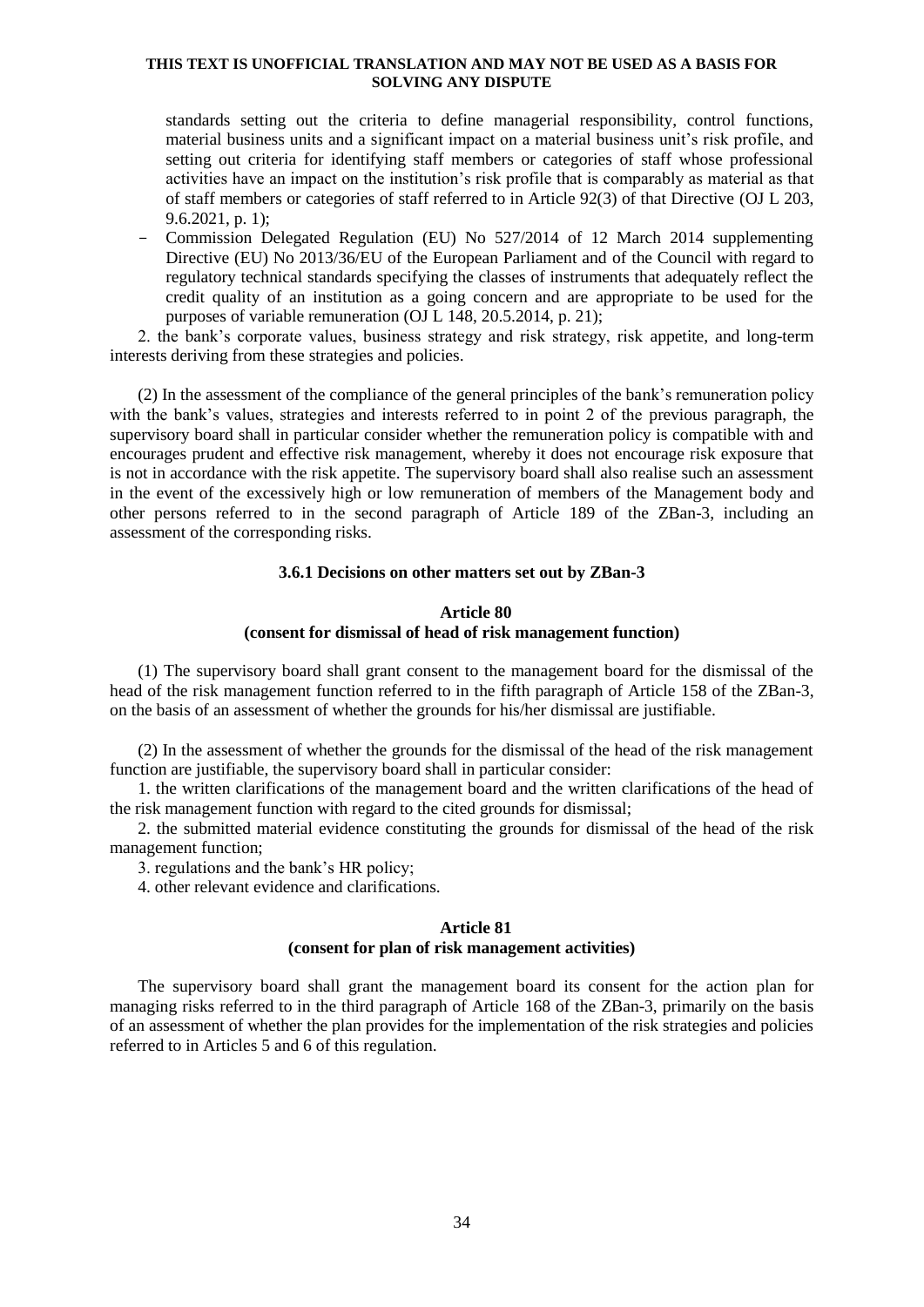## **4. INTERNAL CAPITAL ADEQUACY ASSESSMENT PROCESS**

#### **Article 82 (general)**

For the purpose of continually assessing and ensuring the requisite amounts, types and distribution of adequate capital that it assesses as necessary coverage with regard to the characteristics and extent of the bank's risks referred to in Article 151 of the ZBan-3, a bank shall put in place an internal capital adequacy assessment process (hereinafter: ICAAP) to ensure the consistent application of:

1. the risk management processes referred to in the first paragraph of Article 20 of this regulation;

2. the results of the ICAAP in the determination of the risk strategies referred to in Article 5 of this regulation and in capital planning.

#### **4.1.ICAAP as integral part of risk management processes**

## **Article 83 (general)**

(1) A bank shall ensure that the ICAAP is an integral part of the risk management processes referred to in the first paragraph of Article 20 of this regulation. To this end, in the implementation of the ICAAP and the corresponding calculations of the internal assessment of risk-based capital requirements and the internal capital assessment, the bank shall apply the same systems, processes, methodologies, data and definitions of risks as those applied in the identification, assessment or measurement, management, monitoring and controlling of risks.

(2) The management board shall ensure that the results of the ICAAP, including the internal assessment of risk-based capital requirements and the internal capital assessment, are taken into account in:

1. the adoption of the bank's business decisions;

2. the definition and adoption of risk strategies, the risk appetite and the risk bearing capacity, and in the bank's long-term capital planning.

### **4.1.1. Operational and organisational structure of implementation of ICAAP**

## **Article 84 (Management body's responsibility for approval of ICAAP)**

(1) For the purpose of the proper application and results of the ICAAP in the adoption and supervision of business decisions and risk strategies, the Management body shall approve the adequacy of the ICAAP at least once a year, including the internal assessment of risk-based capital requirements and the internal capital assessment on each occasion and the corresponding measures (hereinafter: results of the ICAAP). In so doing:

1. the management board shall approve the adequacy of the ICAAP and its results on the basis of detailed knowledge of the objectives, processes, procedures and methodologies of the ICAAP;

2. the supervisory board shall approve the adequacy of the ICAAP and its results on the basis of ensuring general awareness of the concept and objectives of the ICAAP, including an understanding of the importance of its results and the corresponding measures.

With each approval of the adequacy of the ICAAP, the Management body confirms that the ICAAP is taking account of the risk strategies.

(2) For the purpose of the effective adoption and monitoring of the implementation of business decisions and risk strategies referred to in the previous paragraph, the bank shall ensure that the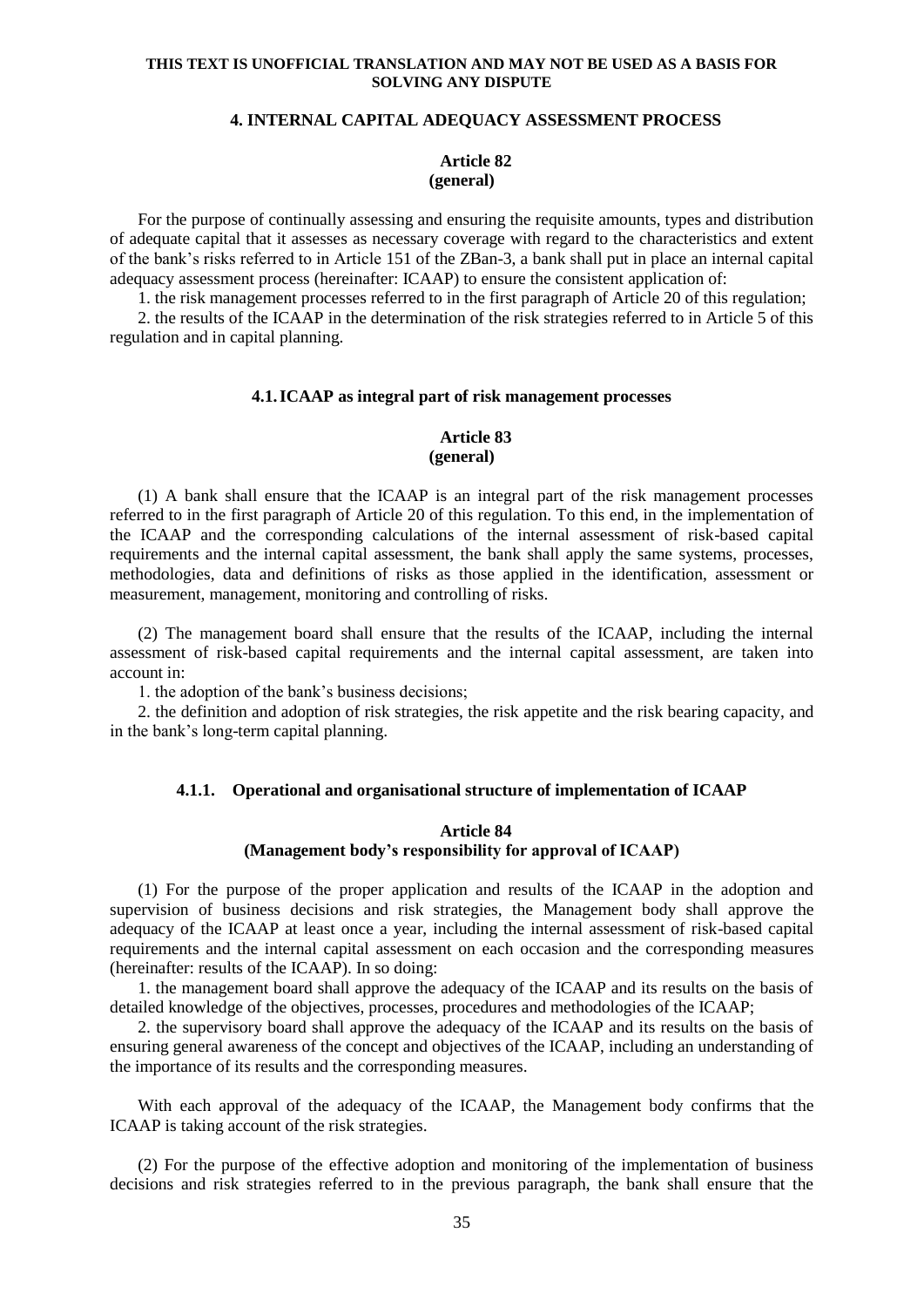Management body is regularly briefed on which of the bank's risks are addressed in the ICAAP, including the corresponding internal assessments of risk-based capital requirements.

## **Article 85 (planning and implementation of ICAAP)**

(1) A bank shall ensure the inclusion of the ICAAP in the processes of planning the bank's operations for the upcoming planning period.

(2) The bank shall provide for adequate powers and responsibilities of the bank's organisational units and functions for the implementation, monitoring, review and adoption of operational decisions for the purpose of the implementation of the ICAAP, including the calculation of the bank's internal assessment of risk-based capital requirements and internal capital assessment. The powers and responsibilities are deemed adequate if they are set out in accordance with the following requirements:

1. the bank's functions that develop methodologies in connection with risk management and calculate the internal assessment of risk-based capital requirements should be functionally and organisationally separate from the business units and other organisational units that take up risks, including the management board;

2. the business units and other organisational units that take up risks in the ICAAP should participate in the ICAAP under the leadership of the risk management function, which ensures the proper balance of interests between the bank's take-up of risks and its risk management.

(3) The bank shall ensure sufficient HR and financial conditions for the purpose of the implementation of the ICAAP, including the use of appropriate information technology.

(4) The bank shall ensure that the ICAAP is regularly updated with regard to changes in the bank's internal and external environments or changes in the objectives, strategies and policies referred to in the first paragraph of Article 4 of this regulation.

## **4.2.Application of results of ICAAP to setting of risk strategies and capital planning**

### **Article 86 (inclusion of identified risks in ICAAP)**

(1) A bank shall ensure that the ICAAP covers all of the bank's identified significant risks, including risks inherent in the introduction of new products and the use of external contractors, on a consolidated, sub-consolidated and individual basis.

(2) The first paragraph of this article notwithstanding, for the purpose of including specific risks referred to in the first paragraph of this article in the ICAAP, instead of using quantitative methodologies for the calculation of the internal assessment of risk-based capital requirements for the aforementioned risks the bank may use the corresponding risk management measures referred to in the first paragraph of Article 23 of this regulation or the internal control mechanisms referred to in the first paragraph of Article 31 of this regulation. In this case the bank shall ensure high quality in the use of the aforementioned measures, supporting them with argumentation.

(3) The bank shall provide for a review of the adequacy and comprehensiveness of the inclusion of identified risks in the ICAAP at least once a year, and during any significant change in risk exposure.

#### **Article 87**

#### **(risk measurement and use of economic capital models)**

(1) For the purpose of calculating the internal assessment of risk-based capital requirements, a bank shall ensure the use of comprehensive data in risk measurement. Data is deemed comprehensive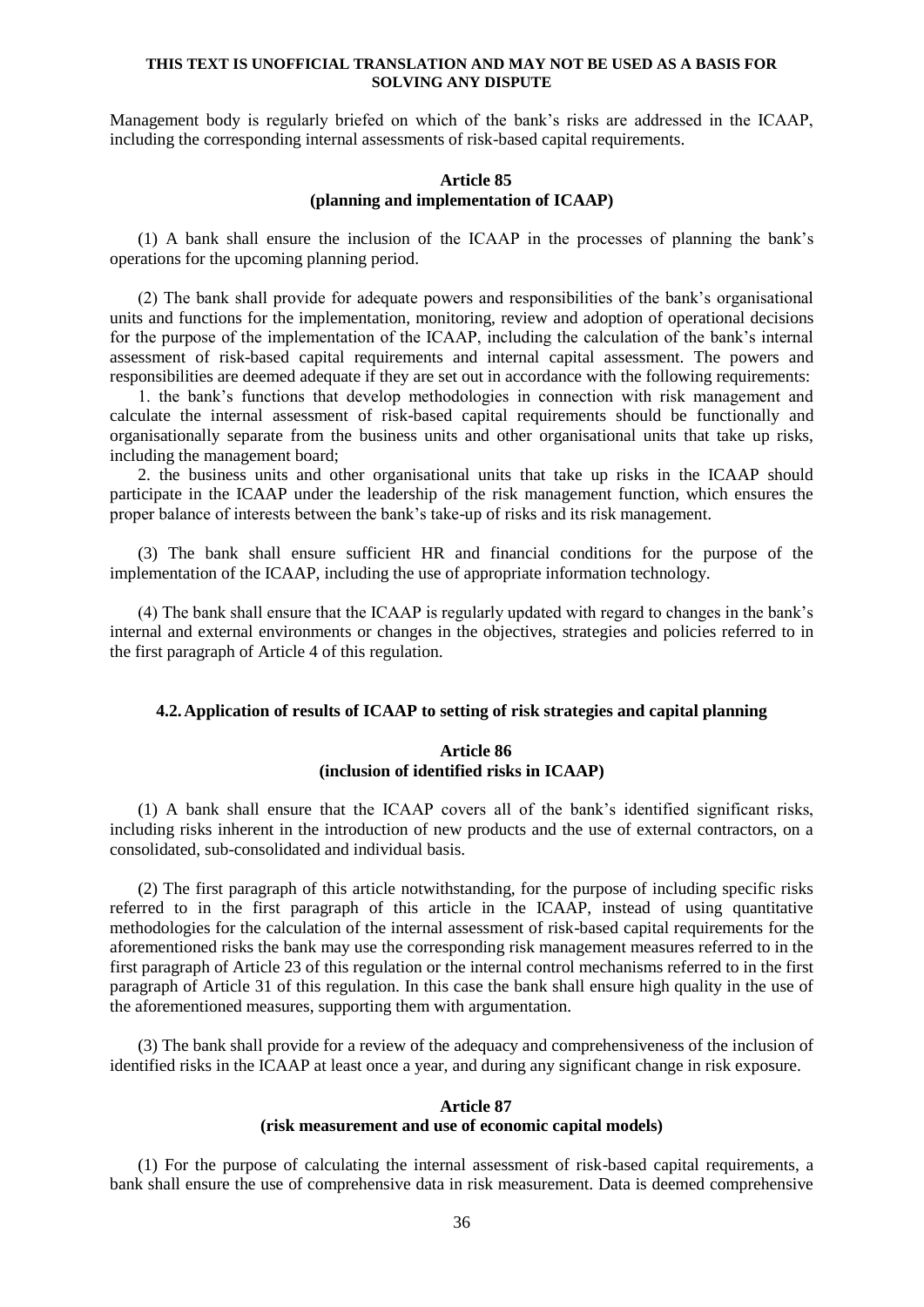if it covers all the risks inherent in the bank's business model, activities and products on a consolidated, sub-consolidated and individual basis. The bank shall ensure the regular review of the comprehensiveness of the data and the coordination of the data used with information from the balance sheet and other relevant data deriving from the bank's financial reports.

(2) A bank that uses advanced risk measurement techniques in its risk measurement (hereinafter: economic capital model) shall to this end ensure that the economic capital model, including the data used, is tailored to the bank's business model, activities, products, and other internal and external circumstances. The validation (confirmation of the adequacy) of the economic capital model shall be provided for by an independent organisational unit.

(3) In its risk measurement referred to in the first paragraph of this article, the bank shall ensure that any consideration of the effects of risk management measures in the calculation of the internal assessment of risk-based capital requirements does not act to reduce the internal assessment of riskbased capital requirements such that the reduction in the internal assessment of risk-based capital requirements could be disproportionate to the actual effect of the risk management measures.

## **Article 88 (internal assessment of risk-based capital requirements)**

A bank shall calculate an internal assessment of risk-based capital requirements on the basis of its own methodology, including the combination of internal assessments of risk-based capital requirements for individual risks, or another appropriate methodology.

#### **4.3.Internal capital assessment**

## **Article 89 (objectives for maintenance of risk bearing capacity)**

(1) On the basis of appropriate objectives for the maintenance of risk bearing capacity, a bank shall provide for the definition of the relevant capital components included in the internal capital assessment for the purpose of the ICAAP. The objectives for the maintenance of risk bearing capacity are deemed appropriate if they include the bank's approach to ensuring capital adequacy under the following scenarios at least:

1. the bank as a going concern;

2. an emergency (but plausible) situation in the bank's operations.

(2) The bank shall provide for the regular assessment (at least once a year) of the adequacy of capital components referred to in the first paragraph of this article, including the consideration of any planned changes with regard to these components.

## **Article 90 (capital planning)**

For the purpose of stably ensuring capital adequacy, a bank shall provide for adequate capital planning for a period of at least three years that takes account of the bank's approach to the distribution of any dividends and the possibility of recapitalisation. The capital planning shall be based on realistic assumptions, having regard for the business strategy and the risk strategy referred to in the first paragraph of Article 4 of this regulation, and any restrictions deriving from regulations and standards and from the requirements of the Bank of Slovenia and other competent supervisory authorities.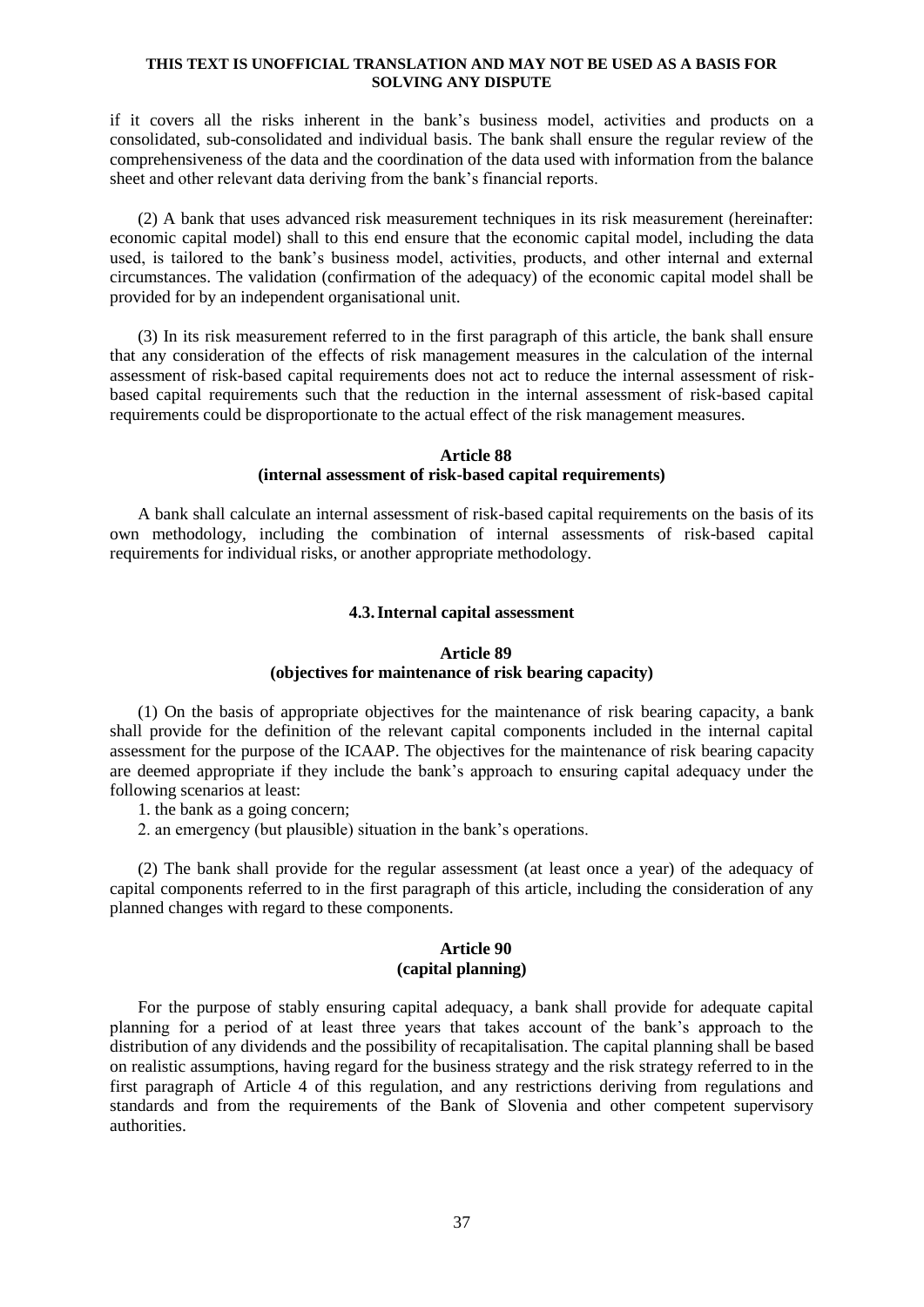## **Article 91 (analysis of risk bearing capacity)**

(1) A bank shall ensure that the internal capital assessment is aligned with its risk bearing capacity at all times. To this end the bank shall provide for analysis of its risk bearing capacity, including on the basis of the scenarios for the maintenance of risk bearing capacity referred to in the first paragraph of Article 89 of this regulation.

(2) The scenario for the maintenance of risk bearing capacity at the bank as a going concern referred to in point 1 of the first paragraph of Article 89 of this regulation shall take account of the appropriate protection of the interests of shareholders, the Management body and the bank's other employees. The protection of these interests is deemed appropriate if access to the capital provides for protection against developments that could endanger the bank's continuation as a going concern. For the purpose of this scenario the bank shall ensure at all times that the internal assessment of risk-based capital requirements is at least at the level of the own funds requirements calculated in accordance with the rules of Regulation (EU) No 575/2013.

(3) The scenario for the maintenance of risk bearing capacity in an emergency but plausible situation in the bank's operations referred to in point 2 of the first paragraph of Article 89 of this regulation shall take account of the appropriate protection of the interests of the bank's investors. The protection of these interests is deemed appropriate if the bank's capital is sufficient to repay the bank's creditors.

(4) The bank may also define scenarios for the maintenance of risk bearing capacity for the purpose of covering other, less significant risks that are frequently realised.

(5) The bank shall monitor the consideration and any breaches of the risk bearing capacity under the scenarios for the maintenance of risk bearing capacity put in place.

## **Article 92 (use of stress tests)**

(1) For the purpose of the calculation of the internal assessment of risk-based capital requirements, a bank shall conduct the stress tests referred to in Article 22 of this regulation at least once a year, according to stress scenarios that assume changes in market conditions, having regard for all the relevant entities in the group. To identify the changes in market conditions that could have an adverse impact on the bank's future capital adequacy, the stress tests shall also take account of the state of the current business cycle in connection with a general deterioration in the economic situation as a result of a decline in economic activity (recession) and a specific deterioration in the economic sectors that the bank supports financially.

(2) The bank shall ensure that the results of the stress tests referred to in the first paragraph of this article are taken into account in the capital planning process referred to in Article 90 of this regulation, and in the definition of measures in connection with the risk strategies and policies referred to in Articles 5 and 6 of this regulation, including with regard to the risk profile and the business continuity plans.

### **Article 93 (capital allocation process)**

(1) A bank shall provide for an appropriate process for allocating capital across business lines and entities in the group, on the basis of the internal assessment of risk-based capital requirements referred to in Article 88 of this regulation and the analysis of risk bearing capacity referred to in Article 91 of this regulation. The capital allocation process is deemed appropriate if it links the bank's business strategy with its risk strategy.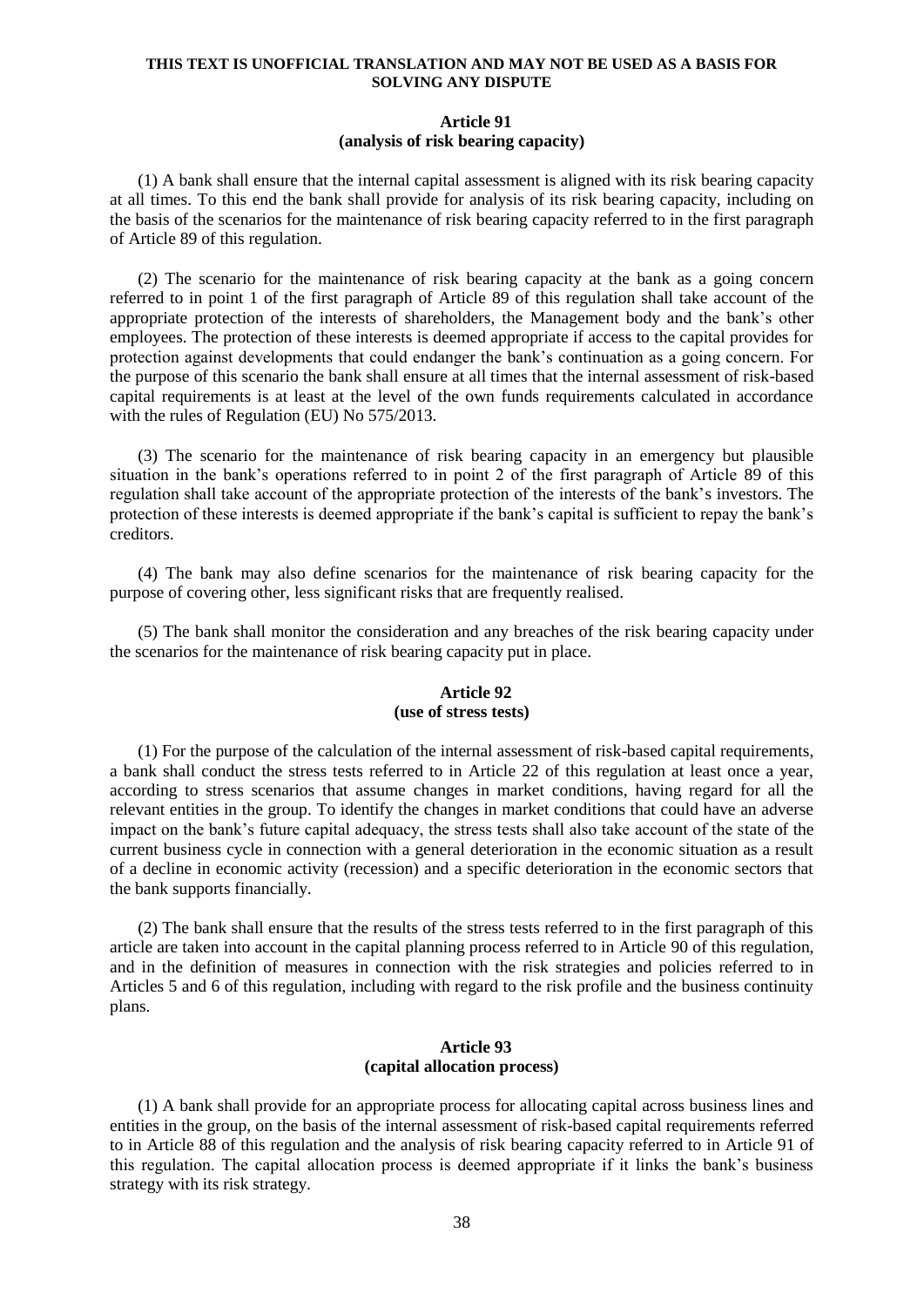(2) The bank shall provide for an assessment of capital adequacy and capital allocation at least once a year and during any significant change in risk exposure.

## **5. DOCUMENTATION**

### **Article 94 (general)**

(1) A bank shall provide for the systematic storage of important documentation in connection with the bank's operations, its risk management, including the implementation of internal controls, and the internal reporting of the bank's risks (hereinafter: documentation). The documentation shall in particular include:

1. the bank's bylaws, with regard to the chronology of their updating (e.g. strategies, policies, codes of conduct, instructions);

2. relevant documents in connection with the activities of organisational units (e.g. adopted decisions, analysis, measures, financial results);

3. a detailed description of the ICAAP and its results (e.g. scope of application, objectives, methodologies, assessments, procedures, calculations, measures);

4. findings and measures from the implementation of the internal control process, including reports of internal control functions;

5. measures to eliminate or to put in place monitoring of circumstances of a conflict of interest;

6. minutes of sessions of the Management body and its committees and commissions, audio recordings of sessions of the supervisory board;

7. assessments of the suitability of members of the Management body and key function holders;

8. relevant documentation in connection with the group's operations.

(2) The bank shall ensure that the documentation referred to in the first paragraph of this article is secure, comprehensive, understandable and up-to-date, having regard for applicable regulations and the bank's bylaws with regard to the storage of documentation.

## **6. DETAILED CONTENT OF REPORTS IN CONNECTION WITH INTERNAL GOVERNANCE ARRANGEMENTS, AND METHODS AND DEADLINES FOR SUBMITTING SUCH REPORTS TO BANK OF SLOVENIA.**

## **Article 95**

## **(general)**

(1) A bank shall notify the Bank of Slovenia of significant information that has or could have an impact on the assessment of suitability as a member of the management board or the fulfilment of the required conditions for membership of the management board pursuant to Article 40 of the ZBan-3, and shall submit all the relevant documentation within five business days of the aforementioned circumstances arising or a justifiable suspicion arising that the prescribed conditions are not being fulfilled.

(2) The bank shall notify the Bank of Slovenia of an assessment of the suitability of a member of the Management body that it has compiled in circumstances owing to which it is necessary to conduct the reassessment of suitability as a member of the Management body referred to in the first paragraph of Article 37 of the ZBan-3 within five business days of the compilation of the assessment.

(3) The management board shall notify the Bank of Slovenia of the circumstances referred to in the fourth paragraph of Article 156 of the ZBan-3 within five business days of the notification being sent to the supervisory board.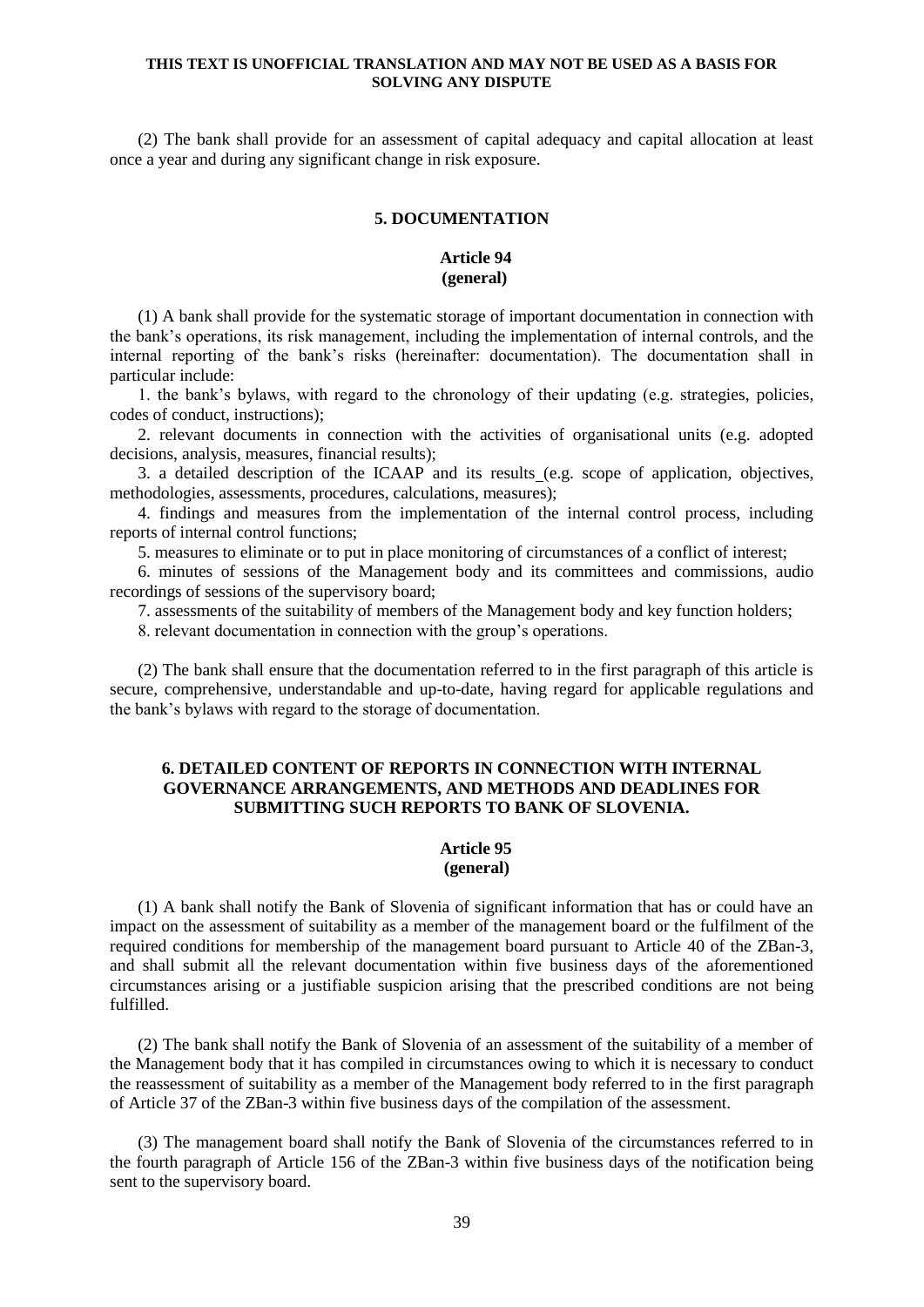(4) The internal audit department shall notify the Bank of Slovenia of the findings referred to in the first and second paragraphs of Article 165 of the ZBan-3 within five business days of the notification being sent to the management board or the supervisory board.

(5) The bank shall notify the Bank of Slovenia of the appointment or dismissal of the head of the internal audit department, the head of the risk management function, the head of the compliance function or the head of the information security management function, submitting all relevant documentation, within five business days of the appointment or dismissal.

### **7. FINAL PROVISIONS**

## **Article 96 (cessation of application of regulations)**

On the day that this regulation enters into force, the Regulation on risk management and the implementation of the internal capital adequacy assessment process for banks and savings banks (Official Gazette of the Republic of Slovenia, Nos.  $73/15$ ,  $49/16$ ,  $68/17$ ,  $33/18$ ,  $81/18$ ,  $45/19$  in  $92/21$  – ZBan-3).

## **Article 93 (entry into force)**

This regulation shall enter into force next day after its publication in the Official Gazette of the Republic of Slovenia.

Ljubljana, 13 July 2021

Boštjan Vasle President, Governing Board of the Bank of Slovenia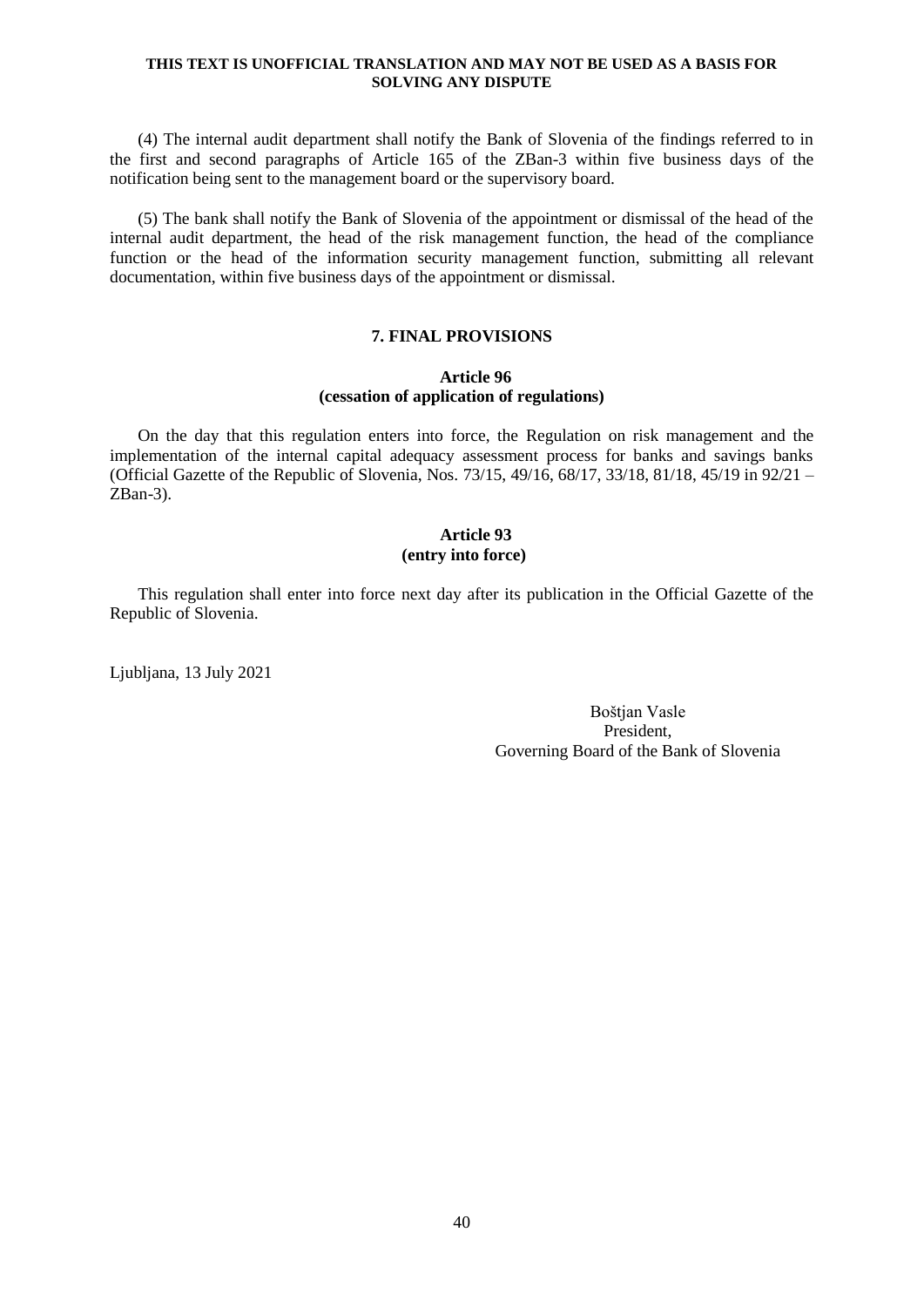**APPENDICES**: Additional requirements with regard to risk management

**Appendix 1:** Credit risk **Appendix 2:** Liquidity risk **Appendix 3:** Operational risk **Appendix 4:** Market risks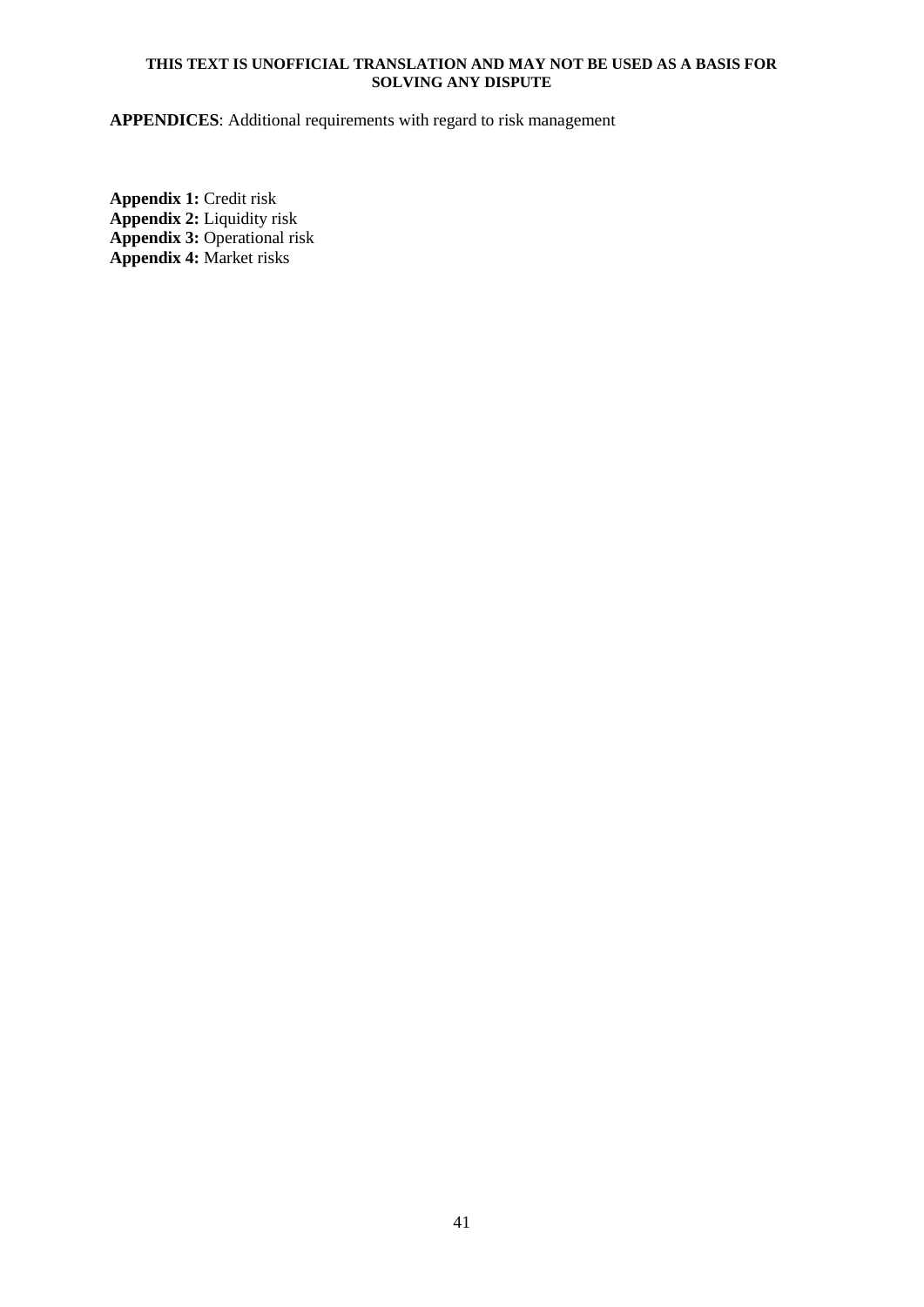## **Appendix 1:** Credit risk

This appendix defines the additional requirements and the fundamental principles that banks take into account in putting in place a suitable environment for credit risk management:

- (1) The management body is responsible for adopting and regularly reviewing (at least once a year) the strategy for taking up and managing credit risk (hereinafter: the strategy) and major policies setting out the methodologies, procedures and tools for managing credit risk, and for overseeing their implementation and updating.
- (2) The strategy shall reflect the bank's propensity to take up credit risk. It shall include the bank's guidelines with regard to increasing or reducing the exposure level and taking up risk across individual types of loan, sectors, geographical regions, currencies and maturities. The strategy shall also include a selection of target markets (client segments) and other general attributes of the credit portfolio. The strategy shall take account of economic cycles and the resulting changes in the structure and quality of the credit portfolio.
- (3) The senior management is responsible for implementing the adopted strategy, by putting in place processes to identify, measure or assess, monitor and control credit risk for all banking activities, both for individual loans and for the credit portfolio as a whole.
- (4) A clear organisational structure shall be put in place at the bank that reflects the bank's strategy and provides for employees in the area of credit risk to be quickly and effectively informed about the strategy and policies adopted. Employees involved in credit processes shall have a good awareness of the bank's approach to credit approval and management, and shall act in accordance with the strategy and policies adopted.
- (5) Credit policies shall provide a detailed definition of the principal terms of lending, and other lending criteria (e.g. acceptable purposes of lending, limits on the client's credit assessment, maximum lending maturity, minimum collateral value and quality). They shall include clearly defined credit processes (approval of credit exposures, assignment of exposures to rating grades, management of credit protection, creation of value adjustments and provisions, early warning process, treatment of problem exposures, monitoring of credit risk and reporting on credit risk) that also set out the way in which decisions are made, and the powers and responsibilities of persons involved in these processes.
- (6) The credit policy, which represents the framework for lending and guidance for the bank's lending activity, shall provide a detailed definition of the target markets, the portfolio structure, price and non-price terms, the structure for setting limits, the method of credit approval and loan management (power of approval), permissible deviations and exceptions in processes, and reporting of exceptions. The credit policy shall be set out clearly, shall be based on banking principles of prudence, and shall comply with applicable legislation.
- (7) A bank that offers clients non-standard or special credit arrangements (e.g. project financing, real estate financing) shall adopt special credit policies for financing of this type that requires modified procedures and controls. Specialists in individual forms of financing shall be included in the credit process.
- (8) The bank shall ensure clear functional and organisational separation between the commercial operations unit and the risk management unit and between the commercial operations unit and the back-office department, including managerial levels.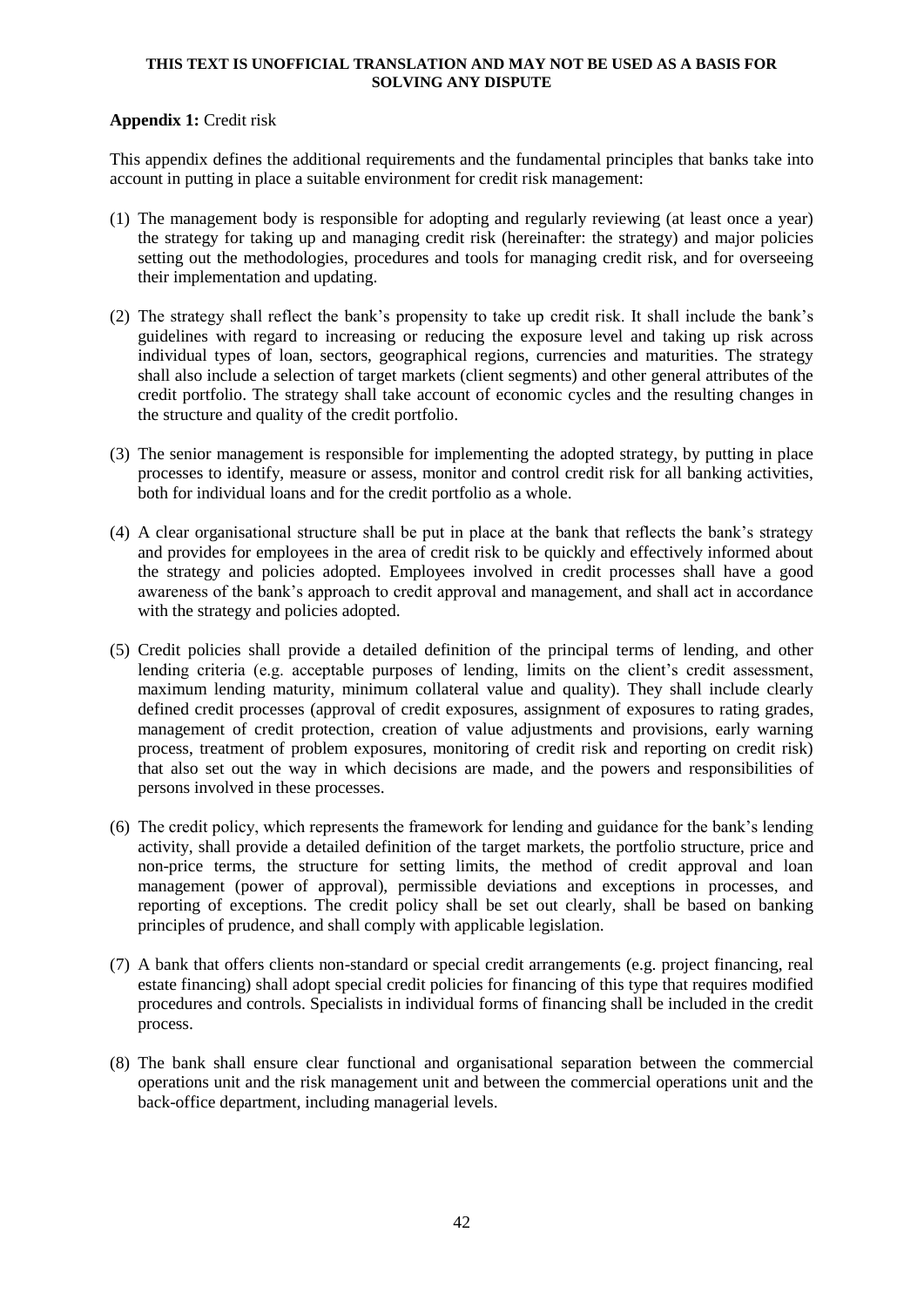## **Appendix 2:** Liquidity risk

## **1. Subject of regulation**

(1) This appendix defines the additional requirements with regard to liquidity risk management referred to in Articles 178, 179 and 180 of the ZBan-3 for the purpose of a bank being able at any moment to meet its obligations in timely fashion by ensuring:

- 1. an adequate level of liquidity buffers, and
- 2. stable funding structure.

(2) The additional minimum requirements referred to in the previous paragraph include requirements in connection with:

1. the organisation of liquidity risk management;

2. the management of intraday liquidity;

- 3. the management of collateral assets and asset encumbrance;
- 4. the allocation of costs, benefits and risks in the provision of liquidity;
- 5. the mitigation of liquidity risk; and

6. measures to prevent and eliminate the causes of liquidity shortfalls.

#### **2. Organisation of liquidity risk management**

(1) The policy and procedures for liquidity risk management shall appropriately include entities in the group, the business lines and the currencies of the transactions that a bank executes, for the purpose of identifying the sources of liquidity risk and evaluating the bank's exposure to liquidity risk. Notwithstanding the organisational structure and the level of centralisation of liquidity risk management, the parent bank shall be responsible for liquidity risk management at group level:

- 1. on the basis of knowledge of the liquidity position of entities in the group, and the liquidity flows within the group and in relation to other entities; and
- 2. having regard for legal, regulatory or operational restrictions in connection with the transfer of liquidity.

(2) In demarcating the powers and tasks of employees, the bank shall take account of various time horizons, including intraday, owing to the differences and specifics of liquidity risk management over these time horizons.

## **3. Management of intraday liquidity**

(1) Having regard for the attributes of the payments settlement system, a bank shall actively manage intraday liquidity to ensure the timely settlement of maturing liabilities during the normal course of operations and under stress conditions.

(2) The management of intraday liquidity shall form part of comprehensive liquidity risk management, and shall in particular include:

1. the continual monitoring and control of intraday liquidity on the basis of a daily projection of inflows and outflows, including monitoring of the possibility of unexpected liquidity needs in an emergency liquidity situation;

2. the provision of funding to meet intraday liquidity needs, even in the event of unexpected disruptions and on the basis of assets that are available for encumbrance;

3. a clear demarcation of employees' powers and duties;

4. the definition of backup procedures to reduce the possibility of operational difficulties in the execution of everyday activities.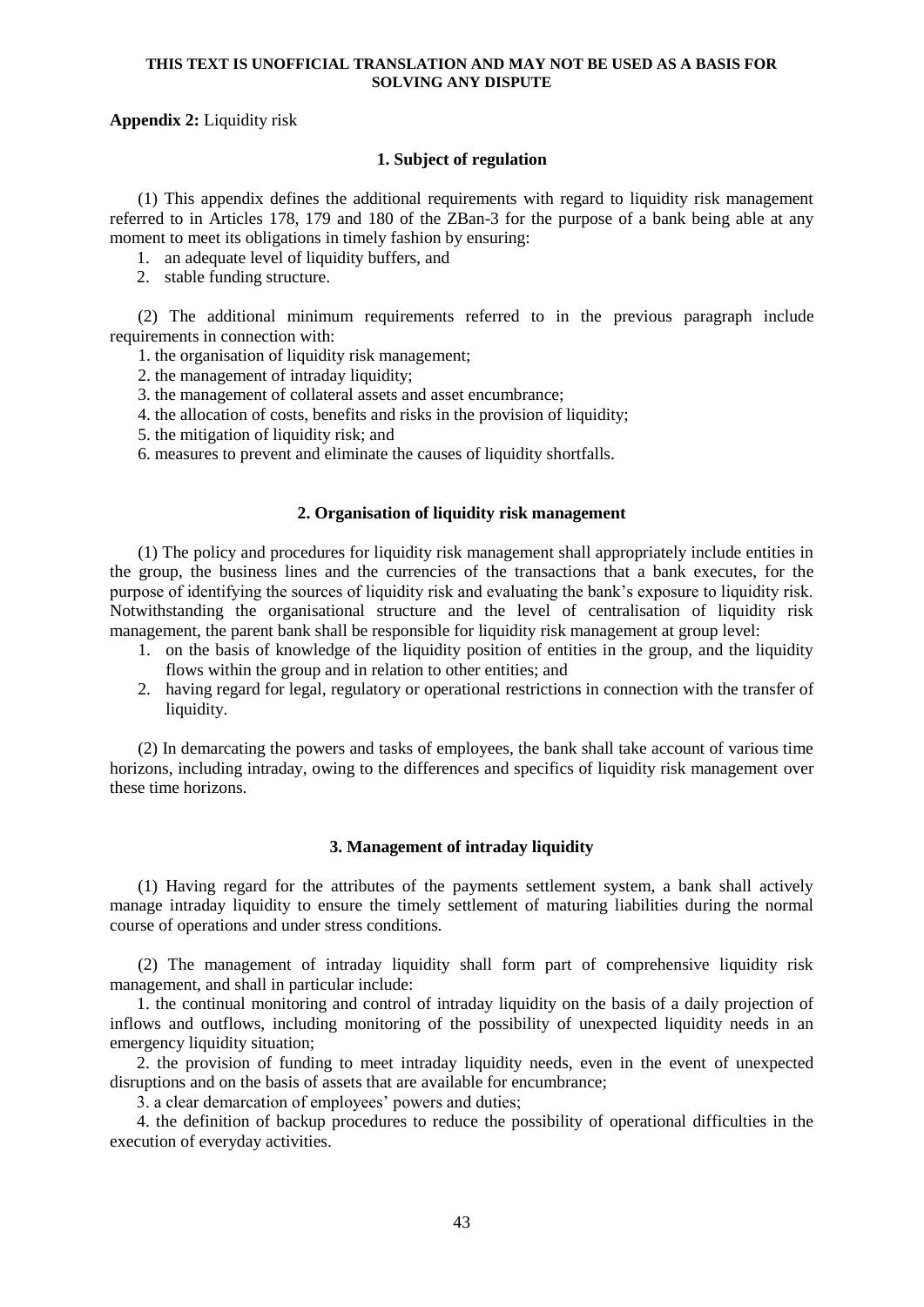#### **4. Management of collateral assets and asset encumbrance**

(1) A bank shall define its approach to asset encumbrance and shall put in place procedures for the identification, monitoring and management of risks in connection with collateral assets and asset encumbrance. In so doing the bank shall take account of:

1. the specifics and business model of the institution at which the assets reside;

2. the country in which the transactions are being executed, or where the assets are recorded (in official registers or in a bank account);

3. the specifics of the funding markets;

4. the macroeconomic situation.

(2) The bank shall determine the eligibility of collateral assets and the possibility of their timely availability. To this end the bank shall:

1. define eligible types of collateral asset, on the basis of which additional liquidity can be obtained over different time horizons;

2. estimate the need for collateral assets over different time horizons, and determine the level of eligible collateral assets that are free of encumbrance and available even in stress conditions, whereby the pool of eligible collateral for Eurosystem claims shall be determined separately;

3. take account of existing legislative and other legally binding, operational and other limitations in connection with the use or transfer of unencumbered assets between entities in a banking group, both within and outside the European Economic Area.

(3) The bank shall put in place an appropriate system for monitoring asset encumbrance and notifying the Management body and the senior management of:

1. the level, evolution and types of asset encumbrance and related sources of encumbrance, such as secured funding or other transactions;

2. the amount, evolution and credit quality of unencumbered but encumberable assets, specifying the threshold for encumbrance;

3. the amount, evolution and types of additional encumbrance resulting from stress scenarios.

## **5. Allocation of costs, benefits and risks in provision of liquidity**

(1) A bank shall put in place a methodology for allocating costs, benefits and risks in the provision of liquidity (hereinafter: allocation methodology) for all significant asset and liability items and offbalance-sheet items. In putting in place the allocation methodology the bank shall take account of:

1. direct costs, including funding costs and asset transfer costs;

2. indirect costs, including costs of liquidity buffers including the opportunity cost of maintaining lower-yielding assets;

3. the behavioural component of products, which reflects the stability of funding.

(2) The allocation methodology shall include appropriate incentives with regard to the contribution made to liquidity risk by individual business lines, shall provide consideration for the business lines providing liquidity, and shall appropriately charge the business lines requiring liquidity. The bank shall use the results of the allocation methodology in determining prices of banking products, determining the performance of individual business lines and products, and managing the bank's balance sheet.

(3) On the basis of the allocation methodology the bank shall put in place an appropriate system of internal transfer prices based on a selected internal yield curve, when this is appropriate with regard to the nature, scale and complexity of the risks inherent in the bank's business model and the activities that it pursues.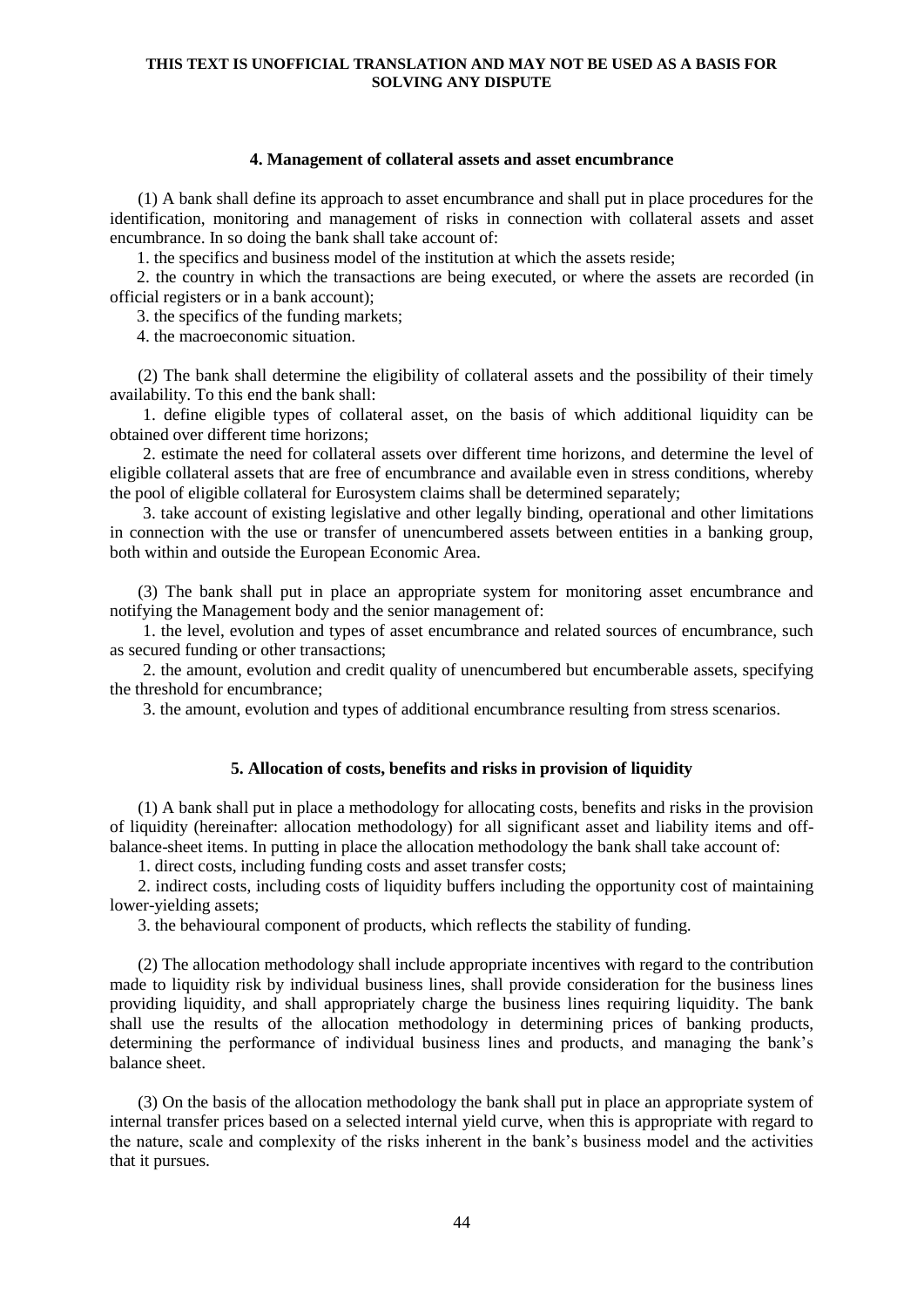## **6. Mitigation of liquidity risk**

A bank shall define its liquidity risk mitigation methods, including:

1. a liquidity buffer;

2. a system of internal limits;

3. diversification of funding;

4. netting agreements.

## **6.1 Liquidity buffer**

(1) A bank shall maintain, at an appropriate level, a liquidity buffer in the form of cash and other highly liquid assets for covering additional liquidity needs over a predetermined short-term period of emergency liquidity conditions (the survival period), when the ordinary sources of liquidity are not available or cannot provide sufficient liquidity, without requiring a change in its business model.

(2) In determining the size and composition of the liquidity buffer, the bank shall take account of:

1. the severity and attributes of the stress scenarios as defined in the second paragraph of Section 7.1;

2. the defined survival period;

3. the attributes of the liquid assets making up the liquidity buffer.

(3) In assessing the liquidity of assets, the bank shall take account of the possibility of obtaining liquidity in the short term on the basis of such assets. In this assessment, the classification of the assets for financial reporting purposes or for the purposes of calculating capital adequacy is not of key importance.

(4) The bank shall determine the appropriate level of the liquidity buffer on the basis of stress scenarios based on a survival period of at least one month. Within this period the bank shall define a period of the most severe liquidity conditions at least one week, for which it shall ensure a liquidity buffer in the form of cash and highly liquid assets that are simultaneously eligible collateral for Eurosystem claims. The liquidity buffer for the remainder of the time horizon of less severe conditions may include a wider range of liquid assets, based on which the bank should be able to obtain liquidity over the short term. In determining the appropriate level of the liquidity buffer, the bank shall apply haircuts to the market value of the assets that reflect the different levels of liquidity of the various categories of liquid assets.

(5) The bank shall ensure the diversified composition of the liquidity buffer across various categories and within the same category of liquid assets, and the currency matching of the liquidity buffer and liquidity needs. In so doing the bank shall ensure that the assets making up the liquidity buffer are unencumbered and available at any moment, including in emergency liquidity conditions, without any legislative or other legally binding limitations or operational limitations. The bank shall carefully examine and take account of the aforementioned restrictions in particular in the case of a banking group, where decisions with regard to the location and size of the liquidity buffer should reflect the attributes of the banking group, particularly from the perspective of its composition, the transactions that entities in the group execute, and the organisation of liquidity risk management.

## **6.2 System of internal limits**

(1) On the basis of internal criteria and market data, and having regard for the risk appetite referred to in point 8 of the second paragraph of Article 3 of this regulation, a bank shall put in place a system of internal limits that facilitates the monitoring, management and control of liquidity risk. Within the framework of the system of internal limits the bank shall define: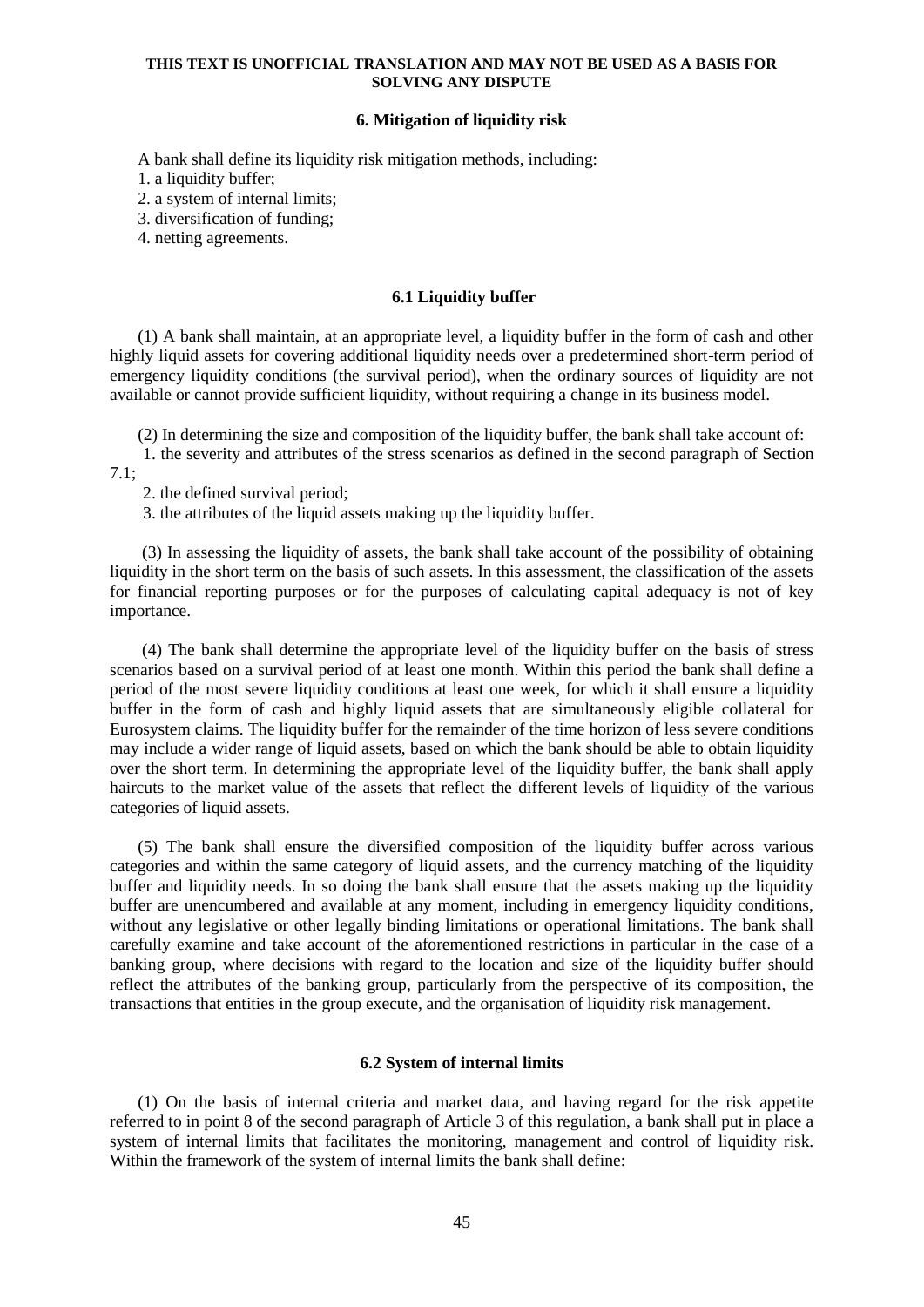1. the risk limits referred to in point 9 of the second paragraph of Article 3 of this regulation, whereby it shall take account of all significant factors of liquidity risk, including liquidity gaps, currency mismatching, sources of funding, off-balance-sheet liabilities, the composition and attributes of the banking group, and intraday liquidity;

2. qualitative and quantitative early warning indicators for the identification of negative trends that increase the bank's exposure to liquidity risk.

(2) The bank shall ensure that in defining the limits and early warning indicators it takes appropriate account of the findings on the basis of the liquidity management scenarios referred to in Section 7.1.

(3) The bank shall put in place procedures for taking measures and notifying the management board and the senior management in the event of the limits being transgressed or the early warning indicators being met.

## **6.3 Diversification of funding**

A bank shall implement a prudent long-term funding plan that provides for a clear overview of the risks inherent in the maturity transformation of funding. To ensure a diverse funding structure and access to funding, the bank shall define potential concentrations of funding and shall put in place procedures for their monitoring. In so doing the bank shall take account of concentrations in connection with:

1. the entities providing funding;

2. the manner of funding (unsecured, secured);

3. the markets and products that are the source of funding;

4. the geographical location, currency and maturity of funding.

### **6.4 Netting agreements**

As a result of the establishment of a single claim or a single liability on the basis of the mutual claims and liabilities that are subject to netting, netting agreements act to reduce liquidity needs and consequently to mitigate liquidity risk. In assessing the impact of netting agreements on the mitigation of liquidity risk, a bank shall take account of all legal and operational factors in connection with such agreements.

#### **7. Measures to prevent or eliminate causes of liquidity shortfalls**

A bank shall define measures to prevent or eliminate the causes of liquidity shortfalls, including a definition of:

1. various liquidity management scenarios;

2. a liquidity recovery plan for dealing with any liquidity shortfalls.

#### **7.1 Liquidity management scenarios**

(1) A bank shall take account of various liquidity management scenarios on the basis of the normal course of operations (baseline scenario) and emergency liquidity conditions (stress scenarios). These scenarios shall also take account of the effect of off-balance sheet items and other contingent liabilities, including liabilities from relations with securitisation special purpose entities and other special purpose entities where the bank acts as sponsor or provides material liquidity support.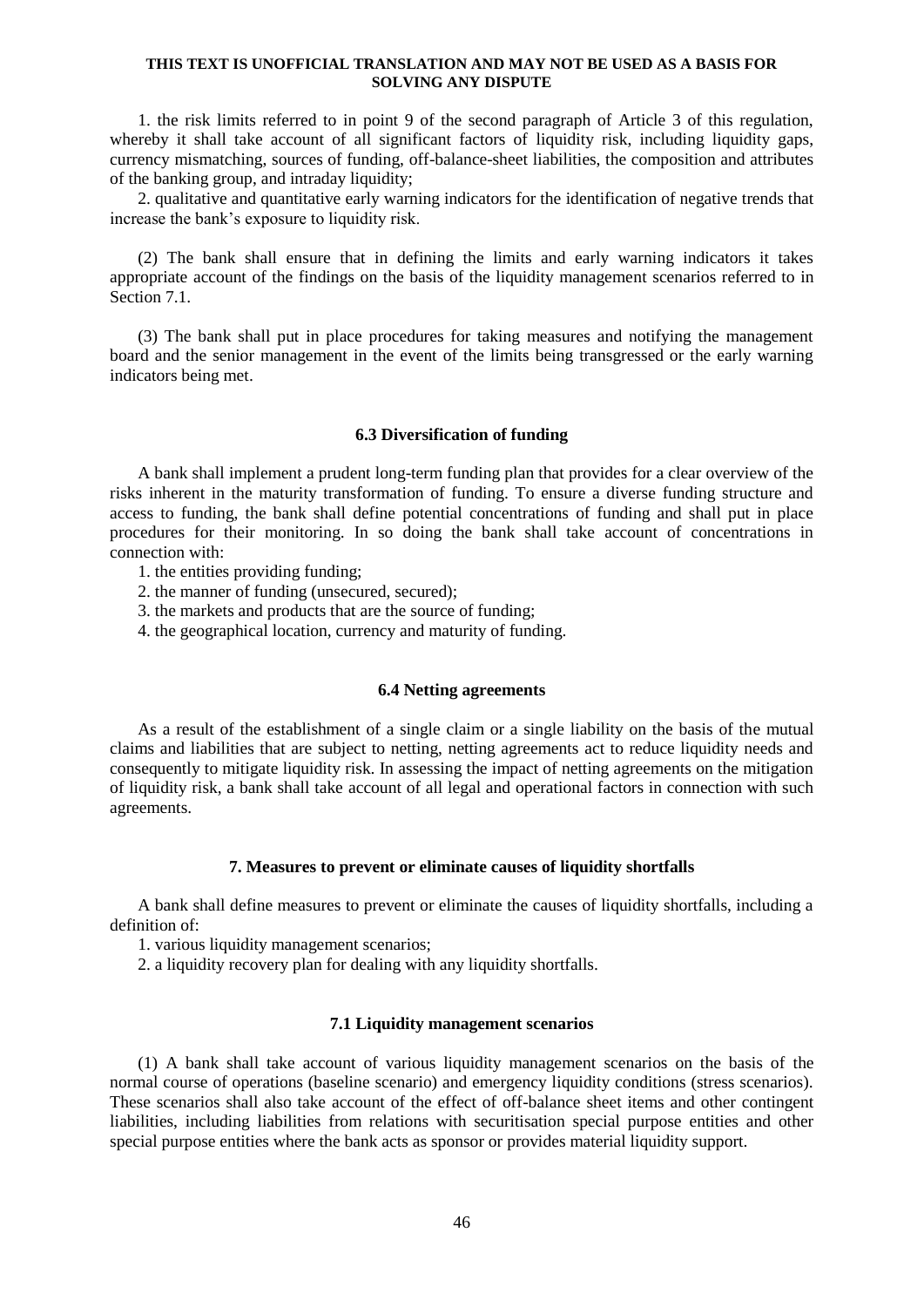(2) The stress scenarios shall be based on various levels of severity and different lengths for the period of emergency liquidity conditions, and shall encompass:

1. a scenario tailored to the bank's own liquidity position (the idiosyncratic scenario), which *inter alia* assumes a deterioration in the external credit assessment, the loss of renewable major sources of liquidity (e.g. institutional investors, large enterprises) without the provision of collateral by the bank, and a decline in retail deposits;

2. a scenario conditioned by the situation on the market (a market scenario), which *inter alia* assumes a decline in the liquidity of assets and a deterioration in the terms for obtaining liquidity on the market;

3. scenarios based on a combination of the two scenarios referred to in points 1 and 2 of this paragraph.

## **7.2 Liquidity recovery plan**

(1) A bank shall take account of the findings on the basis of the liquidity management scenarios set out in Section 7.1 in the preparation of a liquidity recovery plan, which shall set out effective strategies for preventing and eliminating the causes of liquidity shortfalls, including appropriate measures for bridging and limiting the impact of liquidity shortfalls and restoring the bank's normal liquidity position.

(2) In testing the liquidity recovery plan the bank shall focus in particular on the elimination of legal and operational limitations to the effective action of the plan, and on the preparation of other entities outside the bank that are included in the implementation of the plan.

(3) The liquidity recovery plan shall include the following at least:

1. early warning procedures for identifying liquidity shortfalls with a toolkit of liquidity indicators and other indicators by means of which the bank promptly recognises potential liquidity difficulties, and a list of situations when the action in cases of liquidity shortfalls is applied;

2. a definition of available and potential sources of liquidity, on both asset and liability sides, by means of which the bank can meet additional liquidity needs;

3. a description of the possibility of accessing available or potential sources of liquidity, and a toolkit of procedures ensuring access to reserve sources of liquidity or sources not used in the bank's normal operation as a going concern. These measures also include the availability of eligible collateral for central bank claims (as necessary, also in the currency of another Member State or a third country to which the bank is exposed, and when this is required for operations in the Member State or third country in question);

4. a strategy for addressing asset encumbrance in stress conditions including a downgrade in the bank's credit assessment, the devaluation of pledged assets, and increases in margin requirements;

5. clearly defined powers and duties of employees for action in the event of liquidity shortfalls, including a description of the reporting procedures at each managerial level and procedures for ensuring the timely flow of information;

6. the preparation of special reporting with data, indicators and other information that are key to taking action in the event of liquidity shortfalls, and to providing information within the bank;

7. details of the manner of notification of the Bank of Slovenia with regard to the causes of threats to liquidity and the planned activities for their elimination;

8. a description of the procedures for dealing with the bank's other stakeholders, such as counterparties in transactions, auditors, and the media.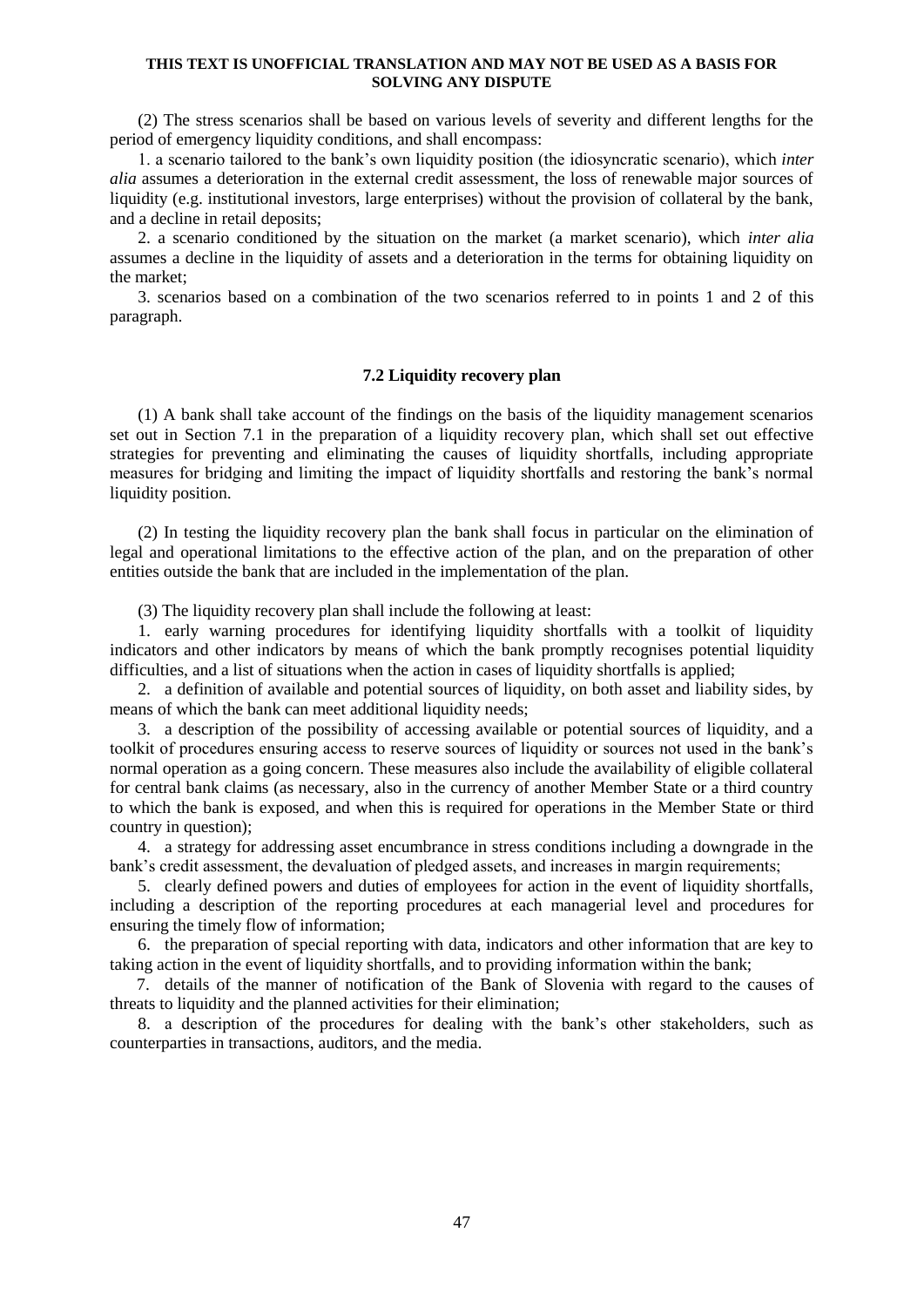## **Appendix 3:** Operational risk

### **1. Subject of regulation**

This appendix defines the additional requirements with regard to operational risk management to be met by a bank in connection with:

1. policies and processes of operational risk management, including model risk referred to in Article 181 of the ZBan-3;

2. business continuity plans referred to in Article 182 of the ZBan-3.

### **2. Policies and processes of operational risk management**

### **2.1 Internal definition of operational risk**

(1) The policies and processes of operational risk management shall ensure that the factors of operational risk referred to in Article 181 of the ZBan-3 (hereinafter: the bank's internal definition of operational risk) take account of the definition of operational risk set out in point (52) of the first paragraph of Article 4 of Regulation (EU) No 575/2013. A bank shall ensure that the definition of these factors, including rare developments that generate significant consequences for the bank (hereinafter: significant operational risk loss), reflects:

1. the Management body's awareness of the significance of operational risk to the bank; and

2. the characteristics of the bank's business, and its operational risk profile.

A significant operational risk loss is a loss that has significant consequences for the bank's financial position.

(2) Having regard for the internal definition of operational risk, the bank shall determine and define categories of operational risk by business lines and types of loss event referred to in Article 324 of Regulation (EU) No 575/2013 (hereinafter: operational risk categories), including criteria for allocating the bank's data on operational risk to these categories. The bank's data on operational risk shall include loss events and events that could almost have resulted in loss (hereinafter: loss events).

## **2.2 Collection of data on loss events**

(1) For the purpose of identifying and assessing operational risk, a bank shall provide for the collection of data on loss events into a loss events database that is provided with the appropriate technological support (hereinafter: loss events database), including criteria for the collection of this data. These criteria shall include a definition of:

1. data on the loss event, including the gross loss amount, the date of occurrence and the date of entry of the loss event, any reimbursements on the gross loss amount, descriptive information on the factors or causes of the loss event, and the categorisation of the loss event;

2. the lower limit of a loss for the purpose of inclusion in the loss events database.

(2) Having regard for the rules of custody, entry and revision of data in the loss events database, the bank shall ensure that each of its employees has the option of reporting a loss event to the loss events database.

(3) The bank shall ensure the regular alignment of data on loss events from the loss events database with accounting data with regard to the bank's operational risk losses.

### **2.3 Significant operational risk loss**

(1) A bank shall ensure that the risk policies referred to in Article 6 of this regulation include a policy for addressing loss events that could be reflected in a significant operational risk loss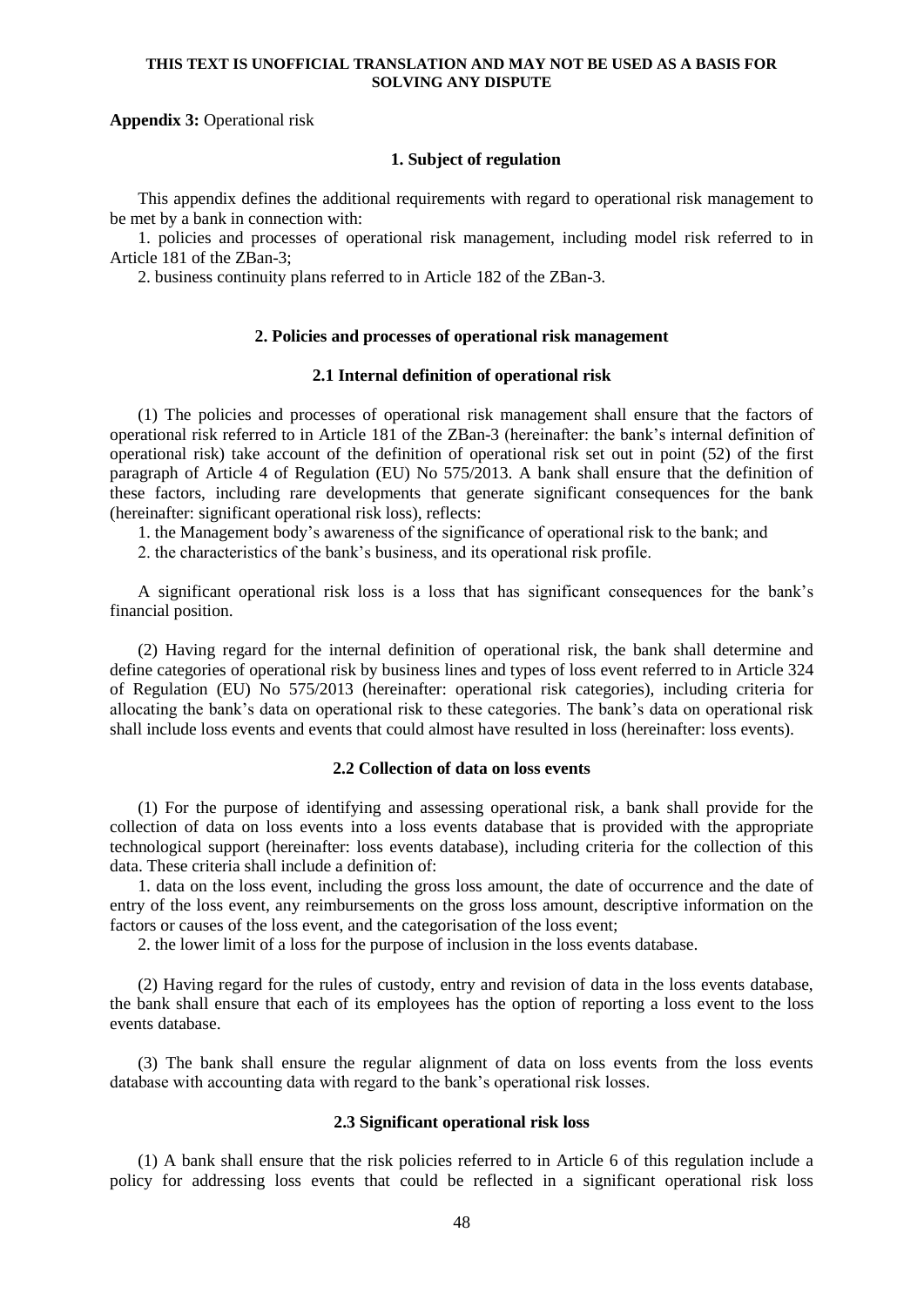(hereinafter: significant loss). The policy shall include measures to prevent loss events of this type, and to rectify their consequences.

(2) The bank shall provide for immediate analysis of the causes of a significant loss. The Management body, the senior management and the heads of the internal control functions shall be informed of a significant operational risk loss.

#### **3. Business continuity plan**

(1) A bank shall establish and implement business continuity plans and contingency plans for operations in severely disrupted business conditions. The business continuity plan shall include procedures to ensure business continuity in important processes and systems. The contingency plan is an integral part of the business continuity plan, and sets out the technical and organisational measures for restoring operations and mitigating the consequences of disruptions to business.

(2) In the event of severe disruptions to business, the business continuity plan shall ensure that auxiliary capacities for the continuity of business activities are available at the earliest possible juncture. In the event of severe disruptions to business, the contingency plan shall ensure the restoration of the normal functioning of the bank's disrupted activities within an appropriate time horizon.

(3) The business continuity plans and contingency plans shall *inter alia* set out:

1. the powers and responsibilities with regard to the initial response to developments that are reflected in severe disruptions or interruptions to essential systems and processes;

2. the powers and responsibilities with regard to the implementation of activities to restore essential systems and processes;

3. the timeframes for the recovery of essential systems and processes;

4. the key employees and procedures for ensuring the continuity of essential systems and processes;

5. the communication flows used in severely disrupted business conditions.

(4) The bank shall ensure that the responsible employees are briefed on business continuity plans and contingency plans.

(5) The bank shall ensure the regular testing of business continuity plans and contingency plans, at least once a year.

## **4. Reporting on operational risk**

(1) A bank shall report on a quarterly basis to the Bank of Slovenia on operational risk loss events for each category and type of loss event referred to in the second paragraph of Section 2.1 of Appendix 3 of this regulation, by the remittance date for quarterly information set out in Article 3 of the ITS for supervisory reporting.

(2) The bank shall immediately notify the Bank of Slovenia of a significant loss referred to in Section 2.3 of Appendix 3 of this regulation, submitting all relevant documentation.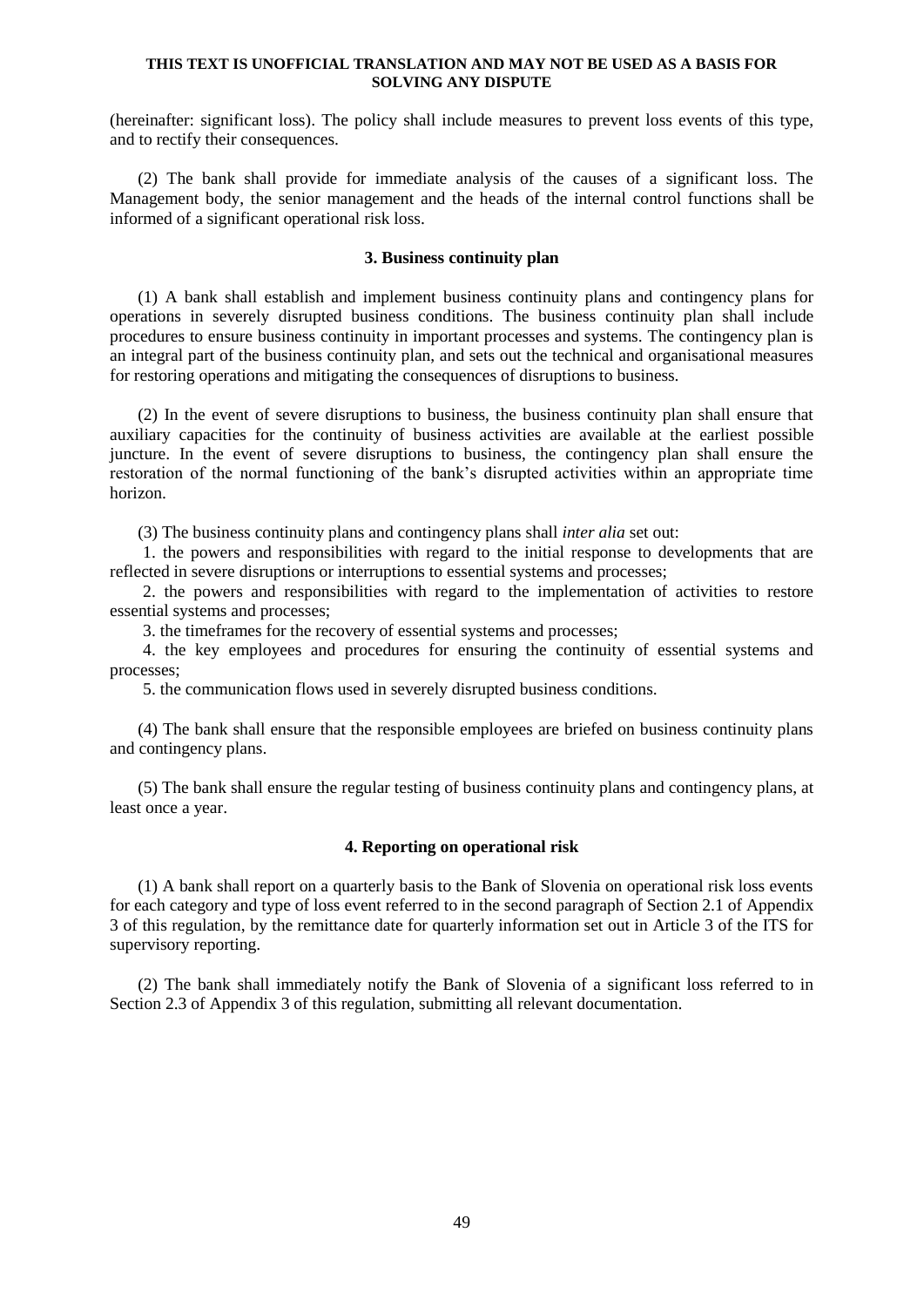#### **Appendix 4:** Market risks

### **1. Subject of regulation**

This appendix defines the additional requirements with regard to market risk management, which relate to the organisational requirements with regard to market risks.

#### **2. Organisational requirements with regard to market risks**

(1) A bank shall ensure clear functional and organisational separation of the trading unit from the back-office department and from the unit providing custody services (hereinafter: the back-office department), including managerial levels. The functional separation of the trading unit from the backoffice department shall include the putting in place of appropriate security and work procedures, and rules for accessing information technology, and the physical separation of the premises of the two units. The reporting to the management board and the senior management by the trading unit and the back-office department shall be separate.

(2) The bank shall ensure the functional separation of staff at the trading unit with regard to trading transactions for the account of clients, and trading for own account.

## **2.1 Trading unit**

(1) A bank shall ensure that before any transaction is concluded all significant elements of the transaction are agreed, including the corresponding terms of the transaction. Transactions that are not in line with market conditions shall not be executed as a rule. Notwithstanding the foregoing, the bank may allow the conclusion of such a transaction when the following conditions are met:

1. the transaction is based on the client's explicit and justifiable requirement, whereby the agreed deviation from market conditions should be clearly evident from the documentation of the transaction;

2. a description of the deviations from market conditions is evident from the trade capture report; the bank shall notify the client accordingly;

The management board and the responsible senior management shall be notified of significant transactions that are not in line with market conditions.

(2) Trading outside of business premises shall be allowed solely on the basis of internal trading rules, which shall include a definition of the authorised traders for executing transactions outside of the business premises, the subject and size of the transactions, and the method of confirmation of the transactions and the corresponding reporting. The trader shall report to the bank, without delay in an appropriate written or electronic form, on a transaction concluded outside the business premises.

(3) The bank shall ensure that at any time traders have at their disposal comprehensive information on:

1. the value of the portfolio that they manage, and the daily changes in the value of the portfolio as a result of changes in market conditions and positions; and

2. the utilisation of risk limits.

(4) Conversations with traders relating to trade transactions shall be recorded.

(5) After the conclusion of each transaction the bank shall ensure the production of a trade capture report that includes all the significant information about the transaction. The trade capture report and the other documents of the transaction shall be submitted to the back-office department in the shortest possible time. Transactions that are concluded after the close of the business day of the back-office department shall be included in the daily trading position and specially marked. In this case the trade